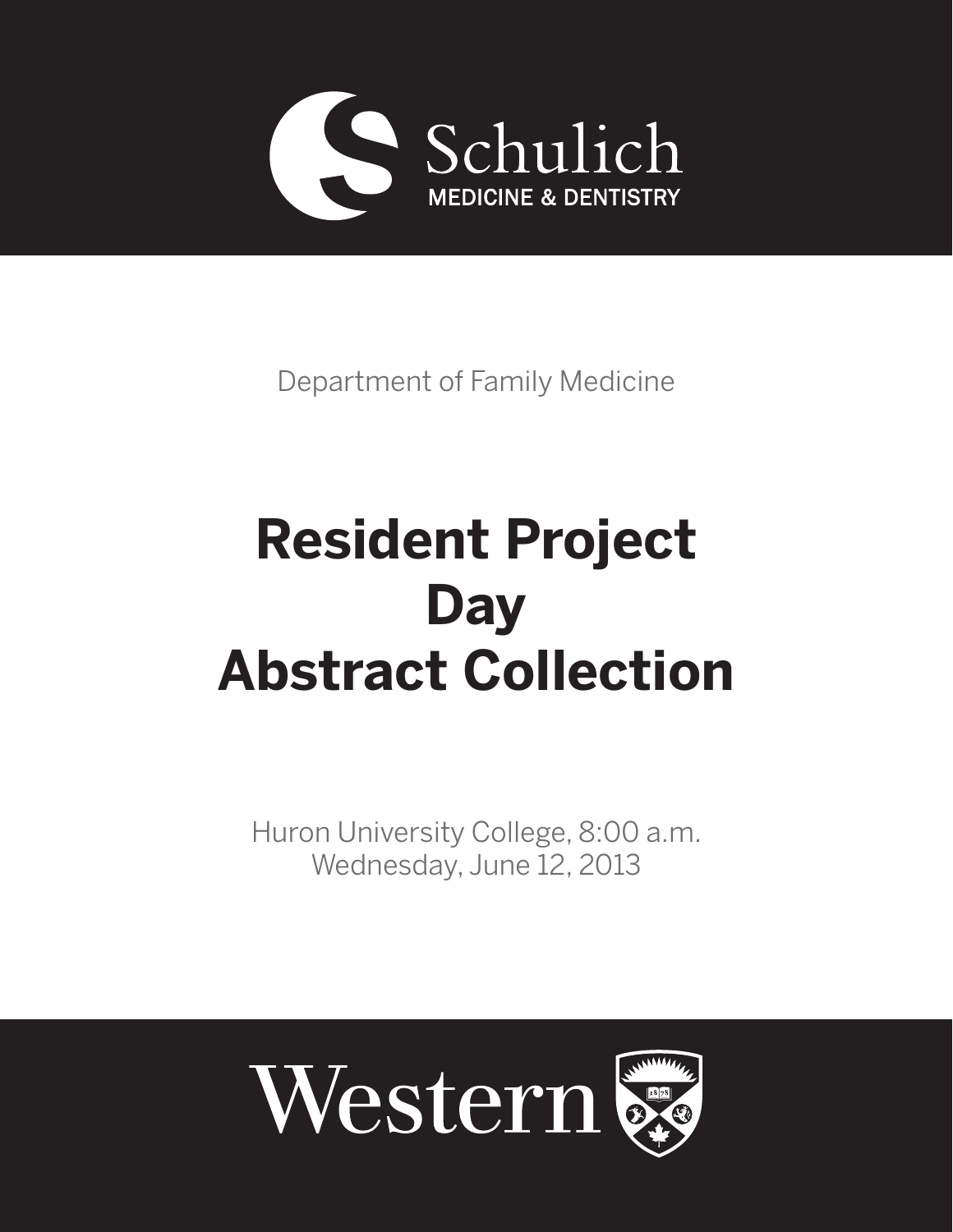

| 8:00 a.m.               | Registration, Coffee and Light<br>Refreshments - Kingsmill Room,<br><b>Huron University College</b>    |
|-------------------------|--------------------------------------------------------------------------------------------------------|
| 8:00 a.m. - 12:00 p.m.  | Poster Viewing – Kingsmill Room                                                                        |
| $8:30$ a.m.             | Dr. Eric Wong, Opening Remarks –<br>Kingsmill Room, Huron University<br>College                        |
| 8:45 a.m. - 10:00 a.m.  | Concurrent Sessions - Oral<br>Presentations (breakout rooms)                                           |
| 10:00 a.m. - 11:00 a.m. | Break – Poster Viewing, Coffee and<br>Light Refreshments – Kingsmill<br>Room, Huron University College |
| 11:00 a.m. - 12:00 p.m. | Concurrent Sessions - Oral<br>Presentations (breakout rooms)                                           |
| 12:00 p.m.              | Dr. Eric Wong, Closing Remarks –<br>Kingsmill Room, Huron University<br>College                        |
| $12:15 - 12:30$ p.m.    | Evaluations – Kingsmill Room, Huron<br>University College                                              |

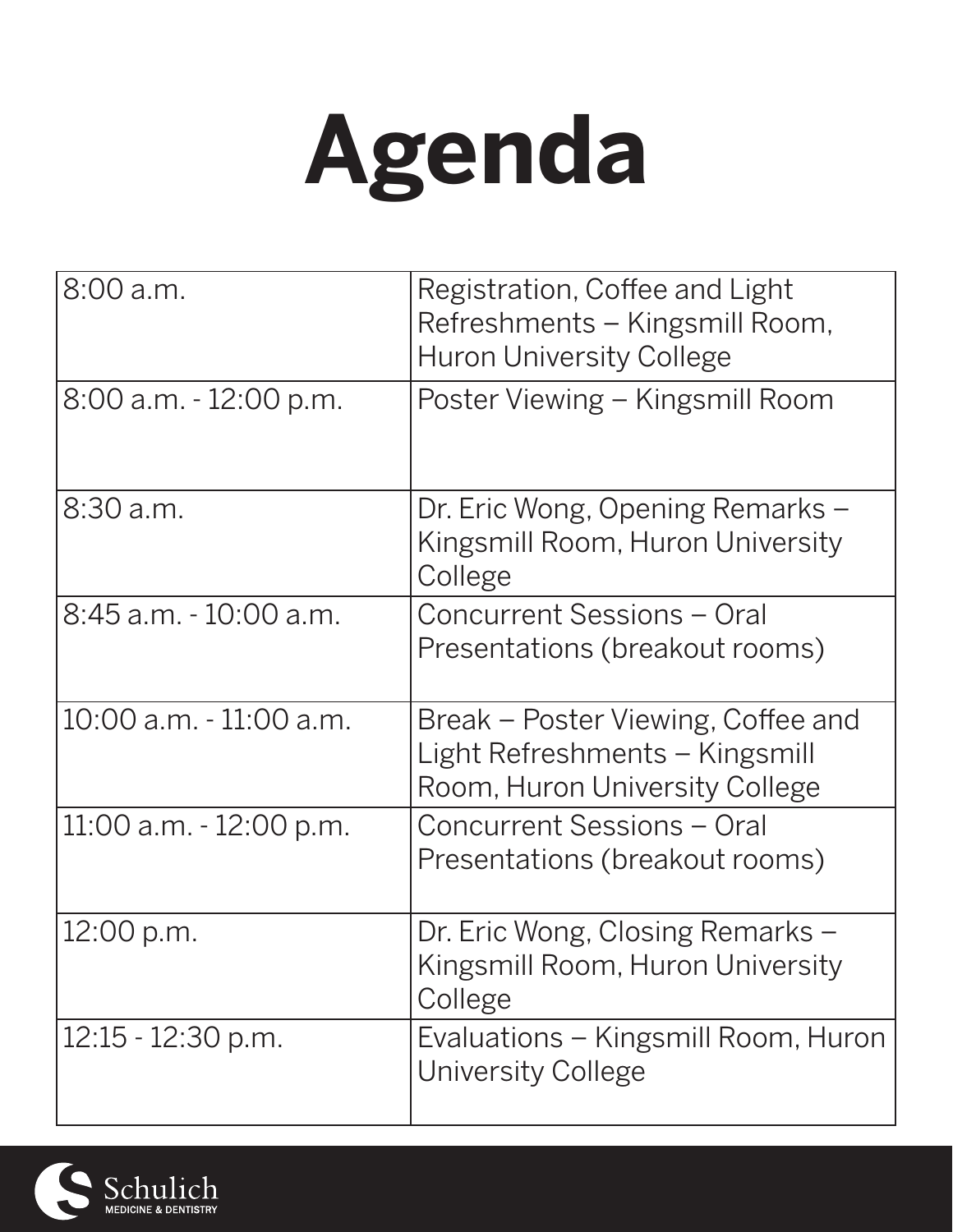# **Session A:** Oral Presentations, Room W8, Huron University College (St. Joseph's Family Medical & Dental Centre/Windsor)

| <b>Time</b> | Presenter                                                                                                          | Presentation                                                                                       |
|-------------|--------------------------------------------------------------------------------------------------------------------|----------------------------------------------------------------------------------------------------|
| 8:00 a.m.   | Registration, Poster Displays, Coffee, Refreshments, Light Breakfast -<br>Kingsmill Room, Huron University College |                                                                                                    |
| 8:30 a.m.   | Dr. Eric Wong                                                                                                      | Opening Remarks, Kingsmill Room                                                                    |
| 8:45 a.m.   | Dr. Michael Craig                                                                                                  | What Every Patient Should Know<br>About Osteoarthritis: An Educational<br>Patient Handout          |
| 9:00 a.m.   | Dr. Kate Gushulak                                                                                                  | <b>Discussions About Advance</b><br>Directives: Are They Happening in the<br>Primary Care Office?  |
| 9:15 a.m.   | Drs. Britta Laslo & Manjot Grewal                                                                                  | Becoming a Family Medicine Resident<br>Teacher: A Qualitative Study                                |
| 9:30 a.m.   | Dr. Irram Sumar                                                                                                    | A HRT to HRT Discussion: What<br>Hormone Replacement Therapy May<br>Mean to You                    |
| 9:45 a.m.   | Dr. Alla Osadchy                                                                                                   | Late Onset Anorexia Nervosa:<br>Awareness of the Rare Entity in the<br><b>Primary Care Setting</b> |
| 10:00 a.m.  | Poster Displays, Coffee, Refreshments - Kingsmill Room                                                             |                                                                                                    |
| 11:00 a.m.  | Dr. Dan Beamish                                                                                                    | Canadian Vaccination<br><b>Guidelines Android App</b>                                              |
| 11:15 a.m.  | Dr. Alexandrea Gow                                                                                                 | "Be Heart Smart" - Patient Education<br>Seminar                                                    |
| 11:30 a.m.  | Dr. Christopher Ray                                                                                                | The Kibbeh War                                                                                     |
| 11:45 a.m.  | Dr. Michele Askew                                                                                                  | Physician Attitude on Physician<br>Assisted Suicide and<br>Euthanasia: A Systematic<br>Review      |
| 12:00 p.m.  | Dr. Eric Wong                                                                                                      | Closing Remarks, Kingsmill Room                                                                    |
| 12:15 p.m.  | Evaluations                                                                                                        |                                                                                                    |

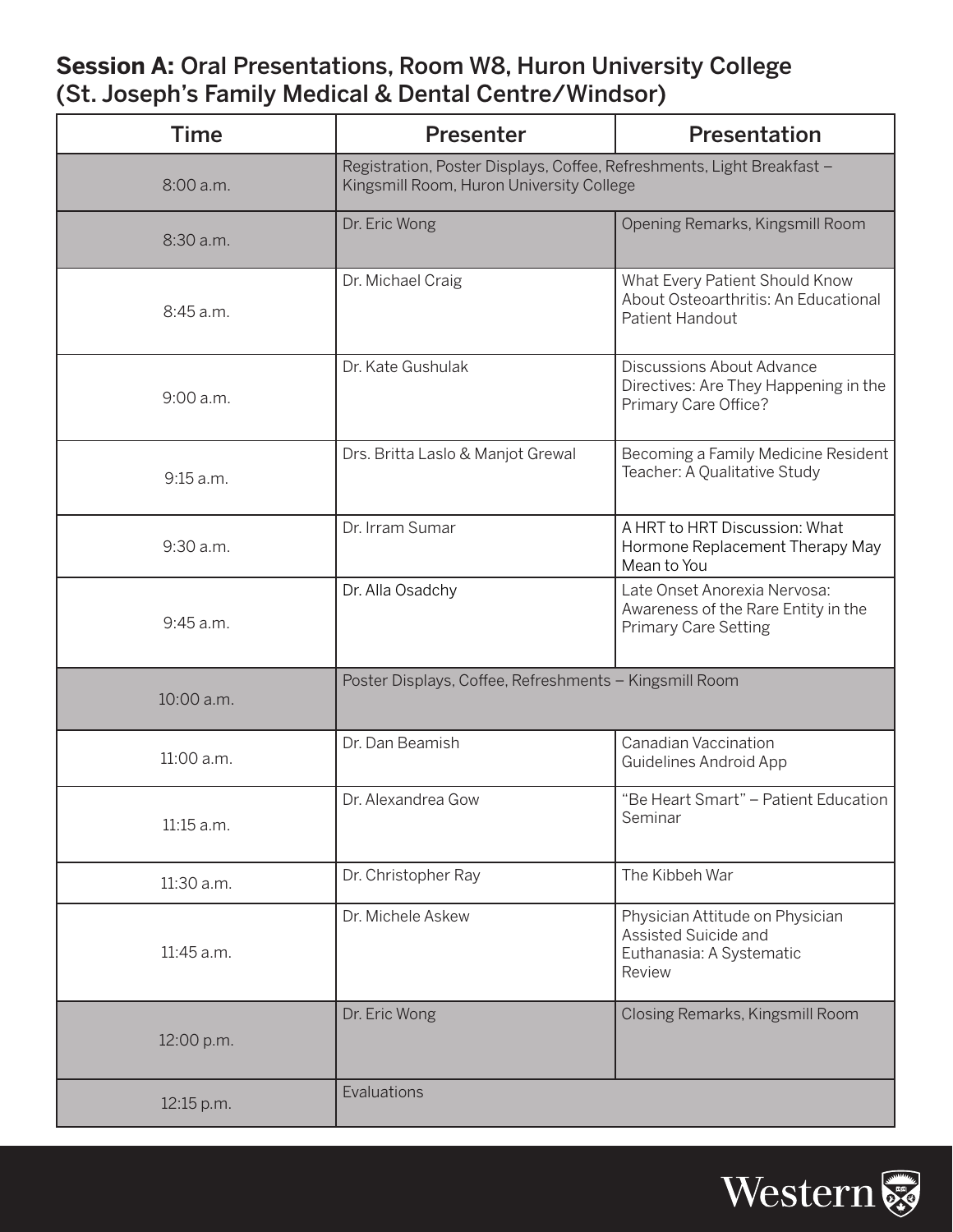# **Dr. Michael Craig**

#### What Every Patient Should Know About Osteoarthritis: An Educational Patient Handout. Supervisor: Dr. Saadia Hameed

Project Type: Patient Education Handout

The education of patients is an important component of good Family Medicine practice. Osteoarthritis is a very common problem encountered in the family medicine office. The morbidity experienced by OA should only increase, in absolute terms, as our population ages and the average BMI increases. The objective of this project was to create a simple handout for patients explaining the prevalence, pathogenesis, diagnosis and therapeutic options available to most patients with OA. Since it is a common problem, many patients have preconceived notions regarding OA, based in their "lay-referral network". This education tool will aim to dispel myths surrounding OA, (ex: it is safe to exercise with OA), and to provide patients with insight as to how physicians view the step-wise approach to treatment here. To create the tool, initial time was spent researching effective ways to educate patients via easy-to-read literature. Core information provided in the handout was derived from well-accepted published materials on the topic. More informally, both general Family Physicians as well as those who work exclusively in Sports Medicine, (Fowler Kennedy Sports Medicine physicians), were asked about common hurdles they have experienced when attempting to educate their patients about OA and treatments. By dispelling myths and leading patients to more evidence-based treatment options, the author anticipates reducing the significant morbidity burden from this disease.

#### **Dr. Kate Gushulak**

# Discussions About Advance Directives: Are They Happening in the Primary Care Office?

Supervisor: Dr. Nelson Chan Project Type: Clinical Audit

Advance care planning is important to respect the values and beliefs of patients and their families as they approach the end of life. Primary care physicians have a central role in initiating these discussions with patients when appropriate. To assess how frequently these conversations take place, a clinical chart audit was done at St. Joseph's Family Medical Centre, an academic family medicine practice. The charts of deceased patients who had life-limiting diseases were reviewed for evidence of advance directive discussions. Only 14% of patients or their caregivers had discussed advance directives with their family medicine team. Physicians were also more likely to discuss advance directives with patients who had malignant disease than with patients who had non-cancer life-limiting diseases. This identifies a significant need to improve the delivery of end-of-life care to patients with terminal illnesses. Possible interventions to increase the occurrence of these conversations in this setting are discussed.

# **Drs. Britta Laslo & Manjot Grewal**

#### Becoming a Family Medicine Resident Teacher: A Qualitative Study

Supervisors: Drs. Eric Wong & Judith Belle Brown

#### Project Type: Qualitative Research

Objective: Family medicine residents (FMRs) inadvertently become teachers during their residency to other residents and medical students. However, this particular role may not always be recognized or supported by their residency programs. The purpose of this study was to clarify how FMRs feel about their role as clinical teachers, how they perceive their roles as teachers, and what kind of support is needed to facilitate them enacting this role. Methods: A purposive sample of 29 first, second and third year FMRs were recruited from the Section of Residents at the College of Family Physicians of Canada and Western University, London, Ontario. Data collection was completed through five focus groups using a semi-structured interview. Focus group data was transcribed verbatim and reviewed by two investigators to identify emerging themes. Descriptive qualitative method was used for data analysis. Peer audit was performed to ensure credibility of the findings.

Setting: The College of Family Physicians of Canada, Mississauga, Ontario and Western University, London, Ontario. Findings: Participants identified as clinical teachers and highly valued this role. The process of becoming a FMR clinical teacher is a dynamic developmental process. This process is centered on the cultivation of a curriculum culture of support and holding the belief in one's ability to create a positive learning experience to promote internalization of the teacher role.

Conclusions: The findings support the creation of a supportive training environment centered on supportive relationships, feedback, more teaching opportunities and recognition of FMR teachers to promote development and internalization of the teacher role.

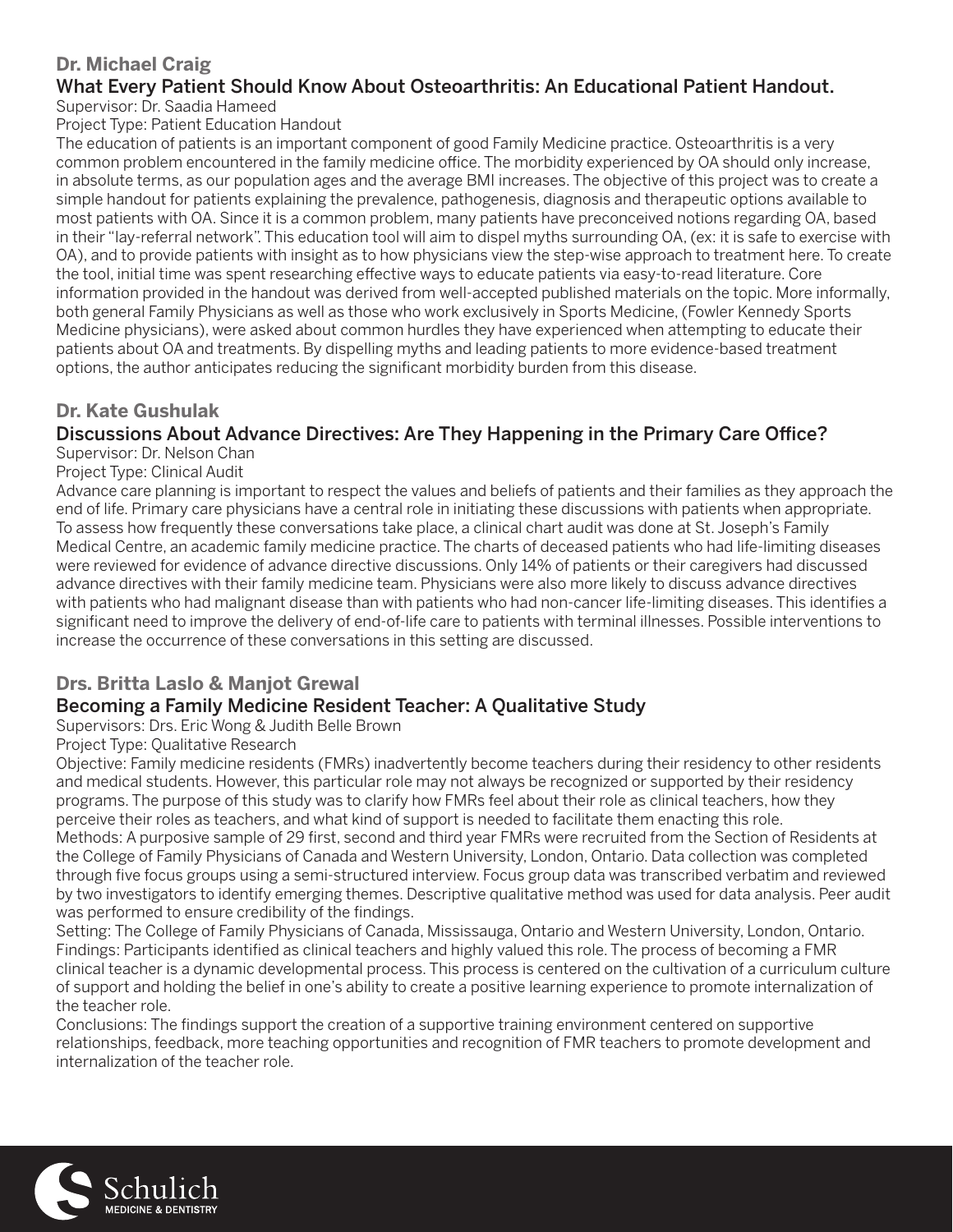#### **Dr. Irram Sumar**

# A HRT to HRT Discussion: What Hormone Replacement Therapy May Mean to You

Supervisor: Dr. Nelson Chan

Project Type: Medical/Patient Education Project

Objective: In 2002, the Women's Health Initiative trials indicated a small excess risk in breast cancer, coronary artery disease, stroke and venous thromboembolism in the estrogen/progesterone arm, negatively impacting on the use of hormone replacement therapy. The aim of this project is to provide a tool for the physician to facilitate the hormone replacement therapy discussion in-office, demystifying the initial trial results.

Methods: A post-hoc subgroup analysis of the WHI results was performed. A literature review was also conducted with the focus on hormone replacement therapy effect on breast cancer, stroke, coronary artery disease and venous thromboembolism. The SOGC Guidelines for menopause was also reviewed with regards to these comorbidities. These results were summarized in a patient-friendly manner using pictographs to demonstrate absolute risk. Results: In a post-hoc analysis of the WHI Trail, the risk of coronary heart disease (non-fatal MI) was not significantly increased in younger aged-women (50-59 years old). The risk of breast cancer, while present, was not significant. Stroke risk was increased in all age groups; however it was the lowest in younger aged women. The incidence of venous thromboembolism was modified by type of progesterone used, and use of transdermal estrogen.

Conclusions: Hormone replacement therapy should not be dismissed by younger menopausal women concerned about the risk of stroke of coronary artery disease. The risk of venous thromboembolism can be offset by type of progesterone used and route of estrogen administration. Through visually demonstrating absolute risk, patients should hopefully gain more individual perspective on hormone replacement therapy.

#### **Dr. Alla Osadchy**

#### Late Onset Anorexia Nervosa: Awareness of the Rare Entity in the Primary Care Setting Supervisor: Dr. Saadia Hameed

Project Type: Systematic Literature Review

Objective: To systematically review the existing literature on published cases of late onset anorexia nervosa (AN) in order to raise awareness among family physicians to this rare entity and provide practical recommendations on its recognition and management.

Methods: MEDLlINE, EMBASE and ProQuest Research Library were searched from inception to October 2012 using the following terms: "anorexia nervosa" or "eating disorder" combined with "late onset" or "adult onset". Findings: A total of 164 published cases of AN presented de novo in individuals aged 25 or older were included. Based on limited low quality evidence, clinical presentation of late onset AN appears to be similar to early onset cases. Comorbid psychiatric illnesses were more common in a late onset group. Role of precipitating stressful life events requires further elucidation. Unfavorable outcomes including increased mortality are suggested in late onset cases of AN.

Conclusion: Family physicians should be aware of uncommon presentation of AN later in life. SCOFF is a simple screening tool appropriate for primary care setting. Screening for co-existing psychiatric conditions is important. Management of late onset cases of AN might be challenging with multidisciplinary approach being essential. Psychotherapy remains a mainstay treatment of adults with AN. The role of pharmacotherapy is limited. Intensive inpatient treatment might be required to prevent life threatening complications of AN and improve outcomes.

#### **Dr. Dan Beamish**

#### Canadian Vaccination Guidelines Android App

Supervisor: Dr. Eric Wong

#### Project Type: Clinical Practice Tool

The Ontario schedule of vaccinations contains a large amount of information that Physicians working in a busy clinic might often need to look up. Beyond the basic routine vaccination schedule, this includes specific vaccine benefits for patients in high-risk populations, OHIP billing codes, catch-up schedules for different vaccines which are dependent on age group as well as vaccination history, as well as specific information about the various vaccines. Here we developed an Android application to be used on mobile phones or tablet PCs as a clinical tool to provide a handy reference to the Ontario vaccination guidelines and schedule of benefits. Implementation for the Android 4.0 Jelly Bean platform was carried out using the MIT App Inventor and preliminary distributed carried out using Google Drive. The tool is designed to be used in clinic to look up information quickly instead of having to rely on printed references or an internet connection. It can be used alongside other mobile phone medical applications such as drug references and clinical guidelines and has the advantage that the software can be automatically updated and distributed to users through the Google Store when there are changes to the Ontario Vaccination Guidelines.

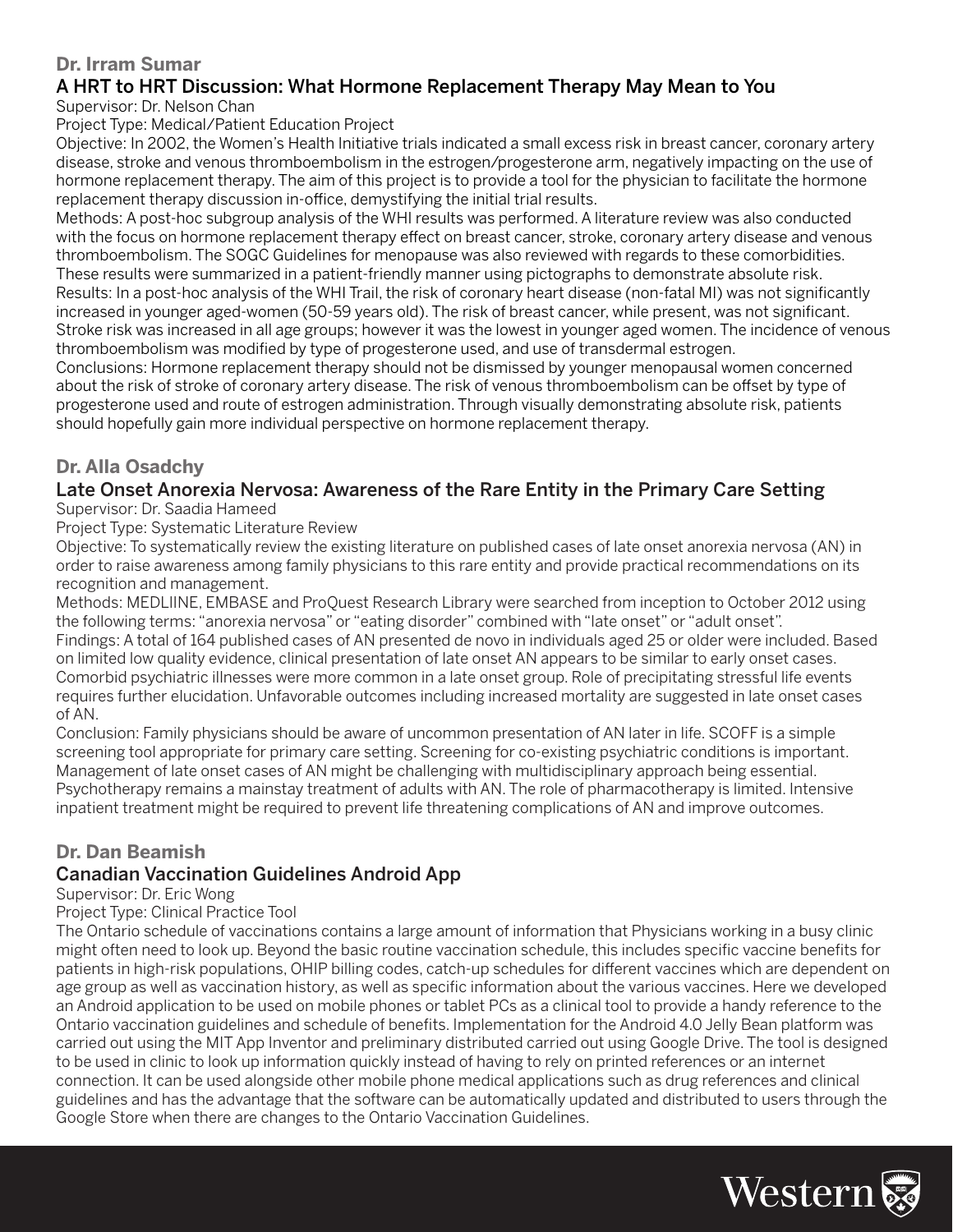#### **Dr. Alexandrea Gow**

#### "Be Heart Smart" – Patient Education Seminar

Supervisor: Dr. R. Park

#### Project Type: Patient Education Project

In 2009, heart disease and stroke were two of the three leading causes of death in Canada, out-numbered only by malignant neoplasms. Heart disease accounted for 20.7% of all deaths that year and stroke for 5.9%. At the Leamington and Area Family Health Team, cardiovascular disease affects a large proportion of patients, and therefore a need was identified for an educational seminar to teach patients about five specific diseases. The pathophysiology, risk factors, diagnosis and management were outlined for hypertension, hyperlipidemia, coronary artery disease, atrial fibrillation and cerebrovascular accident. It was felt that a better understanding would lead to more compliance with treatment plans and in theory higher attainment of disease targets. A 2 hour patient education seminar was designed with 1.5 hours designated to a powerpoint presentation outlining the five specific diseases. References used were mainly patient education resources as the information was tailored to the general population. The remaining time was designated for individual questions. The feedback from the seminar was overall very positive. It is the hope that future sessions can measure primary outcomes such as lipid profiles and blood pressure targets to determine if the small group seminars are efficacious.

#### **Dr. Christopher Ray** The Kibbeh War

Supervisor: Dr. Paul Ziter

Project Type: Systematic Literature Review

The statistics on microbial food-born illness are staggering. In the United States alone, It is estimated that there are 76 million illnesses annually attributed to foodborne disease. Of these 325,000 are hospitalized and 5,000 succumb. The issue of food safety, in particular meat safety has recently been thrust into the spotlight in Windsor. The Windsor Essex County Health Unit (WECHU) instituted a crackdown on restaurants serving Kebbeh, a popular dish containing raw beef prompted by a Canadian Food Inspection Agency (CFIA) report of possible E. coli O157:H7 contaminated beef for use in preparing the dish. Searching PubMed for articles that contained both 'E. coli' and 'beef' in either the title or the abstract netted 32 articles. These were pared down based on article theme to 5 articles that were used for this review. Accordingly, there seems to be an approximately 1% risk of E. coli O157:H7 contamination from eating raw Kebbeh with a corresponding risk of clinically significant infection. How this risk compares to consuming other raw meats and non-meats and alternative actions that could have been taken by the WECHU are left as open questions.

#### **Dr. Michele Askew**

# Physician Attitude on Physician Assisted Suicide and Euthanasia: A Systematic Review

Supervisor: Dr. Helena Hamdan

Project Type: Systematic Literature Review

Recent events have brought into question Canada's current laws on the legalization of physician-assisted suicide (PAS) and components of euthanasia (EU). Current physician surveys suggest their attitudes on PAS and EU are not favourable especially when it is voluntary and active. Through this systematic review I endeavoured to uncover physician attitude based on questionnaire and survey findings in studies world wide over the last 13 year period. The search strategy involved the MEDLINE database and found 21 studies which met the criteria for inclusion. Studies were analyzed for characteristics of physicians involved, potential bias and results which included physician's attitudes towards PAS and EU, whether or not they should be legalized, if they were okay in certain circumstances, if they have participated in PAS or EU in the past, if they would participate in EU or PAS and if they have received requests for them. Euthanasia is defined as 'a doctor intentionally killing a person by the administration of drugs, at that person's voluntary and competent request' and PAS as 'a doctor intentionally helping a person to commit suicide by providing drugs for self-administration, at that person's voluntary and competent request.' It was found that physicians were more likely to disagree with PAS and EU if they valued religion. In total 11 studies considered only PAS, two studies considered only EU and eight studies considered both EU and PAS. Overall 18 studies were found to have a negative attitude towards PAS and nine were found to be negative towards EU. All of the positive studies were in countries where PAS or EU are legal. This review finds that available data on physician opinion and attitude does not favour legalization of PAS or EU. This study provides a gateway for recommending the necessity of further research that will be needed to understand Canadian physician opinion and barriers to providing PAS or EU in practice.

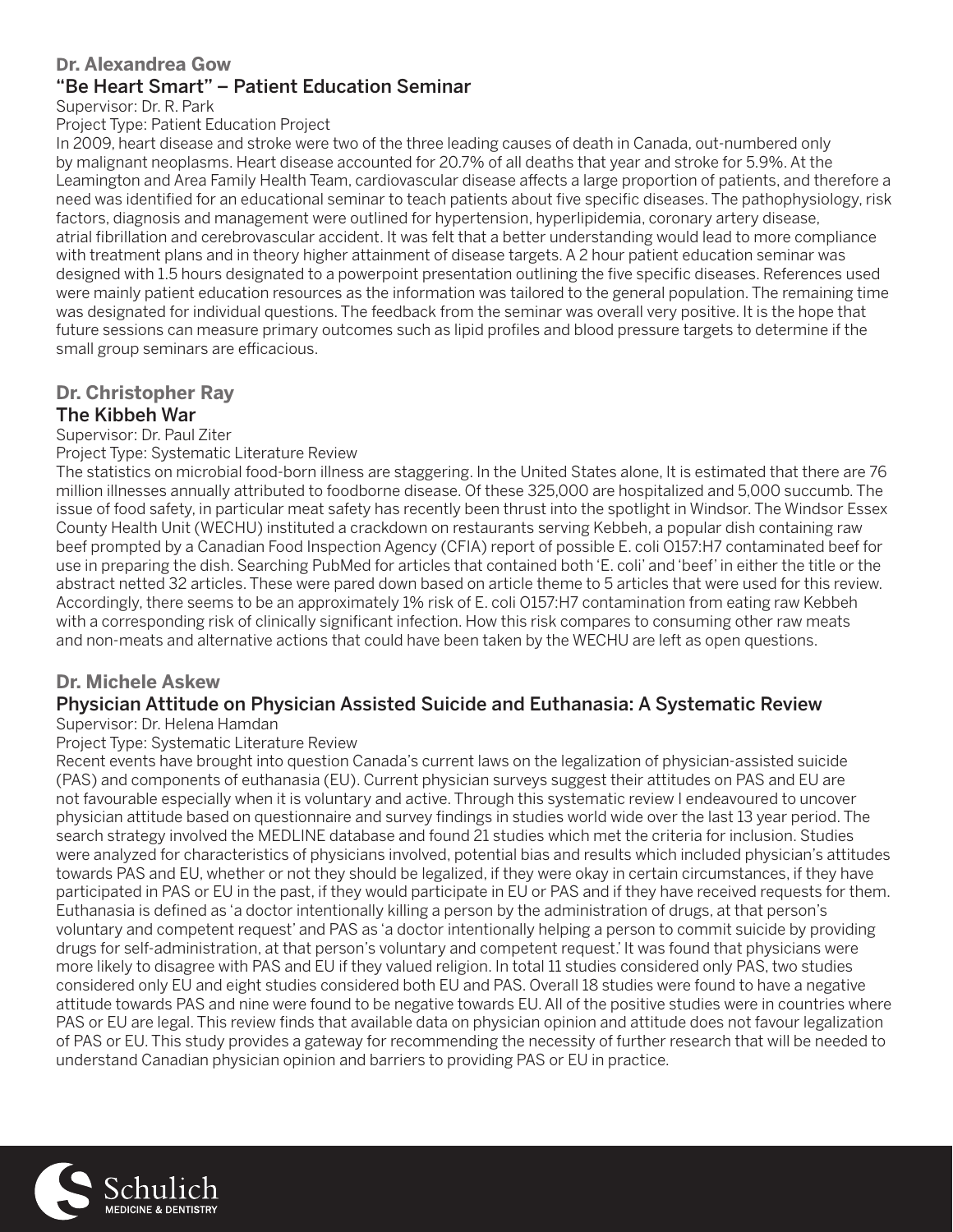# **Session B: Oral Presentations, Room W116, Huron University College (Southwest Medical Health Centre & Rural/Regional Program)**

| <b>Time</b> | <b>Presenter</b>                                                                                                   | Presentation                                                                                                                                           |
|-------------|--------------------------------------------------------------------------------------------------------------------|--------------------------------------------------------------------------------------------------------------------------------------------------------|
| 8:00 a.m.   | Registration, Poster Displays, Coffee, Refreshments, Light Breakfast -<br>Kingsmill Room, Huron University College |                                                                                                                                                        |
| 8:30 a.m.   | Dr. Eric Wong                                                                                                      | Opening Remarks, Kingsmill Room                                                                                                                        |
| 8:45 a.m.   | Dr. Augene Seong                                                                                                   | Effect of family medicine<br>residents on utilization of<br>diagnostic investigations in a rural<br>community emergency department                     |
| 9:00 a.m.   | Dr. Kyle William Carter                                                                                            | A Case Report of Hyperkalemia and<br><b>Herbal Supplements</b>                                                                                         |
| 9:15 a.m.   | Dr. Wang Xi                                                                                                        | Impact of Resident Physicians on<br><b>Emergency Department Wait Times</b><br>and Patients Leaving Without Being<br>Seen                               |
| 9:30 a.m.   | Dr. Michael Trevail                                                                                                | <b>Bisphosphonate Related</b><br>Osteonecrosis of the Jaw: A Case<br>Report                                                                            |
| 9:45 a.m.   | Dr. Joel Runk                                                                                                      | Pandemic Influences on Seasonal<br>Influenza Vaccination Uptake in a<br>Southwestern Ontario Family<br>Medicine Centre                                 |
| 10:00 a.m.  | Poster Displays, Coffee, Refreshments - Kingsmill Room                                                             |                                                                                                                                                        |
| 11:00 a.m.  | Dr. Susan Batten                                                                                                   | Residency Directed Learning in a<br>Rural setting: The development and<br>implementation of a comprehensive<br>teaching program in Hanover, ON.        |
| 11:15 a.m.  | Dr. Dax Biondi                                                                                                     | Is Fitness Medicine?                                                                                                                                   |
| 11:30 a.m.  | Dr. Amanda Worden-Rogers                                                                                           | Implementing a healthy living<br>program in a primary care center:<br>A pilot project                                                                  |
| 11:45 a.m.  | Dr. Samantha Boshart                                                                                               | Is Non-Celiac Gluten Sensitivity on<br>your Radar? A look at a new clinical<br>entity through the lens of a self<br>diagnosed Family Medicine Resident |
| 12:00 p.m.  | Dr. Eric Wong                                                                                                      | Closing Remarks, Kingsmill Room                                                                                                                        |
| 12:15 p.m.  | Evaluations                                                                                                        |                                                                                                                                                        |

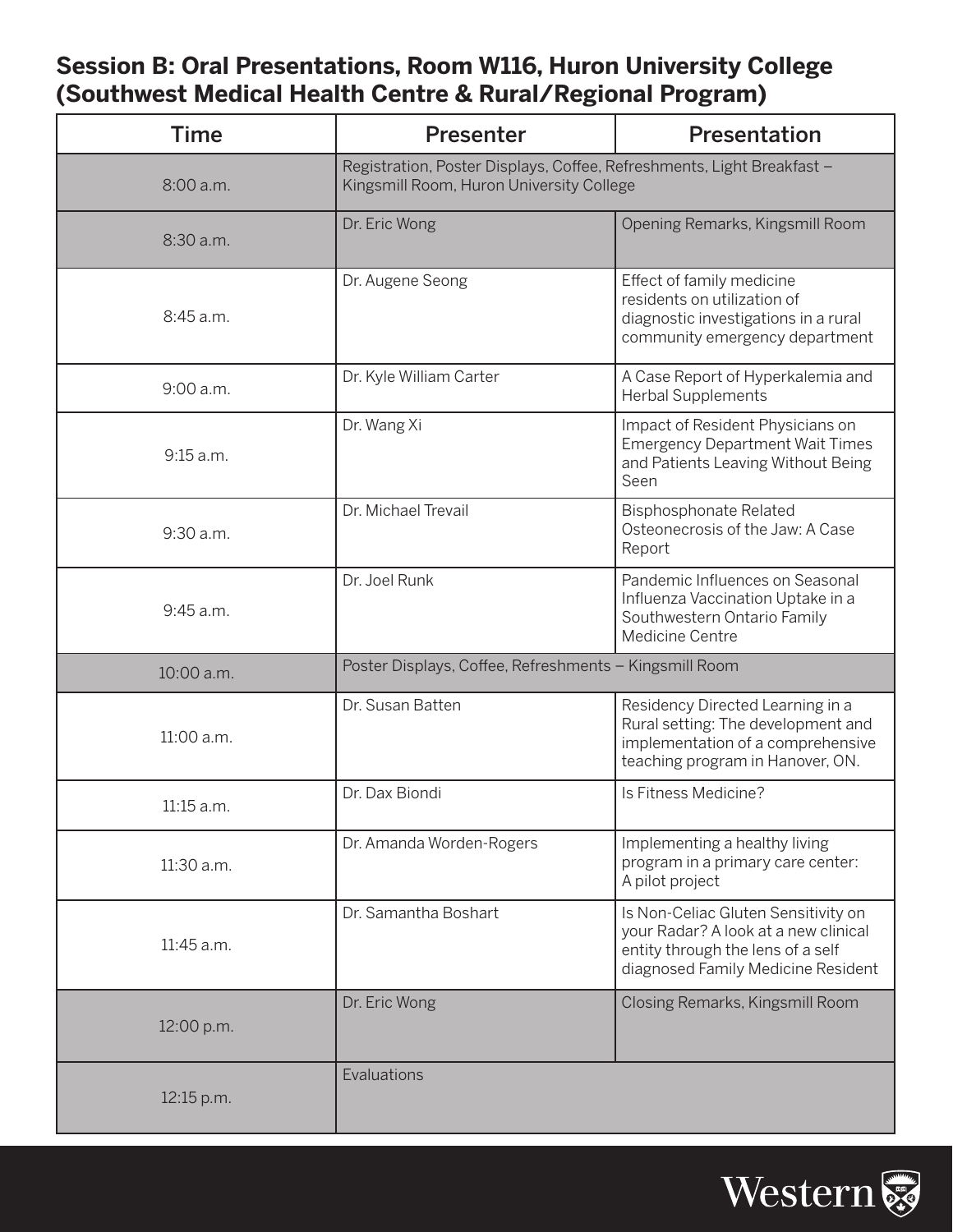#### **Dr. Augene Seong**

#### Effect of family medicine residents on utilization of diagnostic investigations in a rural community emergency department

Supervisor: W. E. Osmun

Project Type: Clinical Audit

Objectives: A retrospective chart audit was conducted to determine the effect of family medicine residents on the utilization of laboratory and imaging investigations in a rural Emergency Department (ED) in Canada.

Methods: The electronic medical record for 2000 ED visits was reviewed. Four background characteristics and 22 distinct categories of investigations were compared between patients seen by staff physicians working with residents and patients seen by physicians working without residents.

Results: There was no statistical difference between study groups for 19 of the 22 categories of investigations. There were significant differences in 3 categories: an increased number of D-dimer assays for staff physicians working alone (1.7% of patients vs 0.5% of patients, p = 0.03) and increased CT and ultrasound imaging for physicians working with residents (4.8% vs  $1.8\%$ . p = 0.0012 and 5.3% and  $1.7\%$ , p = 0.0002 respectively). These differences are likely not due to resident involvement but explained by a confounding factor between both groups. Conclusions: The presence of family medicine residents in a rural community ED does not substantially affect the overall use of diagnostic investigations.

#### **Dr. Kyle William Carter**

#### A Case Report of Hyperkalemia and Herbal Supplements

Supervisor: W. E. Osmun

Project Type: Case Report

We report a case of a man with severe hyperkalemia. Prior to undergoing coronary angiography, he had been metabolically stable. Follow up investigations revealed an acute on chronic kidney injury and hyperkalemia. On investigation of his medications it was found that he had started taking natural supplements for his worsening heart health, which contained a high content of potassium. We hypothesize that this contributed to his life-threatening condition and emphasize the importance of including herbal and natural supplements in the complete medication history.

#### **Dr. Wang Xi**

#### Impact of Resident Physicians on Emergency Department Wait Times and Patients Leaving Without Being Seen

Supervisor: Dr. Vikram Dalal

Project Type: Clinical Audit

Background: Emergency departments (EDs) often have resident physicians on shifts, but residents' impact on ED wait times is not well characterized.

Methods: In a medium-volume community ED over the course of twelve months, we used retrospective chart review to compare wait times between patients seen during shifts where staff was working alone and shifts where staff was working with a family medicine resident. We measured the time from initial triage time to physician initial assessment time (T1), from initial triage time to disposition time (total length of stay, LOS), and number of patients leaving without being seen.

Results: Our analysis included 21141 patient visits, of which 51.8% were in the staff only group, and 48.2% were in the staff with resident group. Mean T1 and total LOS were significantly shorter in the resident group than the staff only group by 15 and 12 minutes, respectively ( $p < 0.001$  for both). Fewer patients left without being seen in the resident group than the staff only group (4.9% versus 2.8%,  $p < 0.001$ ). Subgroup analysis showed significant time savings for T1 and total LOS for triage level 3 and 4 patients for the resident group, but there were no difference between first and second year residents.

Conclusions: This is the first study to demonstrate that residents are associated with a reduction in ED wait times and patients leaving without being seen. The magnitude of wait time reduction is similar to EDs with nurse practitioners or EDs implementing process improvement plans.

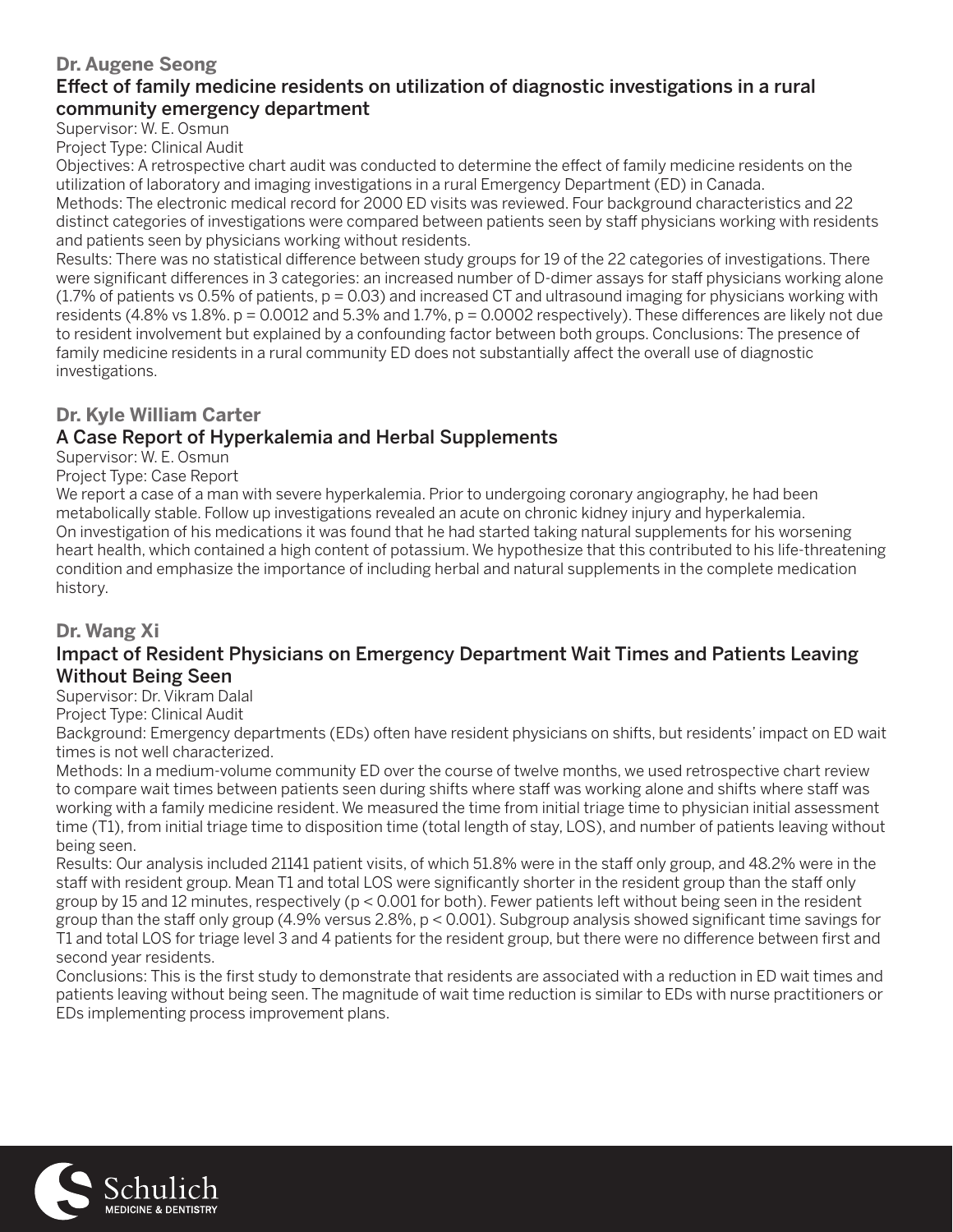# **Dr. Michael Trevail**

#### Bisphosphonate Related Osteonecrosis of the Jaw: A Case Report

Supervisor: Dr. Julie Copeland

Project Type: Case Report

Introduction: This paper discusses the risk factors, pathophysiology, diagnosis and treatment of osteonecrosis of the jaw (ONJ) in osteoporosis through presentation of a case of ONJ in the primary care setting. The purpose of this case report is to increase clinical suspicion of ONJ amongst primary care providers in order to lessen potential morbidity.

Methods: Case information was extracted from the Health screen EMR as well as Cerner Power Chart and from personal clinical interactions with the patient. ONJ was further researched by completing literature searches using Pub Med and Google Scholar. Appropriate guidelines, primary sources and review articles were reviewed. Results: Incidence of ONJ in those treated for osteoporosis is as low as 1:100,000 but is extremely debilitating. Numerous modifiable risk factors have been identified including oral hygiene, smoking and corticosteroid use. Treatment strategies range from cessation of bisphosphonate and supportive management to resection of necrotic bone, which can be life altering.

Conclusion: A high clinical suspicion and cooperation amongst primary care providers and dental professionals is critical for early recognition and treatment of ONJ. While treatment can result in successful resolution, numerous preventative strategies exist and should be practiced in all patients undergoing treatment for osteoporosis.

#### **Dr. Joel Runk**

#### Pandemic Influences on Seasonal Influenza Vaccination Uptake in a Southwestern Ontario Family Medicine Centre

Supervisor: Vikram Dalal, MD, CCFP(EM)

Project Type: Clinical Audit

Purpose: To examine annual rates of seasonal influenza vaccination in patients age 65 and older rostered at a family medicine centre during and after the occurrence of the H1N1 influenza pandemic in 2009 to determine if the pandemic caused an increase in seasonal influenza vaccination uptake.

Methods: Influenza vaccination data was extracted from the EMR of four practices at a family medicine centre in Southwestern Ontario for the 2008-09, 2009-10, 2010-11 and 2011-12 influenza seasons for patients age 65 and older. Cross-tabulation calculations were carried out.

Results: Overall the centre saw an increase in vaccination rate over the four influenza seasons (40.7% vs. 39.9% vs. 50.3% vs. 58.0%, p <0.05). Three practices had an increase in vaccination rates over the four seasons and all did after the H1N1 pandemic, however only practices 1 (25.9% vs. 36.8% vs. 57.1% vs. 76.7%, p <0.05) and 2 (45.2% vs. 34.3% vs. 51.9% vs. 56.1%, p <0.05) had a statistically significant increase in vaccination rate.

Discussion: Two of four practices showed a significant increase in seasonal vaccination rate post-H1N1 pandemic, while the other two increased at a non-significant rate. EMR vaccination data was incomplete and did not accurately represent vaccination rates in two of the practices.

Conclusions: Seasonal influenza vaccination rates increased at this clinic after the H1N1 pandemic. This trend does not match previously published national-level data. The increase likely reflects a combination of factors related to payment model, preventive health bonuses, and vaccination recording, along with residual effects of the awareness created by the H1N1 pandemic.

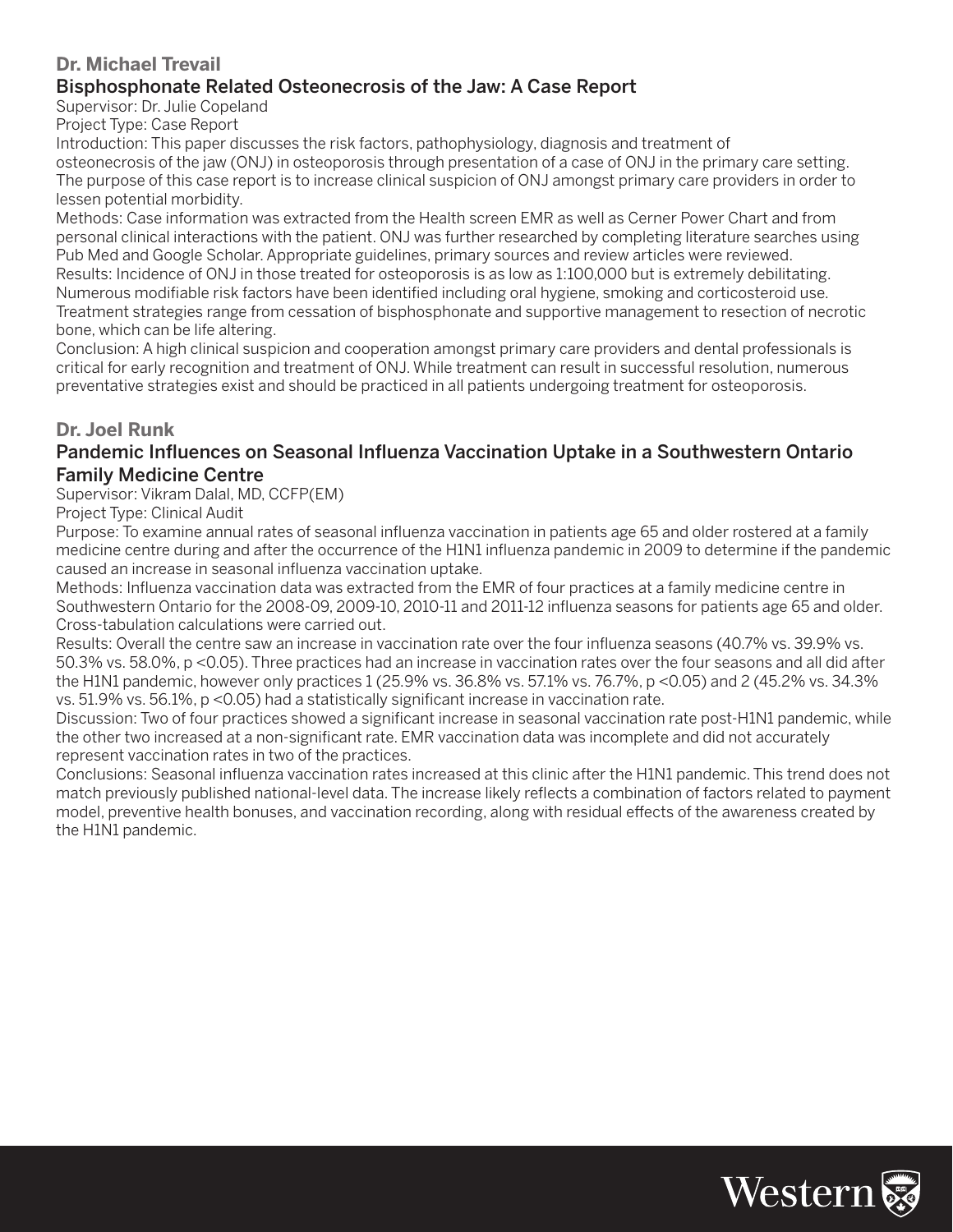#### **Dr. Susan Batten**

# Residency Directed Learning in a Rural setting: The development and implementation of a comprehensive teaching program in Hanover, ON.

Supervisor: Dr. Randy Montag

Project Type: Evaluation Project

Background: Comprehensive learning focused on family medicine resident preparation for exams might be insufficient in certain residency programs. As well, opportunities for residents to play a significant role in teaching of trainees is logistically difficult to provide in rural programs. A pilot teaching program was developed and implemented into the Hanover Rural Family Medicine Residency Program to help address this current void in education.

Methods: The resident teaching had two components. First, weekly resident taught events focused on learning the 99 topics needed for the written portion of the Certificate of the College of Family Practice of Canada (CFPC) exam. Once presented, a summary paper was distributed and a copy kept in the resident library. Second, monthly preceptor evaluated practice SOO exams for preparation of the clinical portion of the CFPC were held.

Findings: The schedule developed for this teaching was effective with good participation at events. Discussions with both residents and preceptors yielded positive comments. The support for this pilot project extended beyond Hanover with visiting learners requesting to be included in the distribution of the summary documents.

Conclusion: The pilot teaching program was developed to fill a void in Hanover's residency program. It was to provide residents with more teaching opportunities, but also to balance the time constraints of preceptors for teaching. These issues are not unique to Hanover, thus can be used elsewhere. Finally, this program also promotes residents understanding of their role as educator and life long learner - essential skills needed as a rural family physician.

#### **Dr. Dax Biondi**

#### Is Fitness Medicine?

Supervisor: Dr. David Huffman

Project Type: Systematic Literature Review

Introduction: Prompting fitness in the primary care setting is emphasized in undergraduate medical education. Yet, practical experience suggests fitness interventions offered pale in comparison to risk reduction interventions such as lipid and blood pressure monitoring. Why is fitness promotion done so poorly in the office? If there is quality evidence that fitness interventions lead to decreased cardiovascular morbidity/all-cause mortality, isn't it incumbent upon primary care doctors to spend more time on fitness interventions?

Literature review question: Amongst general practice adult patients, stratified by the modifiable and nonmodifiable risk factors for cardiovascular disease, does objective fitness screening and intervention by a physician or delegate result in lower incidence of cardiovascular morbidity and all-cause mortality compared to those offered usual primary care? Results: Few clinical trials examined the impact of primary care based fitness interventions on cardiovascular morbidity/all-cause mortality. Many studies examining exercise/fitness interventions and non-cardiovascular morbidity, non-mortality outcomes were found and summarized. The non-randomized studies suggest a strong inverse relationship between fitness and mortality.

Conclusions: Few clinical trials support the importance of primary care based fitness interventions to prevent cardiovascular morbidity and all-cause mortality. Until clinical trials are done, prevention emphasis in the primary care setting will continue to focus on screening for and mitigating hypertension and dyslipidemia through pharmacotherapeutic means. Clinical trials on exercise interventions are needed in the primary care setting to both confirm their efficacy and establish dose-response data.

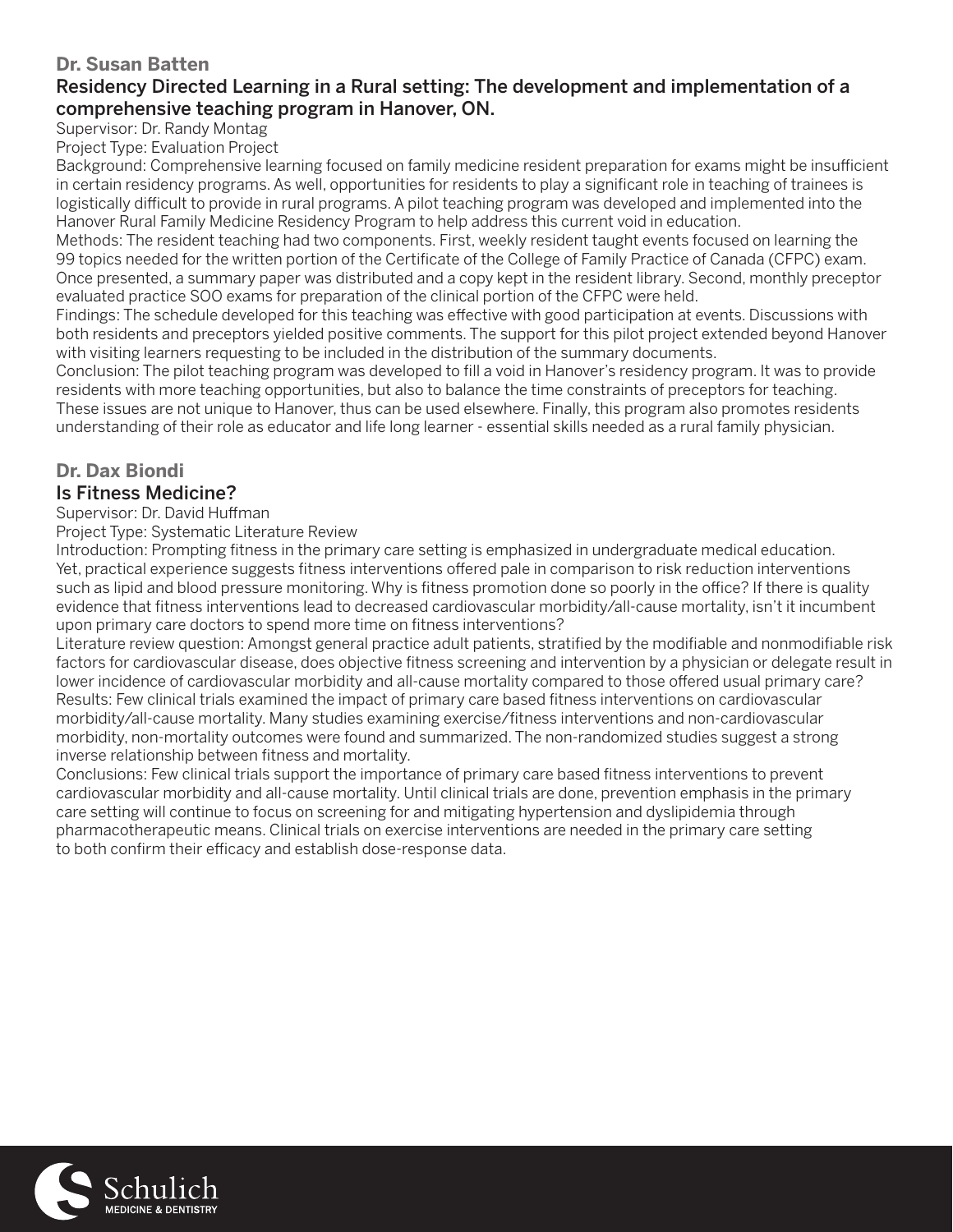# **Dr. Amanda Worden-Rogers**

#### Implementing a healthy living program in a primary care center: A pilot project Supervisor: Dr. J. Marcou

Project Type: Patient Education Project

Background: Chronic diseases, such as diabetes and cardiovascular disease, are becoming more prevalent in the 21st century. Though many advances have been made to treat the disease with pharmacologic measures, little progress has been made to initiate lifestyle interventions that have been shown to prevent or slow down the progression of these diseases. Exercise, diet modifications and weight loss have all been shown to prevent or slow worsening of cardiovascular disease and diabetes, both in the short and long term. Lifestyle modification interventions have decreased the incidence of developing type II diabetes by as much as 50%, which holds true years after the intervention has finished.

Project design and methods: This study was aimed at patient education for those at risk for developing or worsening cardiovascular disease or diabetes. Patients from a family medicine practice in a small community in Southern Ontario were asked to self-refer for an eight week education project aimed to initiate healthy lifestyle changes.

Project Goals: This study is aimed at educating patients on how to initiate lifestyle changes that can lead to better health outcomes. The goal is more of a feasibility project, with qualitative outcomes including compliance and quality of life measures via a quality of life survey.

Relevance: If successful, this study could be the benchmark for similar groups in family practice centers, both in Canada and Worldwide.

#### **Dr. Samantha Boshart**

#### Is Non-Celiac Gluten Sensitivity on your Radar? A look at a new clinical entity through the lens of a self diagnosed Family Medicine Resident

Supervisor: Dr. Philip Vandewalle

#### Project Type: Major Essay

This essay explores a relatively new diagnostic entity called Non-Celiac Gluten Sensitivity (NCGS) through my own experience of a self- diagnosed family medicine resident. From a young age I was plagued with numerous seemingly unrelated symptoms that significantly decreased my quality of life including rash of unknown origin, irritable bowel syndrome, iron deficiency anemia and depression. By chance, I stumbled upon the possibility of gluten as a causative agent and with no other causes to explain my symptoms, I started a gluten elimination diet. After 30 days without gluten all of my above symptoms resolved and my quality of life improved significantly. I hypothesize that the gluten elimination diet is the best test of gluten sensitivity and should be advised for patients with symptoms of IBS, depression unresponsive to therapy, rash and/or anemia of unknown origin after ruling out overt Celiac Disease (CD).

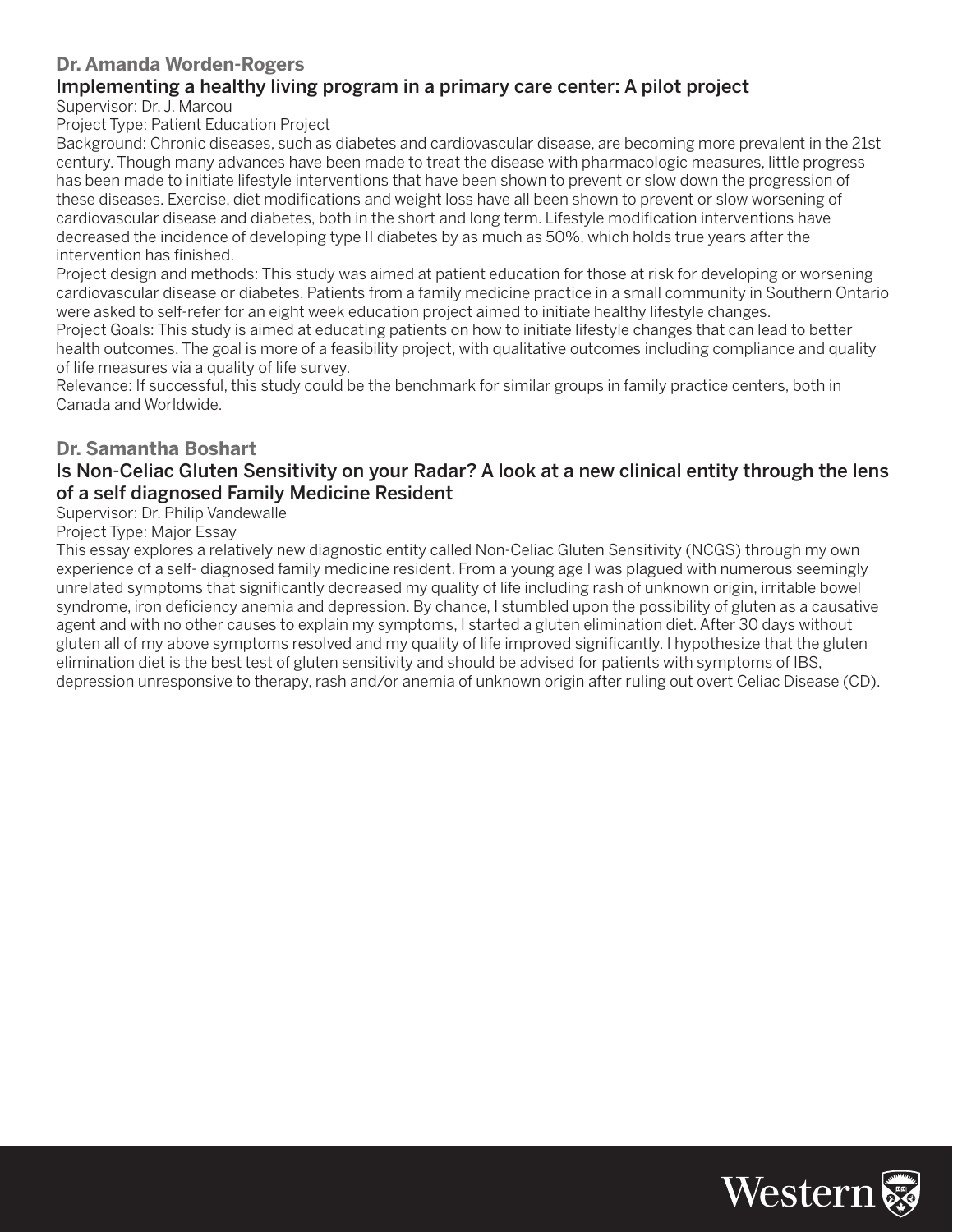# **Session C: Oral Presentations, Room W12, Huron University College (Byron Family Medical Centre & Victoria Family Medical Centre)**

| <b>Time</b> | Presenter                                                                                                          | <b>Presentation</b>                                                                                               |
|-------------|--------------------------------------------------------------------------------------------------------------------|-------------------------------------------------------------------------------------------------------------------|
| 8:00 a.m.   | Registration, Poster Displays, Coffee, Refreshments, Light Breakfast -<br>Kingsmill Room, Huron University College |                                                                                                                   |
| 8:30 a.m.   | Dr. Eric Wong                                                                                                      | Opening Remarks, Kingsmill Room                                                                                   |
| 8:45 a.m.   | Dr. Jonathan Carter                                                                                                | Pay-for-Performance Medicine<br>and Physician Gaming<br>Behavior in Primary Care                                  |
| 9:00 a.m.   | Dr. Sandy Shamon                                                                                                   | Accuracy of Skin Cancer<br>Diagnosis at a Primary Family<br>Medicine Teaching Practice:<br>A One-year Chart Audit |
| 9:15 a.m.   | Dr. Mandeep Deol                                                                                                   | <b>Transient Gloal Amnesia</b>                                                                                    |
| 9:30 a.m.   | Dr. Sherine Naguib Khela                                                                                           | Dermatomyositis: Is it a<br>Difficult Diagnosis?                                                                  |
| 9:45 a.m.   | Dr. Adam Samosh                                                                                                    | Guidelines for Diagnosis and<br>Management of Osteoporosis                                                        |
| 10:00 a.m.  | Poster Displays, Coffee, Refreshments - Kingsmill Room, Huron University<br>College                                |                                                                                                                   |
| 11:00 a.m.  | Dr. Saleha Abdur-Rehman                                                                                            | Cushing Disease: An Unusual Path<br>to Diagnosis                                                                  |
| 11:15 a.m.  | Dr. Katie Hoenselaar                                                                                               | Pediatric Dermatology<br>Handbook: A Guide for Family<br><b>Medicine Residents</b>                                |
| 11:30 a.m.  | Dr. Nicole Freeman                                                                                                 | End-stage Liver Disease in a<br>Married Couple                                                                    |
| 11:45 a.m.  | Dr. Michael Surkont                                                                                                | Sex Selective Abortion: A Case<br>Report                                                                          |
| 12:00 p.m.  | Dr. Eric Wong                                                                                                      | Closing Remarks, Kingsmill Room                                                                                   |
| 12:15 p.m.  | Evaluations                                                                                                        |                                                                                                                   |

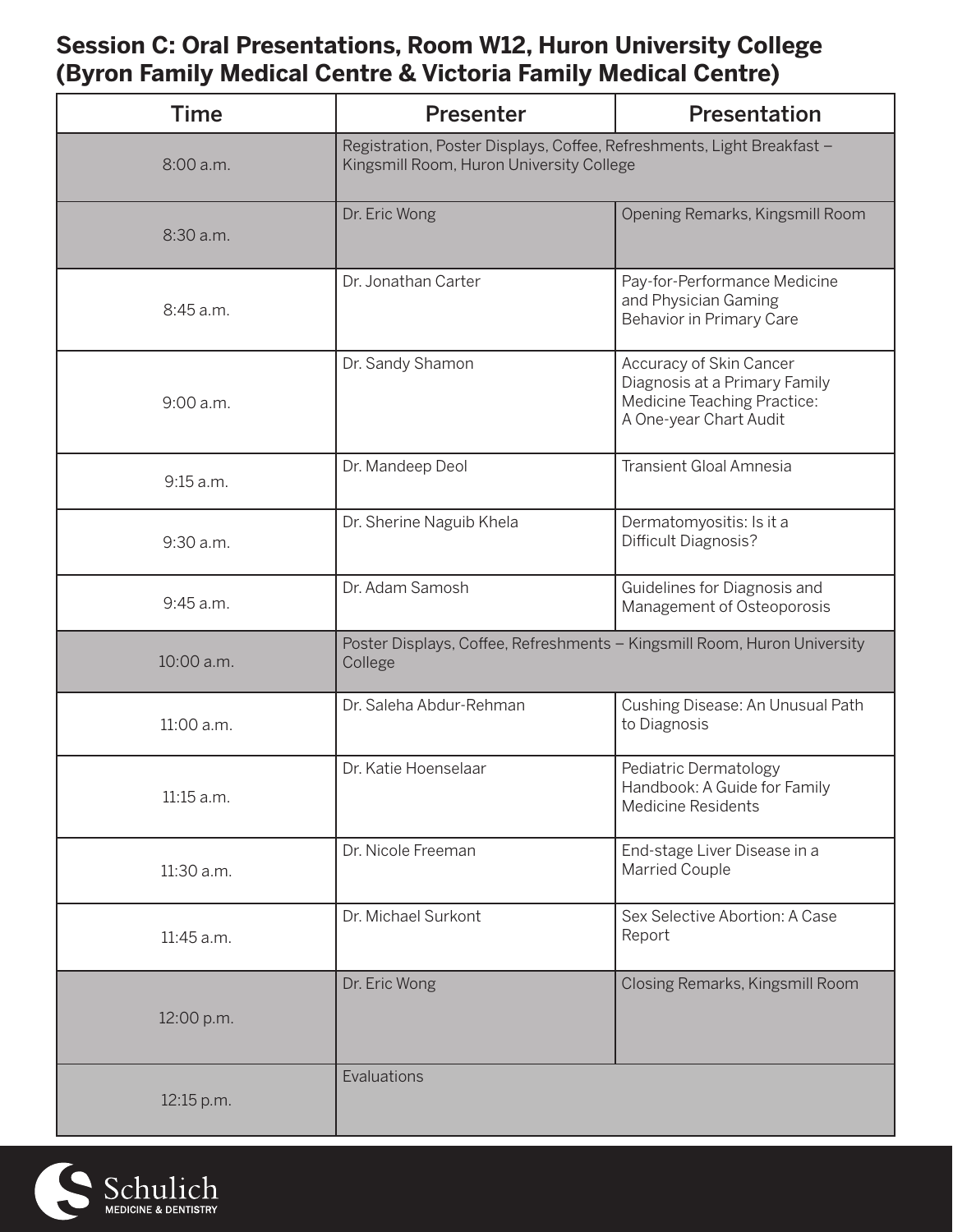#### **Dr. Jonathan Carter**

## Pay-for-Performance Medicine and Physician Gaming Behavior in Primary Care

Supervisor: Dr. Nancy McKeough

Project Type: Major Essay

Pay-for-performance (P4P) medicine has increased in popularity around the globe. The true benefit of P4P in improving health outcomes in Ontario has yet to be shown. Moreover, P4P medicine has triggered a widespread debate surrounding the potential downsides of P4P incentives in the primary care environment. The hypothetical consequences are presented including the undermining of team relationships, disruption of the continuity of care and shift to an incentive-centered office encounter. Furthermore, there is increasing concern that in the new climate of incentive driven checks and balances, physicians could develop an unnatural focus on the personal financial rewards of their clinical activity and may attempt to "game" the system. Both predisposing and precipitating factors are presented to help understand the evolution of gaming behavior in primary care. Four potential physician gaming behaviors are described, including diagnostic creep, patient de-rostering, discriminatory patient selection and over-consultation. There is an unpredictable effect of financial incentives on physician motivation and behavior and assuming that physicians are immune to money could prove costly to both the patient and the Ontario public health system.

#### **Dr. Sandy Shamon**

#### Accuracy of Skin Cancer Diagnosis at a Primary Family Medicine Teaching Practice: A One-year Chart Audit

Supervisor: Dr. Nancy McKeough

Project type: Clinical Audit

Purpose: To evaluate the clinical accuracy of diagnosing pre-malignant and malignant skin cancer in a teaching primary care center using biopsy histology results as gold standard.

Method: Electronic charts were searched to identify all the biopsies performed during 2012 to rule out or diagnose skin cancer.

Results: A total of 153 biopsies were identified, of which 104 revealed skin cancer on histology. The overall cancer detection rate was almost 67.9%, however the overall clinical accuracy for identifying the correct type of skin lesion was only 41.2%. The clinical accuracy for diagnosing melanoma, dysplastic nevi, squamous cell carcinoma, basal cell carcinoma, and actinic keratosis were 21.4%, 23.5%, 52.9%, 41.3%, and 43.8%, respectively. The number needed to biopsy to diagnose one cancer was 11 for melanoma, 1.7 for basal cell carcinoma, and 2.8 for squamous cell carcinoma. The overall biopsy to treatment ration was 1.7. The total number of benign biopsies was 49 (32%).

Conclusion: The clinical accuracy for diagnosing skin cancer found here is lower than that documented in literature. To improve the diagnostic accuracy rate of skin cancer in primary care, new clinical and diagnostic methods can be implemented. These methods could include dermoscopy and systematic use of clinical templates. Given the limitations of this audit, further reviews of longer duration are also recommended.

# **Dr. Mandeep Deol**

# Transient Global Amnesia

Supervisor: Dr. John Jordan

#### Project Type: Case Report

Transient Global Amnesia is a rare disorder which presents with dense anterograde amnesia without altering the level of consciousness. This condition is poorly recognized and not always a part of teaching curriculum in medical schools. The following report discusses presentation of Mr. B, a 47 year old male Caucasian who presented to his family physician for follow up post hospitalization for an episode of acute memory loss. This report also includes a review of the literature using Google Scholar. Clinicians should be able to recognize this rare presentation by its typical clinical picture, be able to rule out and differentiate it from all clinical entities with serious implications like TIA, Seizures, and Sub-arachnoid hemorrhage. Through the ongoing patient physician relationship, a family physician is sometimes able to elicit the precipitating causes. Most importantly, clinician should be able to explain and review the benign prognosis and obscure causes of this disorder. Emphasizing on no specific treatment and no prophylaxis helped to relieve the patients and their families' anxiety in this specific case. The complete amnesic gap for the duration of the episode is the only sequel of Transient Global Amnesia.

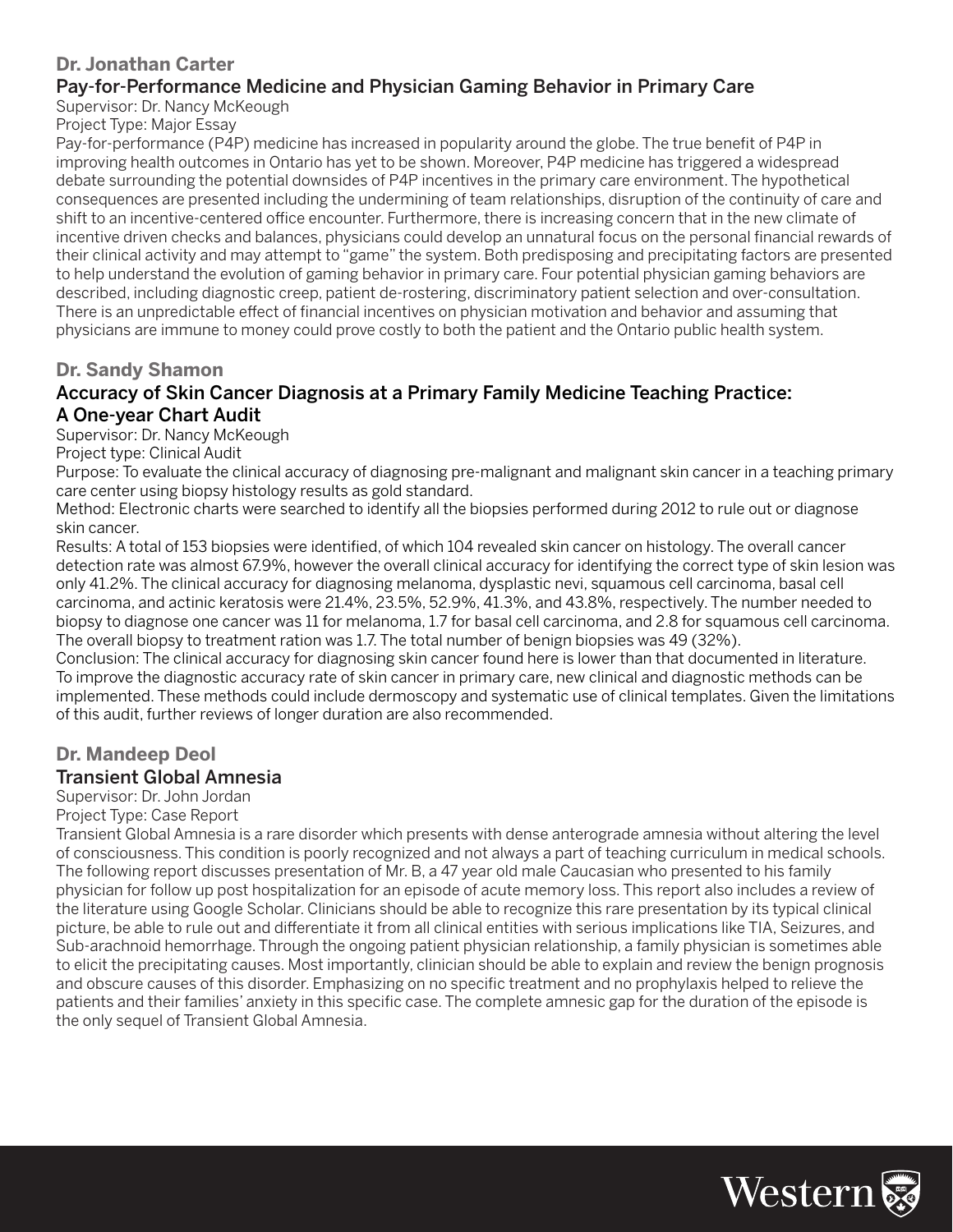# **Dr. Sherine Naguib Khela**

# Dermatomyositis: Is it a Difficult Diagnosis?

Supervisor Dr. Sonny Cejic

Project Type: Case Report

Background: Dermatomyositis is an inflammatory myopathy with muscle weakness and characteristic skin exanthema. It has unclear etiology and wide range of complications. The following case illustrates how patient advocacy and team cooperation in a patient centered approach help treat, heal and support patient and her family.

Methods: Reviewed results of a case and looked into the literature Clinical Case: M. was a 22 year old female who had left arm rash that spread to other areas. Later, she developed progressive muscle weakness with fatigue. From a fully active young fire fighter to being unable to raise an arm to reach a shelf, this had huge psycho-emotional impacts. Provisional diagnosis was Dermatomyositis (DM) that was confirmed by muscle biopsy. She regained muscle strength on prednisone, imuran, IVIG, blaquenil and went back to part time university courses and modified job. M. saw relevant consultants for pharmacologic therapy and saw allied health care team for rehabilitation and counseling to improve quality of life. Psychosocial aspects were the focus of her management.

Conclusion: Diagnosing and managing DM can be difficult. Early DM presentation can mimic picture of many other autoimmune and infectious diseases. Our case is relevant to family practice as we are the first to see the patient and we have the best chance to interact with patient in an ongoing caring relationship and we can utilize all available resources for patient's best outcome.

# **Dr. Adam Samosh**

# Guidelines for Diagnosis and Management of Osteoporosis

Supervisor: Dr. Scott McKay

Project Type: Medical Education Project

Osteoporosis is an extremely relevant issue in Family Medicine as primary care physicians are generally responsible for screening and initiating management. In Canada, 1 in 3 women and 1 in 5 men will experience a fracture from osteoporosis. Guidelines for management have changed several times over the past decade. This project will be helpful to family medicine residents because it distills the numerous guidelines available for osteoporosis into a single learning resource with the most current recommendations. Several different resources were used to research osteoporosis guidelines including websites for Osteoporosis Canada, the World Health Organization and UpToDate. Some guidelines were also taken from sources such as the Journal of Obstetricians and Gynecologists of Canada, and the Canadian Medical Association Journal. PubMed was used to access specific journal articles relevant to this topic. This project outlines the important aspects of the history and physical exam for diagnosing osteoporosis. As well it reviews risk stratification using Bone Mineral Density, Fracture Risk Assessment Tool (FRAX) and Canadian Association of Radiologists and Osteoporosis Canada (CAROC) tools. Evidence based management is then briefly reviewed for conservative treatment, supplementation and pharmacotherapy. Osteoporosis is prevalent in Canada and is a relevant health issue in primary care. Because of several changes to guidelines over the past decade, it can be confusing for medical residents to stay up to date with the most current practice guidelines and relevant research impacting the diagnosis and treatment of osteoporosis. The central goal and purpose of this paper is to summarize clearly the current clinical guidelines for diagnosis, screening and management of osteoporosis using evidence based resources.

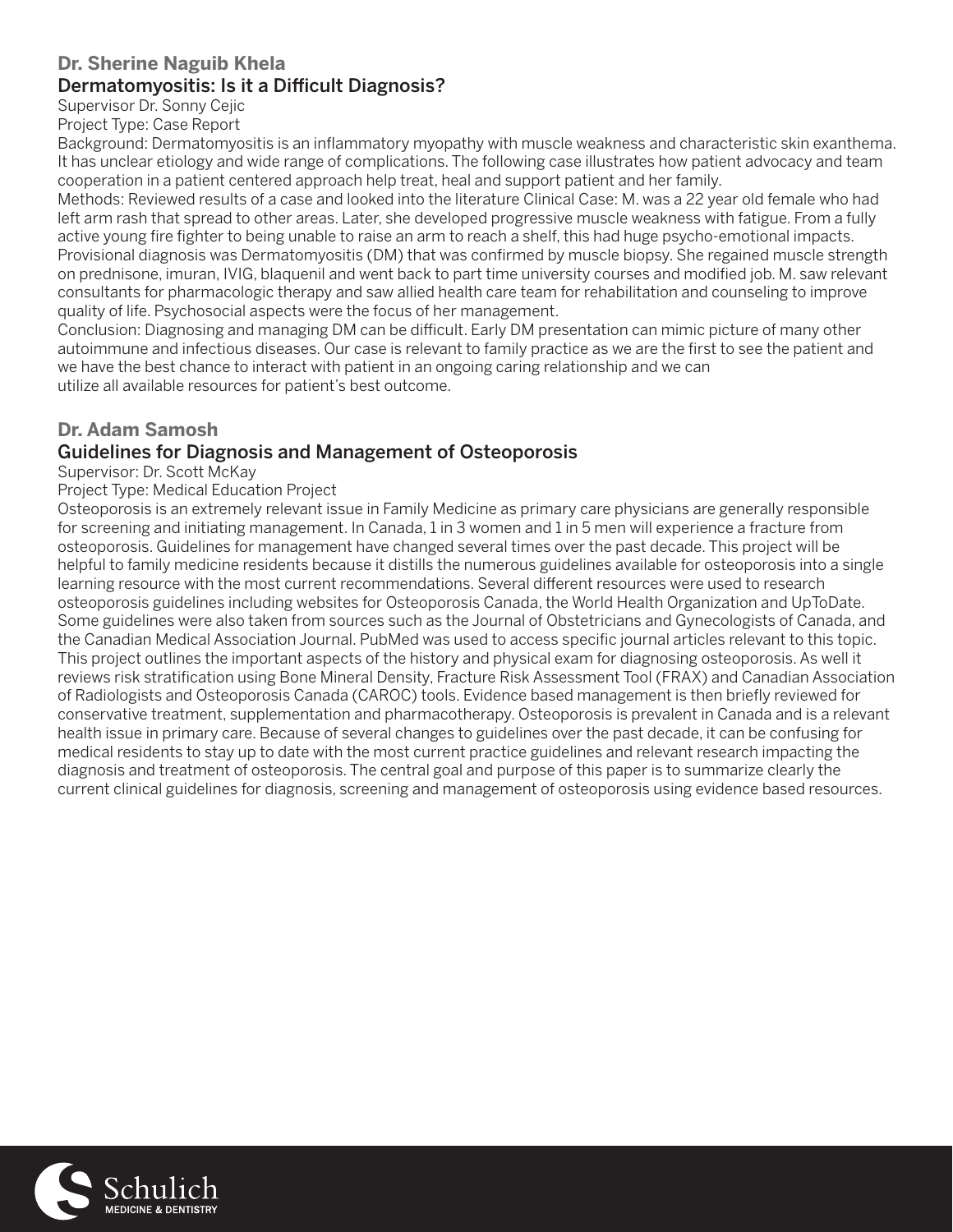#### **Dr. Saleha Abdur-Rehman**

# Cushing Disease: An Unusual Path to Diagnosis

Supervisor: Dr. Anna Pawlec

Project Type: Case Report

Cushing syndrome usually has many ill-defined presentations, and can be a challenge to diagnose. Family physicians play a central role in screening patients for Cushing syndrome as they manage patients on initial presentation. A thirty three year old woman with high blood pressure was seen during my family medicine rotation. She had multiple co-morbidities which made her case interesting. The patient was overwhelmed with multiple issues ranging from high blood pressure that was difficult to control, then being diagnosed with impaired glucose tolerance and later developing diabetes mellitus, dyslipidemia and finally the discovery that she had Cushing disease. An incidental finding of asymptomatic neutrophilia led to the diagnosis of Cushing disease. Regular follow-ups, motivational interviewing and good patient physician interaction and a continued nurturing relationship was key in helping our patient get through her multiple conditions, many investigations and numerous specialist visits. It is crucial for physicians to have a high index of suspicion for Cushing disease on their differential and to screen high risk patients with multiple comorbidities such as diabetes, hypertension, osteoporosis and obesity. Once Cushing disease is diagnosed patients should be referred to appropriate specialties for timely management to prevent morbidity and mortality associated with the disease. Furthermore, family physicians play a key role as a constant in the long term management of patients with Cushing disease and play an important role as patient's advocate.

#### **Dr. Katie Hoenselaar**

#### Pediatric Dermatology Handbook: A Guide for Family Medicine Residents

Project Supervisor: Dr. Jo-Anne Hammond

Project Type: Medical Education Project

Purpose: Pediatric dermatological complaints are common in family medicine. Despite this, family medicine residents receive very limited training in dermatology, especially pediatric dermatology, and they have difficulty managing common dermatologic complaints. Therefore, a pediatric dermatology handbook for family medicine residents and staff will be created to enhance their knowledge and skill in this area.

Methods: PubMed was searched for studies that determined the most common pediatric dermatology complaints presenting to primary care offices. The top diagnoses, which would make up 70-80% of patient complaints, were then selected to include in the handbook. Various resources that are commonly referenced by family physicians were used to develop the handbook. The information from these resources was then compared to UpToDate to ensure the handbook included the most current, evidence-based treatment recommendations.

Results: A concise handbook focused on pediatric dermatology was created that can be used to educate family medicine residents and physicians.

Discussion: Given the high frequency of pediatric dermatology complaints encountered in family medicine, and the lack of training in medical school and residency, a Pediatric Dermatology Handbook was created that will help educate family physicians on how to manage common pediatric dermatologic problems in their office thus decreasing the number of dermatology referrals and improving allocation of limited resources.

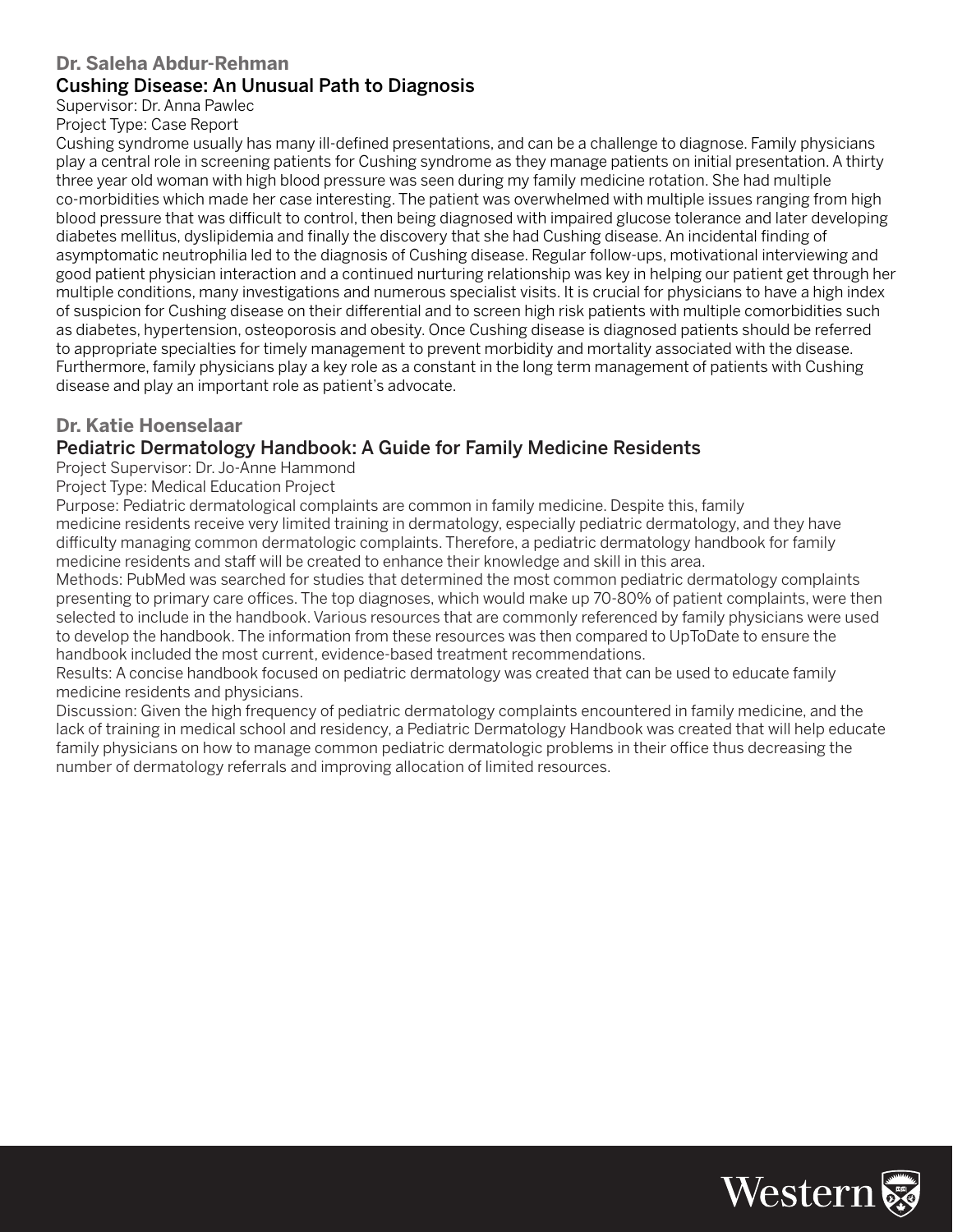#### **Dr. Nicole Freeman** End-stage Liver Disease in a Married Couple

Supervisor: Dr. Daniel Grushka

Project Type: Case Report

Alcohol related injury and disease is a global problem, and end-stage liver disease, as it relates to alcoholism, is not an uncommon cause of death and disability in the Canadian population. The following case report examines the unlikely occurrence of a married couple, simultaneously suffering from end-stage liver disease, and the emotional, psychosocial and physical considerations that must be made when providing comprehensive management of their conditions. A multi-disciplinary team was involved in the couple's care, helping to determine placement options, provide emotional support, and manage the physical symptoms associated with their disease. Ascites and delirium are common complications of end-stage liver disease, and both conditions were either palliated or more aggressively managed throughout their hospital admission. End-stage liver disease, resultant from any cause, is likely to be a condition encountered by family physicians during their practice, and early identification of high-risk behaviours, knowledge of symptom management, and comprehensive care will be invaluable in providing quality care to such patients.

#### **Dr. Michael Surkont**  Sex Selective Abortion: A Case Report

Supervisor: Dr. Wickett

Project Type: Case Report

This case report outlines a patient-physician interaction surrounding the topic of sex selective abortion that occurred at the Victoria Family Medicine Clinic. A growing phenomenon in Canada, the topic is highly controversial. The report describes the specific family and social dynamics playing out in this particular case. This report outlines and asks some questions around the various ethical, legal and medical practice issues raised by the case. Through a compilation of literature articles, media reports and professional regulatory body policies, the case report attempts to answer some of the queries. By providing a framework for approaching difficult cases, this case report will help family physicians approach difficult cases in their medical practices and improve family medicine practice.

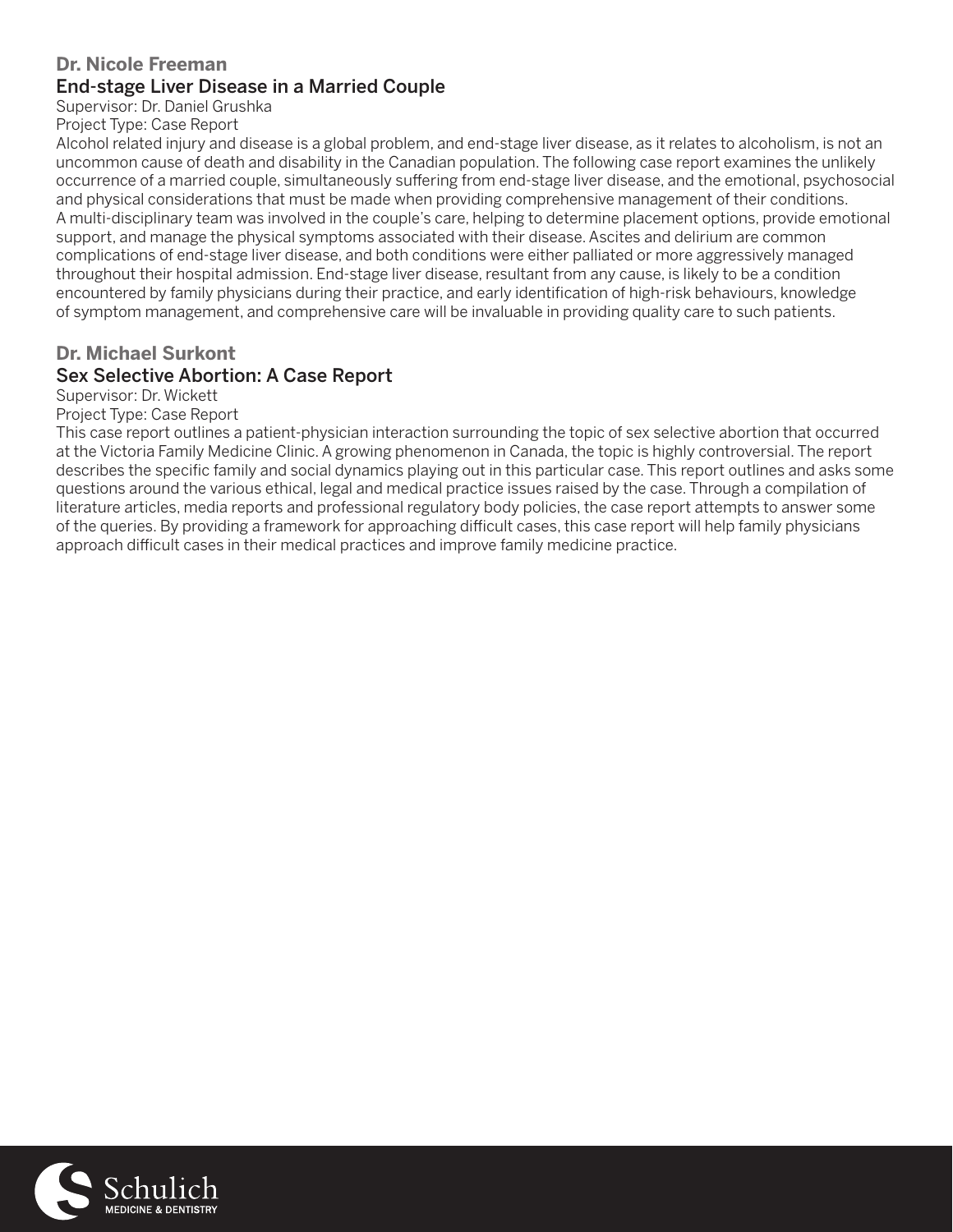# **Session D: Oral Presentations, Room W6, Huron University College (PGY3 Enhanced Skills Program Presentations)**

| <b>Time</b> | Presenter                                                                                                | Presentation                                                                                                                                                                                                                   |
|-------------|----------------------------------------------------------------------------------------------------------|--------------------------------------------------------------------------------------------------------------------------------------------------------------------------------------------------------------------------------|
| 8:00 a.m.   | Registration, Poster Displays, Coffee, Refreshments - Kingsmill Room, Huron<br><b>University College</b> |                                                                                                                                                                                                                                |
| 8:30a.m.    | Dr. Eric Wong                                                                                            | Opening Remarks, Kingsmill Room                                                                                                                                                                                                |
| 8:45 a.m.   | Dr. David Zeldin & Dr. Wesley Claydon,<br>Sport & Exercise Medicine                                      | Does a structured lecture series and<br>four week rotation in musculoskeletal<br>medicine improve Medical Student<br>and Primary Care resident knowledge<br>and confidence in the assessment of<br>musculoskeletal conditions? |
| 9:00 a.m.   | Dr. Sheri Bergeron, Palliative Care                                                                      | <b>Exploring Experiential Learning</b><br>of Family Medicine Residents during<br>a Palliative Medicine Rotation                                                                                                                |
| 9:15 a.m.   | Dr. Elsie Osagie, Care of the Elderly                                                                    | Prevalence of Osteoporosis and<br>Bisphosphonate Use among<br>Residents 65 Years and Older in a<br>Nursing Home - A Pilot Study                                                                                                |
| 9:30 a.m.   | Dr. Bart Mysliwiec, Anesthesia                                                                           | Unexpected case of<br>post-operative metabolic<br>acidosis in a patient<br>undergoing a cesarean section                                                                                                                       |
| 10:00 a.m.  | Poster Displays, Coffee, Refreshments - Kingsmill Room, Huron University<br>College                      |                                                                                                                                                                                                                                |
| 11:00 a.m.  | Dr. Maria Tambakis, Emergency<br>Medicine                                                                | The role of a Physician-In-Triage (PIT)<br>in enhancing ED flow for CTAS 2 and<br>3 patients: A community hospital<br>experience                                                                                               |
| 11:15 a.m.  | Dr. David LaPierre, Academic Family<br>Medicine                                                          | Learning to Provide Care for Acute,<br>Life-Threatening Problems in Family<br>Medicine                                                                                                                                         |
| 11:30 a.m.  | Dr. Behzad Hassani, Emergency<br>Medicine                                                                | Evaluation of a brief on-line teaching<br>module training emergency physicians<br>and residents how to interpret<br>hydronephrosis and its gradations<br>using point of care ultrasonography.                                  |
| 11:45 a.m.  | Dr. David Phillips, Emergency<br>Medicine                                                                | Do urine cultures in the emergency<br>department change management<br>of young women with symptoms<br>of lower urinary tract infection?<br>A retrospective chart review.                                                       |
| 12:00 p.m.  | Dr. Eric Wong                                                                                            | Closing Remarks, Kingsmill Room                                                                                                                                                                                                |
| 12:15 p.m.  | Evaluations                                                                                              |                                                                                                                                                                                                                                |

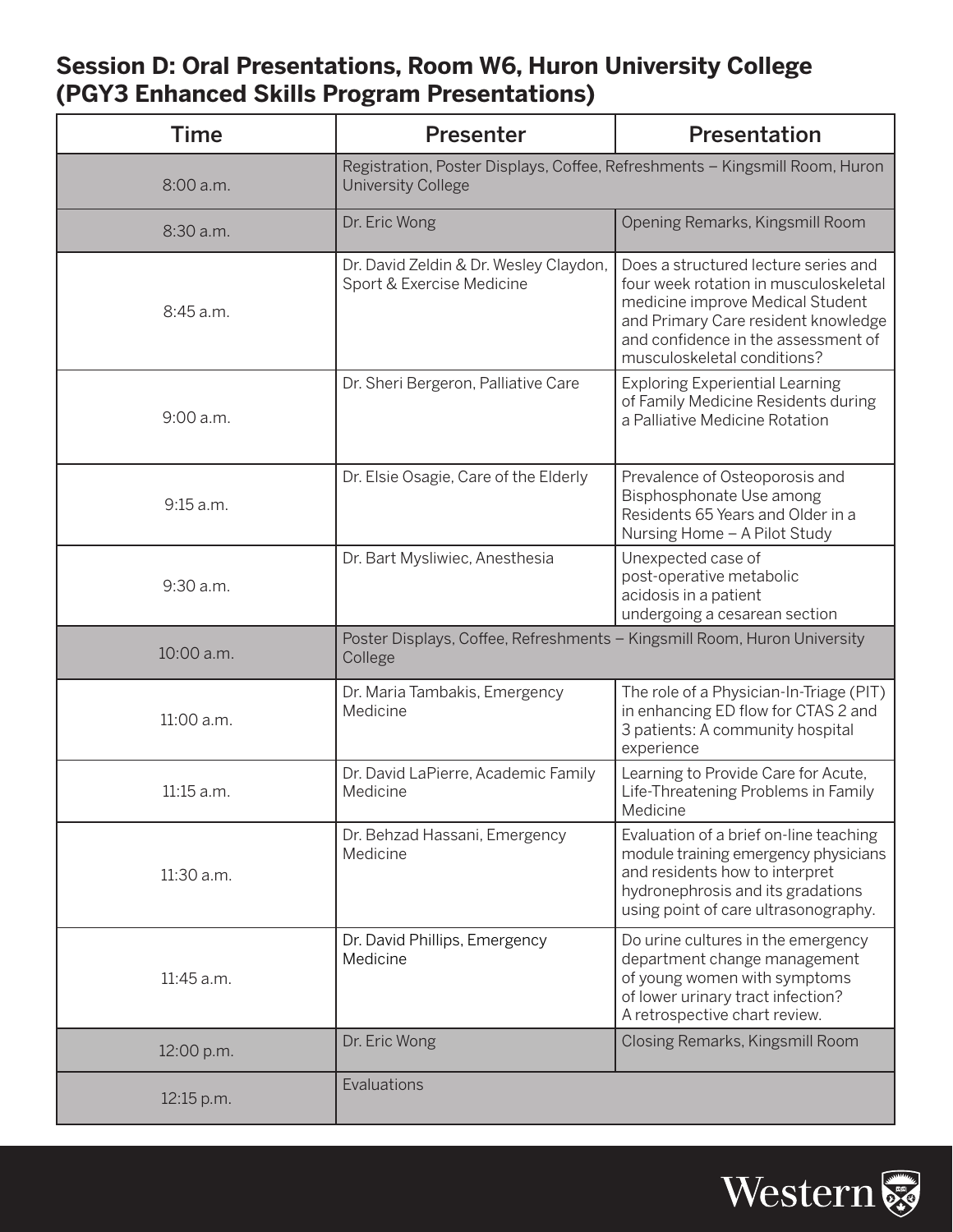## **Dr. David Zeldin & Dr. Wesley Clayden, Sport & Exercise Medicine**

#### Does a structured lecture series and four week rotation in musculoskeletal medicine improve Medical Student and Primary Care resident knowledge and confidence in the assessment of musculoskeletal conditions?

Despite the frequency of musculoskeletal (MSK) conditions seen in primary care, there is compelling evidence that medical schools fail to provide adequate MSK education in their curricula. Research has shown that graduating students lack clinical confidence in their ability to conduct an MSK examination, fail to demonstrate cognitive mastery in MSK medicine, and feel that the amount of curricular time spent on MSK medicine is lacking. Through the development of a structured lecture series, pre and post rotation surveys and clinical checklists for comprehensive physical examination of the knee and shoulder, the aim of this pilot study was to investigate whether a four week rotation in Primary Care Sports Medicine at the Fowler Kennedy Sport Medicine Clinic improves Family Medicine resident MSK knowledge and confidence in joint assessment. By building on these findings, further research will hopefully be undertaken in order to advocate for the inclusion of core MSK clinical rotations during Primary Care residency programs.

#### **Dr. Sheri Bergeron, Palliative Care**

#### Exploring Experiential Learning of Family Medicine Residents during a Palliative Medicine Rotation

In July of 2011, palliative medicine became a mandatory rotation for family medicine residents at The University of Western Ontario. Research to date exploring medical learner's experiences during palliative medicine rotations has focused on knowledge acquisition and evaluation of their experience using quantitative methods. The purpose of this study was to explore the experiential learning of family medicine residents during a palliative medicine rotation. This was a prospective qualitative study. Each resident was invited to participate at the beginning of their rotations to a complete a short reflective writing exercise at the end the end of the rotation. Each writing piece was analyzed using grounded theory principles. During this session, a review of the relevant literature, research methods and preliminary data will be presented.

# **Dr. Elsie Osagie, Care of the Elderly**

## Prevalence of Osteoporosis and Bisphosphonate Use among Residents 65 Years and Older in a Nursing Home – A Pilot Study

Supervisor: Dr. McKay

Project Type: Chart Audit

Objective: To determine the prevalence of osteoporosis in men and women 65 years and older in a nursing home and to determine if bisphosphonates are being used according to current Canadian guidelines.

Design: Chart audit.

Setting: A nursing home in Southwestern Ontario.

Participants: 105 residents living in four units of the nursing home.

Main outcome measures: Prevalence of osteoporosis documented in the patient chart, prevalence of osteoporotic fractures, rate of bisphosphonate use, and rate of vitamin D supplementation.

Results: Of the 105 residents, 39 residents met the eligibility criteria. Twenty four (22.9%) residents had a diagnosis of osteoporosis documented in their chart. Nineteen residents (18.1%) had a fragility fracture, but only three of these residents with fragility fractures where on bisphosphonates. None of the residents had a bone mineral density or FRAX score documented in their chart. Of those diagnosed with osteoporosis, 14 (58.3%) were on treatment, 12 (50%) of whom were on bisphosphonates. Two patients were on bisphosphonates without a diagnosis of osteoporosis in their chart. Among 39 residents, the rate of vitamin D use was 82.1%. The 14 residents receiving bisphosphonates were on vitamin D. None of the residents receiving bisphosphonates had a creatinine clearance less than 30ml/min, oesophagitis or achalasia, an allergy or intolerance to bisphosphonates or were unable to sit upright for at least 30 minutes. However, five (35.7%) residents had swallowing difficulties.

Conclusion: The prevalence of osteoporosis is underestimated in the nursing home units examined. Bisphosphonates were being administered according to current guidelines except for their use in patients with swallowing difficulties. For such residents, alternative osteoporosis treatment should be considered. Canadian Osteoporosis guidelines targeted specifically at the nursing home population are needed to help standardize management.

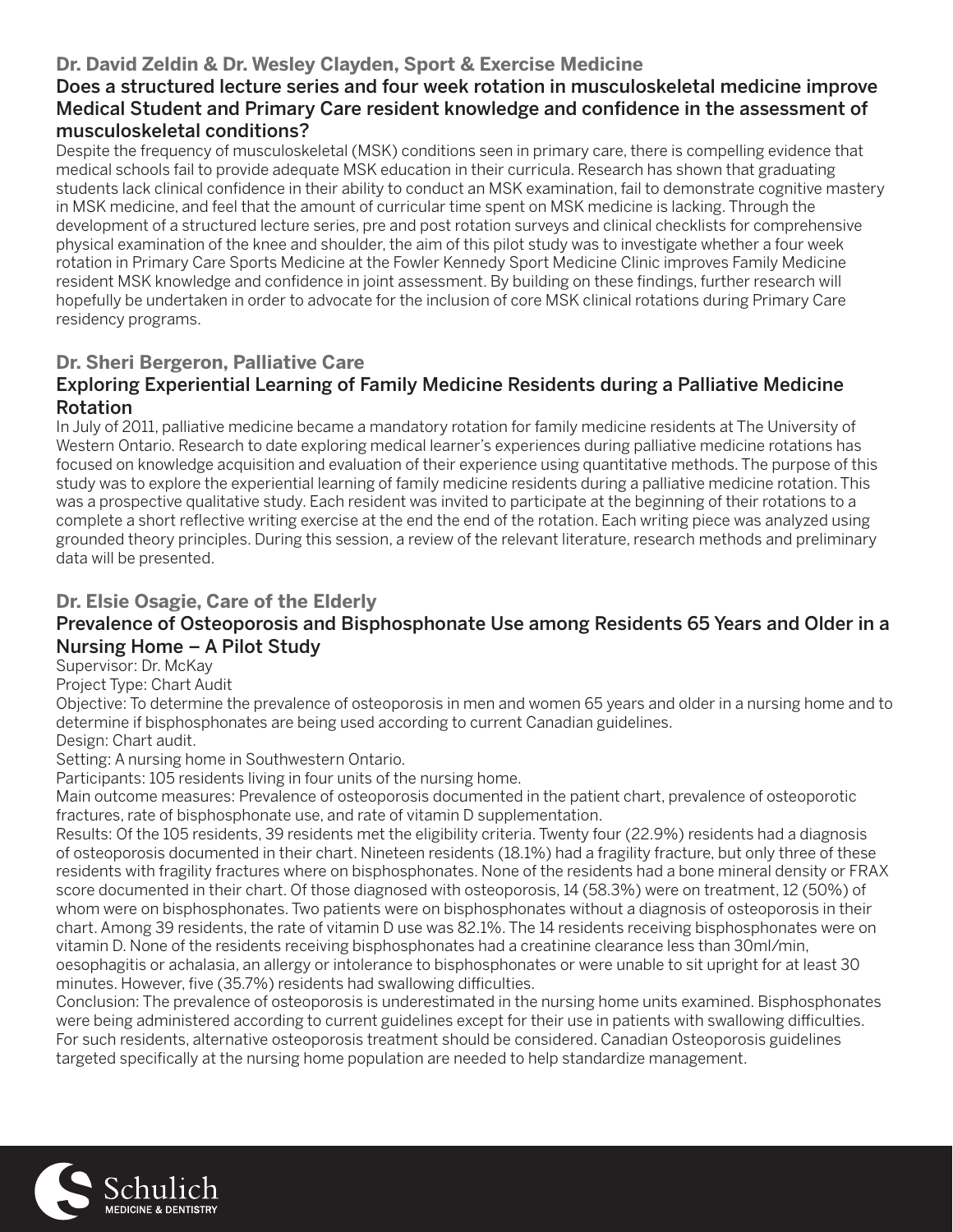#### **Dr. Bart Mysliwiec, Anesthesia** Unexpected case of post-operative metabolic acidosis in a patient undergoing a cesarean section

Supervisor: Dr. Tim Turkstra

Project Type: Case Report

Abstract: In this report, we describe an unexpected case of metabolic acidosis in a 26 year old healthy female, undergoing a Cesarean Section with general anesthesia. Additionally we explore the potential etiologies. The pregnancy was at term, there was failure to progress secondary to fetal malpresentation, and chorioamnionitis was suspected due to maternal fever and tachycardia. Nonetheless this patient appeared stable pre-operatively and had an unremarkable operative course. On emergence, it was discovered that as the patient was allowed to breathe spontaneously, her respiratory rate was in excess of 40 breaths per minute, with oxygen saturation around 94%. The decision to extubate was deferred and the patient was admitted to ICU for ventilatory support. She made a spontaneous recovery is less than twelve hours.

#### **Dr. Maria Tambakis, Emergency Medicine**

## The role of a Physician-In-Triage (PIT) in enhancing ED flow for CTAS 2 and 3 patients: A community hospital experience

#### Supervisor: Dr. Snezana Ninkovich

Project Type: Retrospective Clinical Chart Review

Introduction: Overcrowding and lengthy emergency department (ED) wait times are challenges facing many communities. One recent strategy to reduce ED wait times has focused on decreasing the amount of time patients spend waiting for an initial assessment by an emergency physician. The objective of this study was to evaluate the effect on patient throughput after implementing a Physician-In-Triage (PIT) model in a community hospital ED. Methods: This was a retrospective review of all patients seen in a community hospital ED (annual census 60,000) over two 3-month periods. Time to physician initial assessment (PIA), ED length of stay (LOS), and the proportion of patients who left without being seen (LWBS) and left against medical advice (LAMA) were compared over a 3-month (Sept-Nov 2011) period where there was no PIT, to a 3-month period (Sept-Nov 2012) when PIT was implemented. PIT was deployed for 4 hours daily between 1300-1500 and 1930-2130 to initiate patient management specifically for Canadian Triage and Acuity Scale (CTAS) Score 2 and 3 patients.

Results: 34,306 patient encounters were included. Of the 17,484 patients included in the PIT months, 1285 (7.3%) were seen by a PIT. Patient demographics and acuity before and after PIT implementation were similar. Median PIA time was significantly reduced during the PIT months compared to the control period (92 min vs 110 min; Delta 18 min, 95% CI -20.8, -15.2). Median ED LOS was shorter during the PIT period (180 min vs 199 min Delta -19 min, 95% CI -22.8, -15.2). The proportion of patients who LWBS decreased from 6.5% to 4.7% (Delta 1.8%, 95% CI: 1.3, 2.3) and LAMA decreased from 0.5% to 0.3% (Delta 0.3%, 95% CI: 0.1, 0.4) after PIT implementation. For CTAS 2 and 3 patients only, median PIA time decreased from 118 min to 103 min (Delta -15 min, 95% CI: -18.5, -11.5) and ED LOS decreased from 234 min to 225 min after PIT implementation (Delta -9 min, 95% CI: -13.9, -4.1).

Conclusions: The addition of an emergency physician at triage was associated with an overall decrease in median PIA time, ED LOS and a lower proportion of patients who LWBS and LAMA. Institution of a Physician-In-Triage (PIT) may help initiate the initial assessment and ED throughput for patients presenting to a community hospital.

#### **Dr. David LaPierre, Academic Family Medicine**

# Learning to Provide Care for Acute, Life-Threatening Problems in Family Medicine

Supervisor: Wayne Weston

Project Type: Medical Education

Family medicine residents are required to respond to acute, life-threatening problems such as shock, unstable arrhythmias, respiratory failure and cardiac arrest during clinical training. Many of us will continue to manage such conditions during work in the emergency department or inpatient ward. Accordingly, development of competence and confidence in this domain of health care is imperative. All FM residents participate in ACLS, but it is clear that without ongoing practice, knowledge and skills rapidly degrade. To address this issue, we have started regular scenario-based training in the Chatham-Kent Health Alliance. Sessions last 20 min, with a 10 min debrief, and involve an actor, a FM resident, 2-4 medicine nurses, and a mock crash cart. Details of our program are online at PreventingCrashes.ca Feedback from residents, nurses, and hospital administration has been very positive, and we are now planning to expand to the Windsor campus. Our hope is to continue refining our model to allow easy, cost-effective implementation in other distributed sites, strengthening training infrastructure and assisting residents, nurses, and hospitals in improving outcomes in the most unstable of patients.

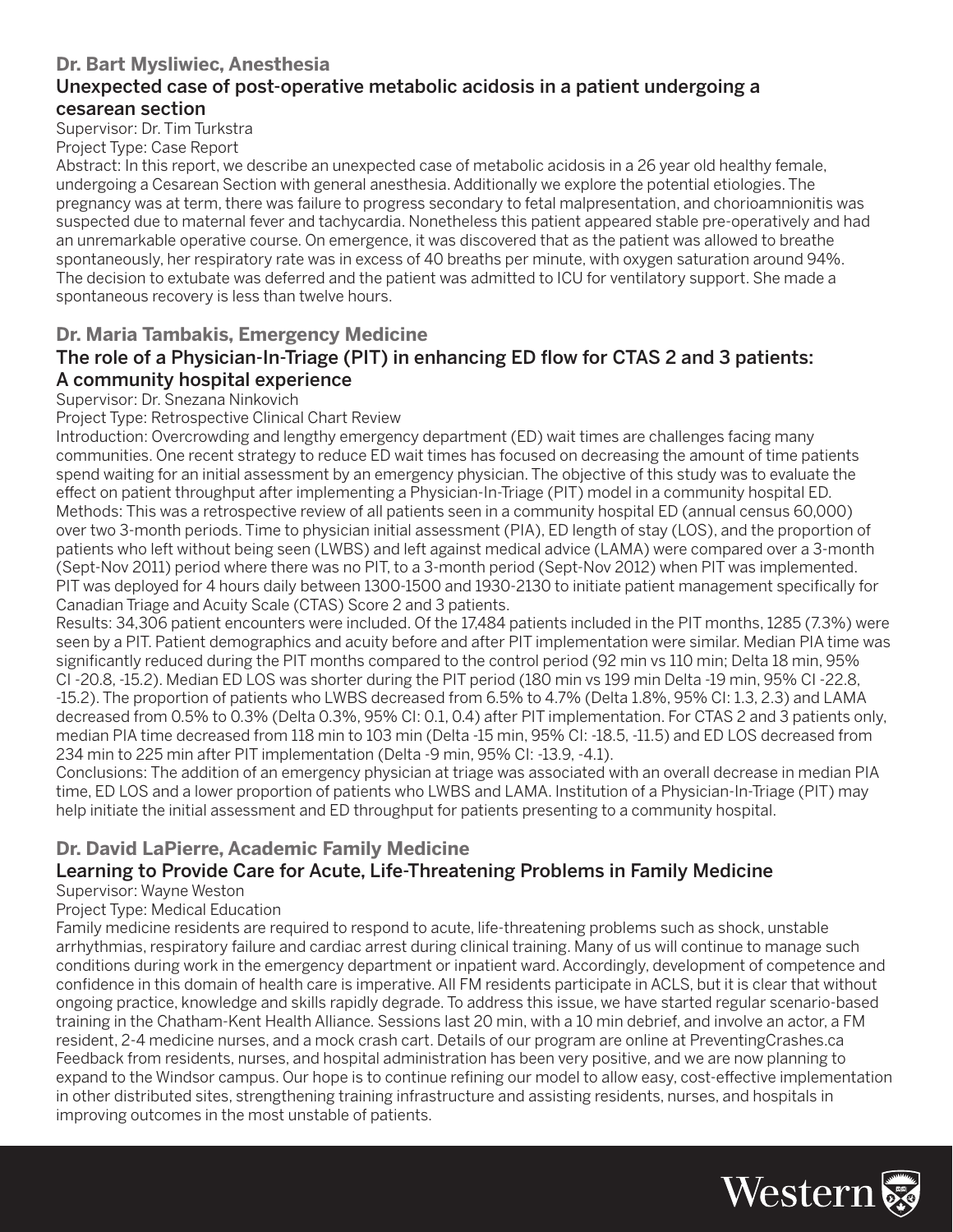## **Dr. Behzad Hassani, Emergency Medicine**

# Evaluation of a brief on-line teaching module training emergency physicians and residents how to interpret hydronephrosis and its gradations using point of care ultrasonography.

#### Project Type: Research Project

Many Canadian emergency physicians (EPs) are trained in the core indications for point-of-care ultrasound (POC-US). Achieving training in more "advanced" applications, including detection of hydronephrosis, is currently complicated by a shortage of training opportunities. The objective of this study was to evaluate the influence of a brief, online educational tutorial on an EP's ability to accurately diagnose and grade hydronephrosis.

Methods: Academic and community EPs and residents were invited to participate in this online study. Following a pre-test of interpreting US images of varying degrees of hydronephrosis, participants viewed a 10-minute online tutorial describing how to diagnose and grade hydronephrosis and recognize possible mimics on POC-US. Acting as their own control, participants then completed a post-test comprised of similar US images. US images were from ED patients with a clinical presentation of renal colic and diagnostic US reports that were categorized into 4 categories: none, mild, moderate, and severe hydronephrosis.

Results: The response rate was 71.1% (64/90). 60 (93.8%) respondents had completed an introductory POC-US course with 20 (31.3%) having completed an advanced application course. 52 (81.3%) stated that they were "not at all comfortable" diagnosing and grading hydronephrosis using POC-US. There was a significant increase from the pre-test (38.6%) to post-test (72.7%) in correct identification of hydronephrosis and its gradation (fj34.1%; 95% CI: 29.2%, 38.9%). When the grades of hydronephrosis were removed, there was a 14% (95% CI: 10.6%, 17.5%) increase from the pre-test (58.7%) to post-test (72.7%) in correct identification of hydronephrosis. There was no difference between physicians that had taken a basic versus an "advanced" application US course, institution, level of training or age group. Physicians practicing emergency medicine for less than 5 years did significantly better than physicians practicing 15+ years (p=0.03).

Conclusion: This study demonstrates that an on-line educational module substantially improves the accuracy of EP interpretation of hydronephrosis as well as its gradations. This brief online tutorial is an effective and accessible tool and could be utilized as one component of an advanced POC-US training curriculum.

#### **Dr. David Phillips, Emergency Medicine**

#### Do urine cultures in the emergency department change management of young women with symptoms of lower urinary tract infection? A retrospective chart review.

Supervisor: Dr. Jon Dreyer

Project Type: Clinical Audit

Introduction: Urinary tract infections (UTI) are one of the most commonly encountered infections in the emergency department (ED). With the rise of bacterial organisms resistant to modern antibiotics, some practitioners may order a urine culture in uncomplicated UTI despite the fact that guidelines clearly state this expensive investigation is not required. The objective of this study was to determine how many young (18-39 years) women presenting to the ED with symptoms of an uncomplicated UTI had a urine culture performed and if the urine culture results changed management.

Methods: This was a retrospective medical record review of women aged 18-39 presenting at one of two tertiary care EDs in London Ontario with a discharge diagnosis of cystitis or UTI during the study period of May 2011-May 2012. Women who had fever, pregnancy, diabetes or cancer, were immunocompromised, were taking steroids, or had a UTI in the previous 90 days were excluded. A random sample of patients were then examined for hospital length of stay (LOS), urinalysis results, culture performance and results, antibiotics chosen, resistant organisms and a subsequent change in antibiotics or unplanned return ED visit.

Results: Of the 182 charts reviewed, 120 were included in the analysis. Mean (SD) age was 26.3 (6.1) years and median (IQR) LOS was 2.5 (1.6, 4.0) hours. 119 (99.2%) patients had a urinalysis, of which 112 (94.1%) had positive leukocyte esterase and 22 (18.5%) had positive nitrites. 118 (98.3%) patients received antibiotics (52.5% Septra, 20.3% Norfloxacin, 16.1% Nitrofurantoin, 11.0% other). 58 patients (48.3%) had urine cultures performed, of which 5 (8.6%) grew resistant organisms, and 2 (3.4%) received new prescriptions. There were 3 unplanned return ED visits within 7 days (2.5%).

Conclusions: The results of this study suggest that routine use of urine cultures in uncomplicated UTI in young healthy women is unnecessary and does not change management in 96.6% of patients. These findings suggest the need to educate ED staff about current guidelines for ordering urine cultures in this patient population in order to reduce unnecessary laboratory utilization.

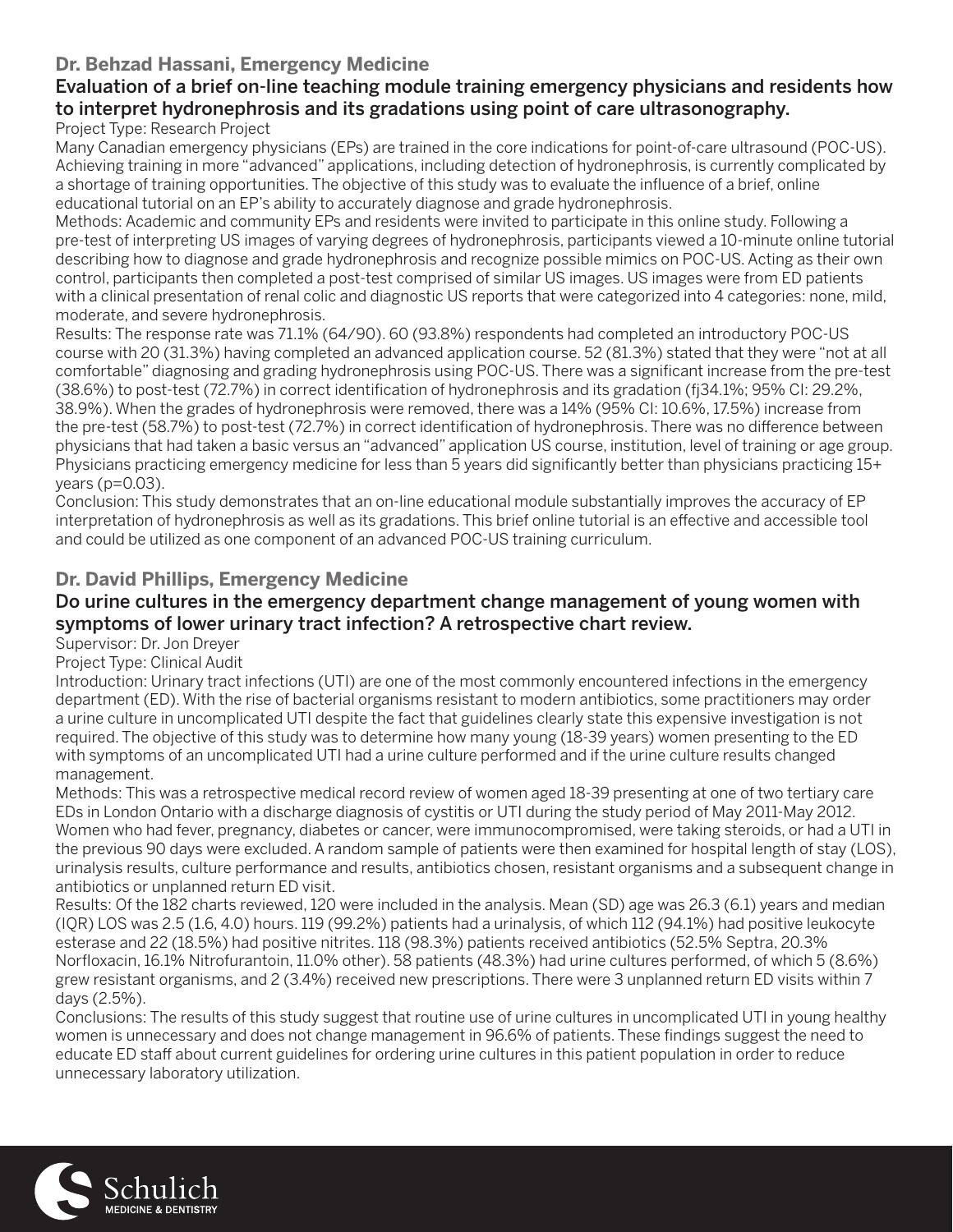# **Poster Presentations, Kingsmill Room, Huron University College**

| Presenter                                                           | <b>Presenter</b>                                                     |
|---------------------------------------------------------------------|----------------------------------------------------------------------|
| Dr. Nisreen Abumiddain - Victoria Family<br><b>Medical Centre</b>   | Dr. Cecilia Li - Windsor                                             |
| Dr. Kashif Ahmed - PGY3, Emergency Medicine                         | Dr. Yu Li - Southwest Middlesex Health Centre                        |
| Dr. Reem Al Sabbagh - Tavistock                                     | Dr. Emma Love - Southwest Middlesex<br><b>Health Centre</b>          |
| Dr. Muhammad Amin - St. Joseph's Family<br>Medical & Dental Centre  | Dr. Leanne McAuley - Byron Family Medical<br>Centre                  |
| Dr. Kyle Armstrong - Southwest Middlesex<br><b>Health Centre</b>    | Dr. Lindsay McAuley - St. Joseph's Family<br>Medical & Dental Centre |
| Dr. Peyvand Ashtarani - Victoria Family<br><b>Medical Centre</b>    | Dr. Jessica McPherson - Victoria Family<br><b>Medical Centre</b>     |
| Dr. Mike Ballantine - Strathroy                                     | Dr. Sienna McWilliams - Windsor                                      |
| Dr. Meggan Brine - PGY3, Emergency Medicine                         | Dr. Brendan Peddle - PGY3, Emergency<br>Medicine                     |
| Dr. Frederick H.T. Cheng - Victoria Family<br><b>Medical Centre</b> | Dr. Kesang Pema - St. Joseph's Family<br>Medical & Dental Centre     |
| Dr. Caroline Cheung - PGY3, Hospitalist                             | Dr. Sylvia Pillon - PGY3, Emergency Medicine                         |
| Dr. Tom Cheung - St. Joseph's Family<br>Medical & Dental Centre     | Dr. Giancarlo Pizzuti - Victoria Family<br><b>Medical Centre</b>     |
| Dr. Allison Crombeen - Petrolia                                     | Dr. Candice Rivest - PGY3, Emergency Medicine                        |
| Dr. Jason James Essue - Byron Family<br><b>Medical Centre</b>       | Dr. Scott Seadon - Windsor                                           |
| Dr. Marcus Gostelow - Byron Family<br><b>Medical Centre</b>         | Dr. Paula Suffoletta - Ilderton                                      |
| Dr. Dusanka Gvozdic - Southwest Middlesex<br><b>Health Centre</b>   | Dr. Aurelia Valiulis - Southwest Middlesex<br><b>Health Centre</b>   |
| Dr. Nasreen Hossain - Southwest Middlesex<br><b>Health Centre</b>   | Dr. Tristan Walker - PGY3, Emergency Medicine                        |
| Dr. Kapil Kohil - Byron Family Medical Centre                       |                                                                      |

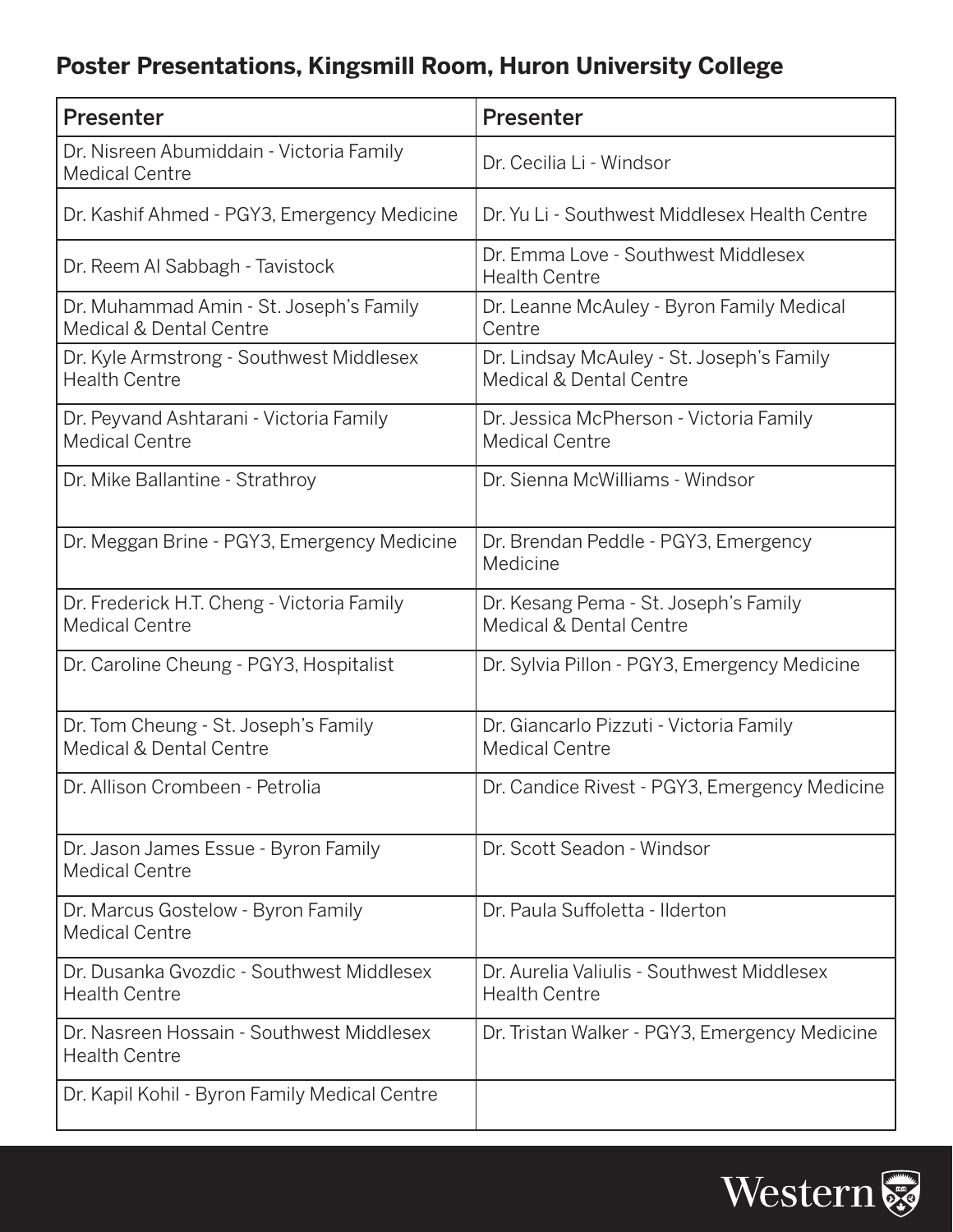# **Dr. Nisreen Abumiddain**

## A Guide To Uncomplicated Antenatal Care In Primary Care Setting

Supervisor: Dr. Jamie Wickett

Project Type: Medical Education Project

Antenatal care (ANC) is considered one of the most critical and important pillars of family medicine. At times, it might be challenging to family medicine residents and medical students to manage obstetric patients during their ANC visits. As simple as it might be, family medicine residents may not be comfortable addressing common symptoms and concerns expressed to them by their pregnant patients. Even choosing the safest pharmaceutical treatment is not always an easy job. Moreover, keeping up with all the dates and schedules that are important for certain investigations in pregnancy can be overwhelming. The development of a clinical practice tool "A Guide To Uncomplicated Antenatal Care In Primary Care Setting" aims to support family medicine residents and medical students with a handy, quick guide at their fingertips to help them provide a better, more efficient and smoother ANC visit within their family practice setting. Text books as well as online resources were used to develop the guide practice tool. The guide is presented in a hard copy, shirt-pocket size, and a tabulated content for easier and faster navigation. The use of this clinical practice guide should improve the overall quality of ANC provided by family medicine residents, increase their obstetric patients satisfaction with visits and improve the patient-physician relationship.

#### **Dr. Kashif Ahmed, Emergency Medicine**

# Imaging in the Diagnosis of Acute Appendicitis in Children: A retrospective chart review

Supervisor: Dr. Karl Theakston

Project Type: Clinical Audit

Introduction: Among the diagnostic modalities available for appendicitis, ultrasound (US) and computed tomography (CT) are commonly used. The primary objective was to determine how many pediatric patients had imaging prior to appendectomy over the last 5 years, the type of imaging and results. A secondary objective was to determine the sonographic features of acute appendicitis associated with pathologically confirmed cases.

Methods: This was a retrospective chart review of children (<18 years) who underwent an appendectomy at London's Children Hospital during the last 5 years for suspected acute appendicitis. All children who underwent an appendectomy for other conditions were excluded. US results were categorized into 4 mutually exclusive groups: positive for appendicitis, indeterminate suggestive (I-S), indeterminate non-suggestive (I-NS) and normal. The diagnosis of appendicitis was determined by pathological examination.

Results: 663 patients had an appendectomy. Of those, 400 were reviewed and 373 met the inclusion criteria. 75 (20.1%) patients did not have any imaging prior to appendectomy. Of the 298 (79.9%) patients who had imaging, 289 (97.0%) had US, 7 (2.3%) had US and CT and 2 (0.7%) had CT alone. 225/296 (76.0%) US results were classified as positive, 207 (92%) had appendicitis. 38 (12.8%) US results were classified as I-S, 30 (79.0%) had appendicitis. 32 (10.8%) US results were classified as I-NS, 22 (68.8%) had appendicitis. 1 (0.4%) US report was normal and did not have appendicitis. Of the 296 patients who had an US prior to surgery, 35 (11.8%) were found to have a normal appendix. Of these, 17 had a positive US report (n=225), resulting in a 7.5% false-positive rate. 17 patients had indeterminate US findings (n=70), resulting in a 24.3% false-positive rate. The mean (SD) appendiceal diameter was larger in the patients who had a positive US and appendicitis, compared to patients who had a positive US but a negative pathology (10.4 mm vs. 7.4 mm;  $f$  3.0; 95% CI: 1.7, 4.3).

Conclusions: Of the 373 patients who had an appendectomy for suspected appendicitis, close to 80% had imaging prior to surgery. The use of CT remains limited. While a positive US is a reliable diagnostic test for appendicitis with a low false-positive rate, indeterminate US findings are less predictive. The overall negative surgery rate for pediatric appendicitis is 11.5%.

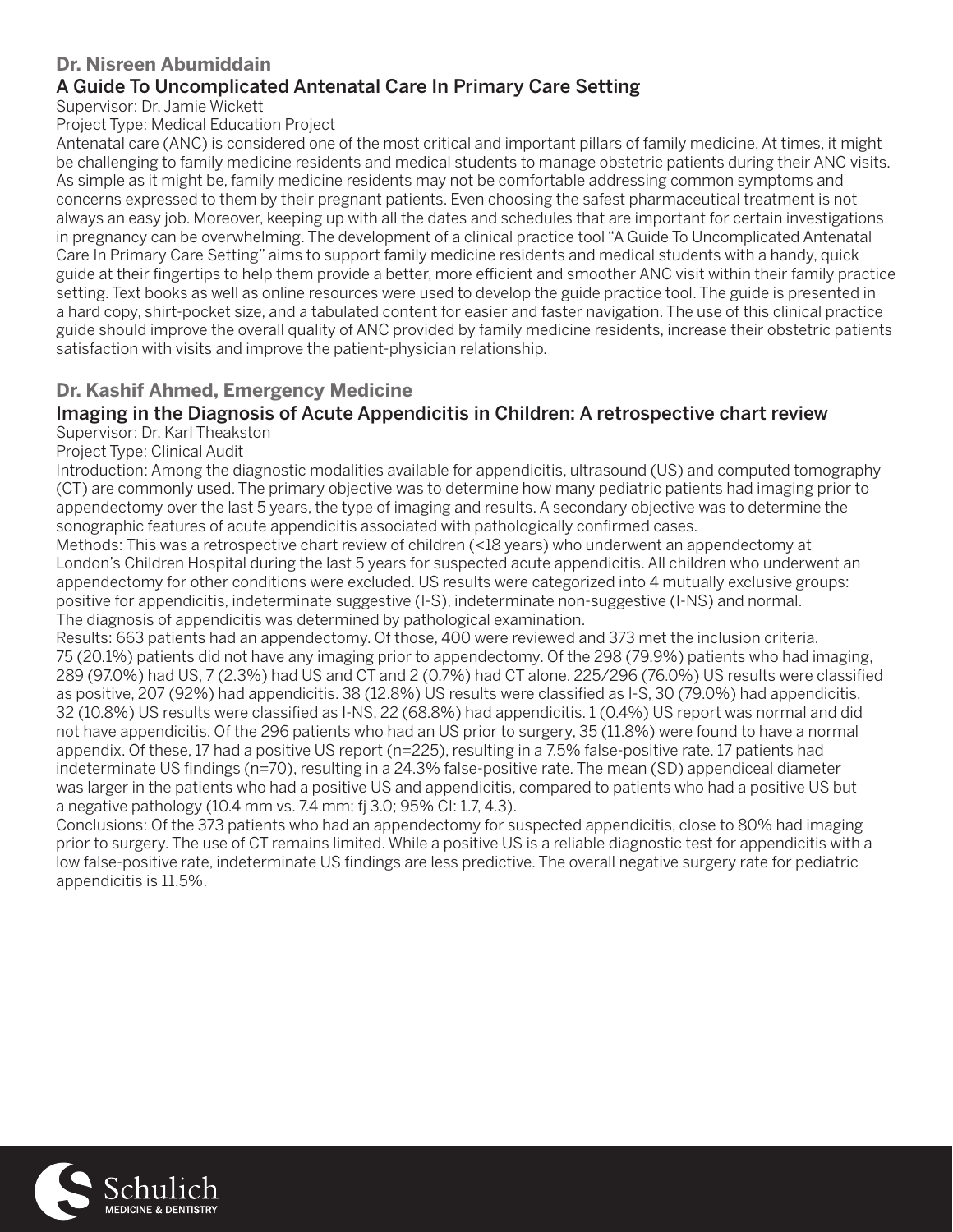# **Dr. Reem Al Sabbagh** Peanut Allergy in Children: A Case Report

Supervisor: Dr. Kenneth Hook

Project Type: Case Report

Peanut allergies have become an important topic of investigation in family medicine because they are commonly encountered in family practice. Peanut allergies pose a significant medical and legal issue due to the increasing incidence of allergies and potential for life threatening consequences. The purpose of this report is to provide an overview of peanut allergy in children by reviewing a relevant case and by highlighting the epidemiology of peanut allergies along with a discussion of emergency treatment and promising immunotherapy. Literature regarding peanut allergies was reviewed in addition to textbook use. The case review involved a two-year old child who presented to the emergency department in respiratory distress and subsequently developed hives, meeting the criteria for anaphylaxis. The case was managed successfully by the team of doctors in the emergency department. The patient and his parents were asked to follow up with their family doctor in order to provide education in prevention of this type of medical emergency, and discuss further management. When the diagnosis of peanut allergy was confirmed, the parents were advised to follow dietary restrictions and have a clear plan of action including the purchase of an epinephrine autoinjector (Epipen) and medical alert bracelet. Immunotherapy has revealed promising results for treatment. This case was important because it taught me how to manage one of the common presentations in family medicine with possible fatal consequences.

#### **Dr. Muhammad Amin**

# Fibromyalgia, its Impact on Patients And Importance of management of Fibromyalgia patients

Supervisor: Dr. Susan McNair

Project Type: Case Report

Fibromyalgia Syndrome (FMS), a chronic pain disorder, presents a challenge to family physicians as many patients look well, without having apparent physiologic or anatomic abnormalities. This case study describes a 29 year old female patient who presented with fibromyalgia syndrome but with blood test positive for ANA (Anti-Nuclear antibody). Her fibromyalgia treatment was not started until 2 years as the patient was waiting for an appointment with a Rheumatologist. This delay in treatment had a negative impact on the patient's social life and occupational activities, leading to loss of her job and breaking up with her boyfriend. Family physicians can play a central and a crucial role in preventing the negative impact of fibromyalgia patient's lives, provided we as Family physicians, diagnose fibromyalgia early and if we start timely and appropriate management in such patients.

#### **Dr. Kyle Armstrong**

#### A Palliative Case of Metastatic Leiomyosarcoma

Supervisor: Dr. Vikram Dalal

#### Project Type: Case Report

Introduction: Leiomyosarcoma of the adrenal gland is a rare form of retroperitoneal sarcoma. Patients usually present late with vague symptoms and may have extensive metastatic disease. There is a poor prognosis with this type of cancer and the best treatment to improve survival is early detection and surgical resection. Because of the prognosis, management can quickly become palliative.

Methods: Case information was collected from electronic medical records and personal patient interactions. A literature review was performed through PubMed with a search of adrenal leiomyosarcoma, retroperitoneal leiomyosarcoma, sarcoma, barriers to palliative care and techniques to help families accept a palliative prognosis. Case report: A 46-year-old woman presented to the emergency department with right upper quadrant pain. On ultrasound a large adrenal mass was found and further investigations led to the diagnosis of leiomyosarcoma. She was treated with surgical resection, adjuvant radiation and developed extensive metastasis. The patient and her family had difficulty accepting the prognosis and were always hopeful of a cure.

Discussion: As early diagnosis is a key to longer survival, family physicians have an important role to play, with most early presentations first seeking care in their office. Palliative care is an important, and one of the most rewarding aspects of family medicine. But it can also present difficulties with barriers to care, treating the whole family and patients searching for a cure even with extensive metastatic disease. Information on how to better perform palliative care in light of these difficulties is presented with the hope to improve care in difficult palliative cases.

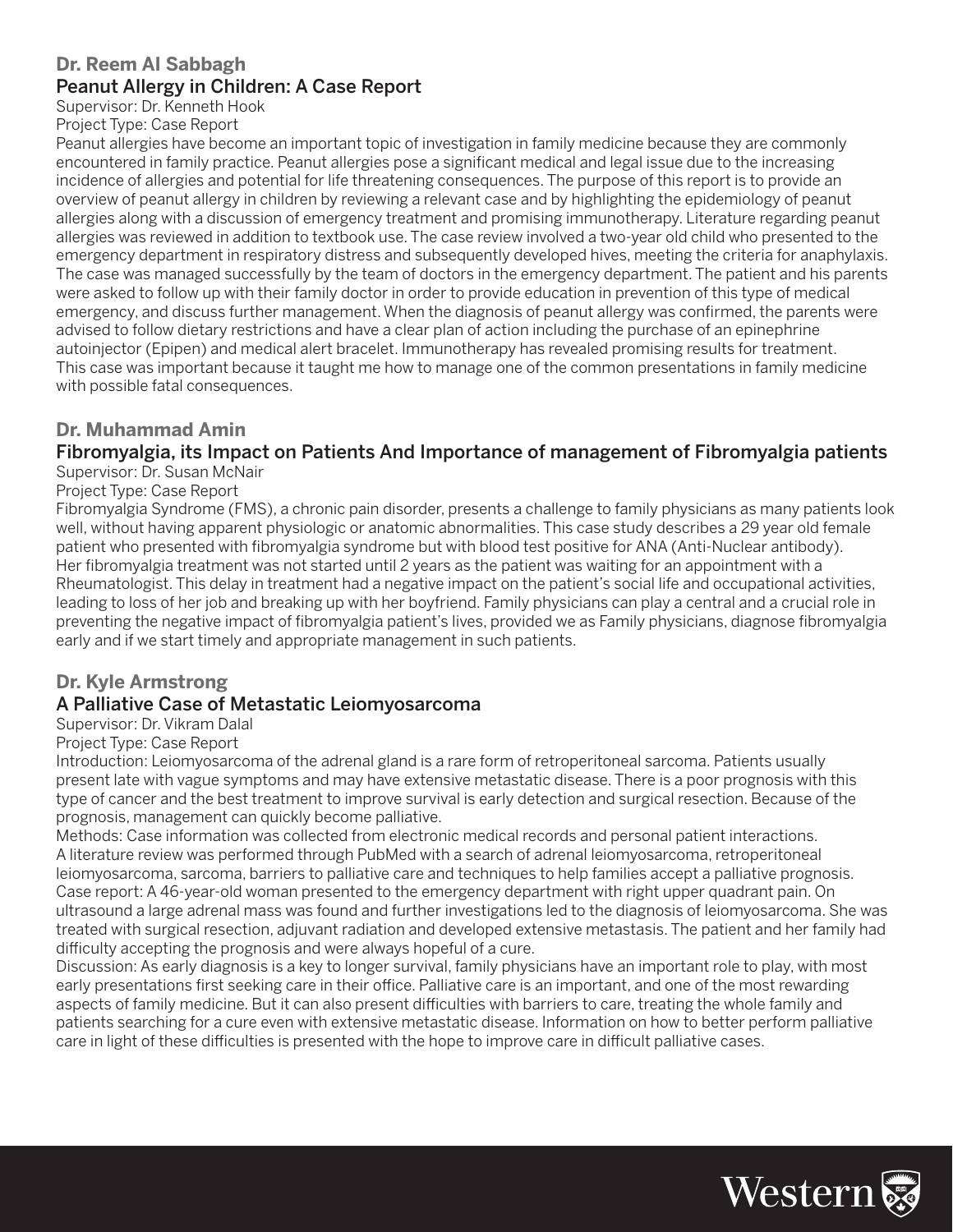## **Dr. Peyvand Ashtarani**

#### Combination of Framingham risk assessment and Harmonized International Diabetic Federation Criteria tools to assess impact on cardiovascular risk assessment

#### Supervisor: Dr. Jo-Anne Hammond

Project Type: Research Project

Background: The Metabolic syndrome increases the risk of stroke and heart attack three-fold and the risk of diabetes type II five-fold. Metabolic syndrome also increases cardiovascular risk 1.5-2 times. The purpose of this study was to diagnose metabolic syndrome and determine its impact on cardiovascular risk.

Methods: A retrospective chart review of 100 patients' charts at a family medicine centre in London, Canada was completed. Men aged 40-65 and women aged 50-65 with low or moderate cardiovascular risk as diagnosed with Framingham risk assessment tool were included in the study. All patients with high cardiovascular risk were excluded from the study. Participants diagnosed with metabolic syndrome, as determined with International Diabetic Federation criteria, had their Framingham risk scores multiplied by 1.5-2 to account for further cardiovascular risk due to the syndrome.

Results: A chart review of 54 males and 46 females with low and moderate cardiovascular risk were included in the study. Of the 100 participants, 26 were identified with metabolic syndrome. These 26 participants had their Framingham scores multiplied by 1.5-2. It was found that 7 of these 26 patients with low cardiovascular risk based of the Framingham tool moved to moderate risk. Seventeen of these 26 patients with moderate Framingham risk moved to severe cardiovascular risk. The remaining 2 patients diagnosed with metabolic syndrome did not move a risk category after the calculation.

Interpretation: Combining the diagnosis of metabolic syndrome with cardiovascular risk in family practice might increase cardiovascular risk screening sensitivity and might identify more people that are at risk.

# **Dr. Mike Ballantine**

#### Organ and Tissue Donation

#### Supervisor: Dr. Marshall

Project Type: Patient Education Project

Objective: Organ and tissue donation is a very important issue that has the potential to impact everyone and yet it tends to be a little-discussed and often overlooked topic. Given the long-term nature of the patient relationships formed in family medicine, we have a unique opportunity amongst healthcare providers to address issues such as organ and tissue donation, which may not be immediately relevant to the patient. Given the dire need for improved rates of donation, and the ease with which the information could be distributed to patients in family medicine clinics, I have opted to create a patient education resource in the form of a brochure for my residency project.

Methods: To gather the information for the brochure the websites of Trillium Gift of Life Network and Be A Donor were reviewed. Additionally, PubMed and GoogleScholar searches were performed with relevant search terms.

Results: A template was created for the brochure specifying the various sub-topics within organ and tissue donation that were to be addressed, including; what organs can be donated, how the process takes place, and various religious viewpoints on the matter. After finding supporting evidence in the literature, the brochure was created using Microsoft Word, in a "questions and answers" format to address frequently asked questions regarding organ and tissue donation. Conclusions: This brochure is a succinct and condensed patient education resource that could easily be adapted for use in family physicians offices to educate patients with regards to organ and tissue donation.

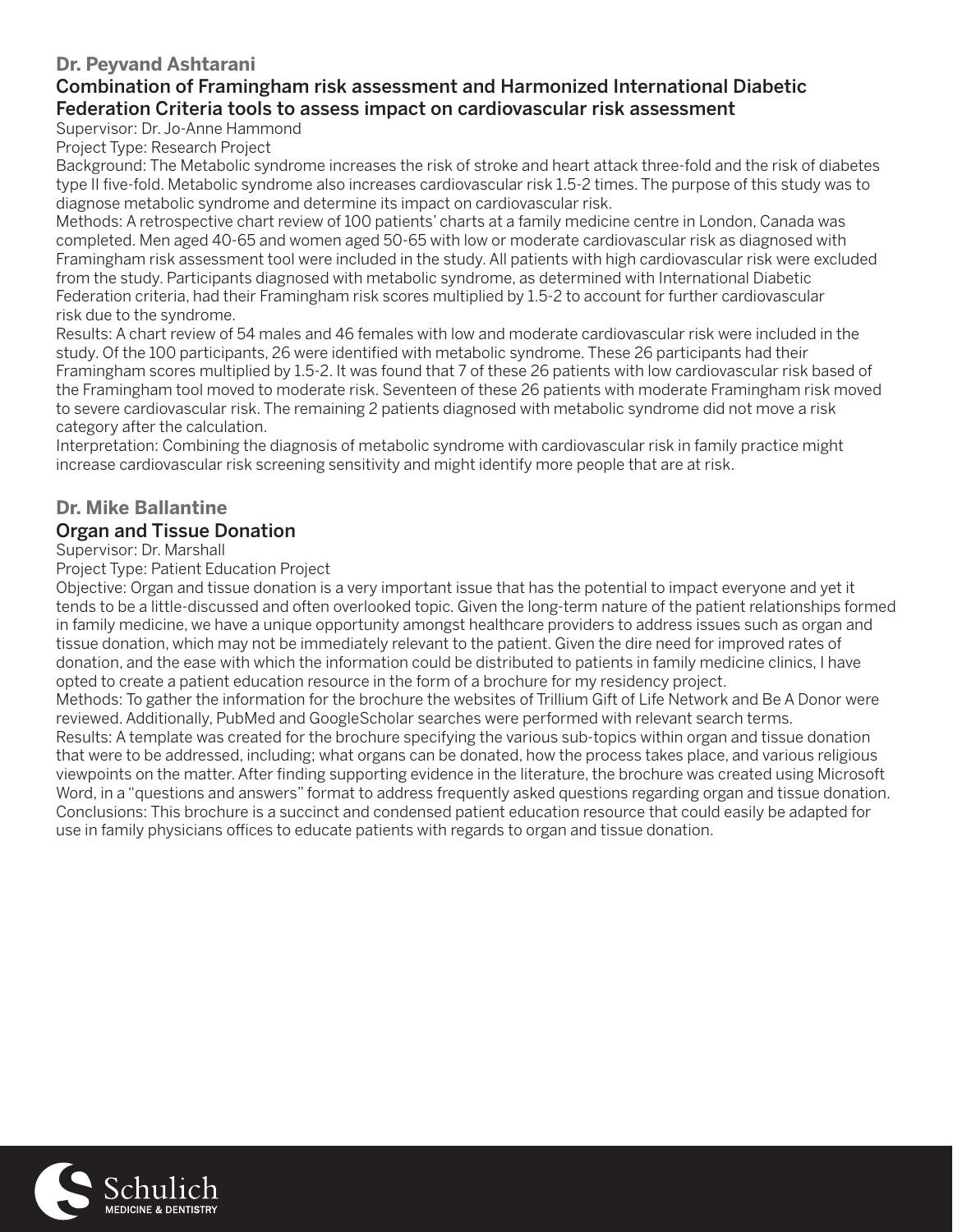#### **Dr. Meggan Brine, Emergency Medicine**

# Bag versus catheter: How are we collecting urine in infants at LHSC?

Project Type: Clinical Audit

Introduction: Previous pediatric literature has examined the effectiveness of bag versus catheter sample collection and has found bag urine collection to be more sensitive for detection of urinary tract infection (UTI) compared to catheter samples, however consistently less specific. The present study was undertaken to determine clinical practices for urine sample acquisition in the Pediatric Emergency Department (ED) at London Health Sciences Center (LHSC). Methods: This was a retrospective chart review of a random sample of 121 ED visits for patients aged 12 months and younger presenting to the Pediatric ED at LHSC with a chief complaint of fever, vomiting, or unwell over a one-year period. Visits were excluded if triaged CTAS 1 or if patient had known renal disease or history of UTI. Charts were reviewed to determine if urinalysis was obtained, by what method, if catheterization was preformed after initial bag specimen and if method of collection affected ED length of stay.

Results: 103 patient encounters met inclusion criteria. Urinalysis was performed in 66 (64%) patients. Catheterization was the initial method of collection in 56 (84%) patients (19 [90.5%] ages 0-3 months, 19 [90%] ages 3-6 months, and 19 [75%] ages 6-12 months). Of 10 (15%) urine samples initially collected by bag, repeat samples by catheterization were obtained in 6 (60%). Of 56 samples sent for culture, 13 (23%) grew organisms (3 [23%] initially collected by bag). Median (IQR) ED length of stay was 2.7 (1.9, 5.1) hours in the catheter group and 2.2 (1.1, 2.5) hours in the bag group. Conclusions: Catheterization for urine sample collection was the most common method utilized for infants under 12 months at LHSC. Most samples collected by bag required a subsequent catheterization. However, sample collection by catheterization did not shorten ED length of stay.

#### **Dr. Frederick H.T. Cheng**

#### Physical Activity Levels Among Adults: Are the Design of Our Cities to Blame?

#### Supervisor: Dr. Jamie Wickett

Project Type: Research Project

Background: Bolstering physical activity is a public health priority. While previous efforts sought to induce behaviour change through mass-media campaigns, factors within the built environment are now recognized as a significant determinant of active lifestyles. Perceived inaccessibility to recreation has been correlated with sedentary behaviours, but objective measures of proximity have not yet been linked to physical activity.

Purpose: To examine the relationship between physical activity and the distance from home to recreational locales. Methods: In a cross-sectional survey, adults revealed whether they partook in physical activity and the different types/ frequency. Inactive participants were asked the primary reason for their sedentarism. The place of residence and the nearest walking trail/large park, community centre, indoor/outdoor pool and public arena were elicited. Google Maps Distance Measurement Tool was used to calculate the travel distance and compared with physical activity levels. Results: Of the 266 participants, 56.8% were physically active and dedicated 227.9 minutes/week in any form of physical activity, with walking (72.8%) most popular. Inaccessibility (33.9%) was the primary rationale for inactivity. Increasing distance to all five recreational locales was positively associated with greater sedentary behaviour – the inactive cohort travelled an additional 2.65 km on average.

Discussion: The built environment can either facilitate or discourage active lifestyles. This study provides objective evidence to suggest that reducing the distance to various recreational opportunities may passively promote increased rates of physical activity. Creating these supportive environments should be the future intervention target for public health officials and community planners.

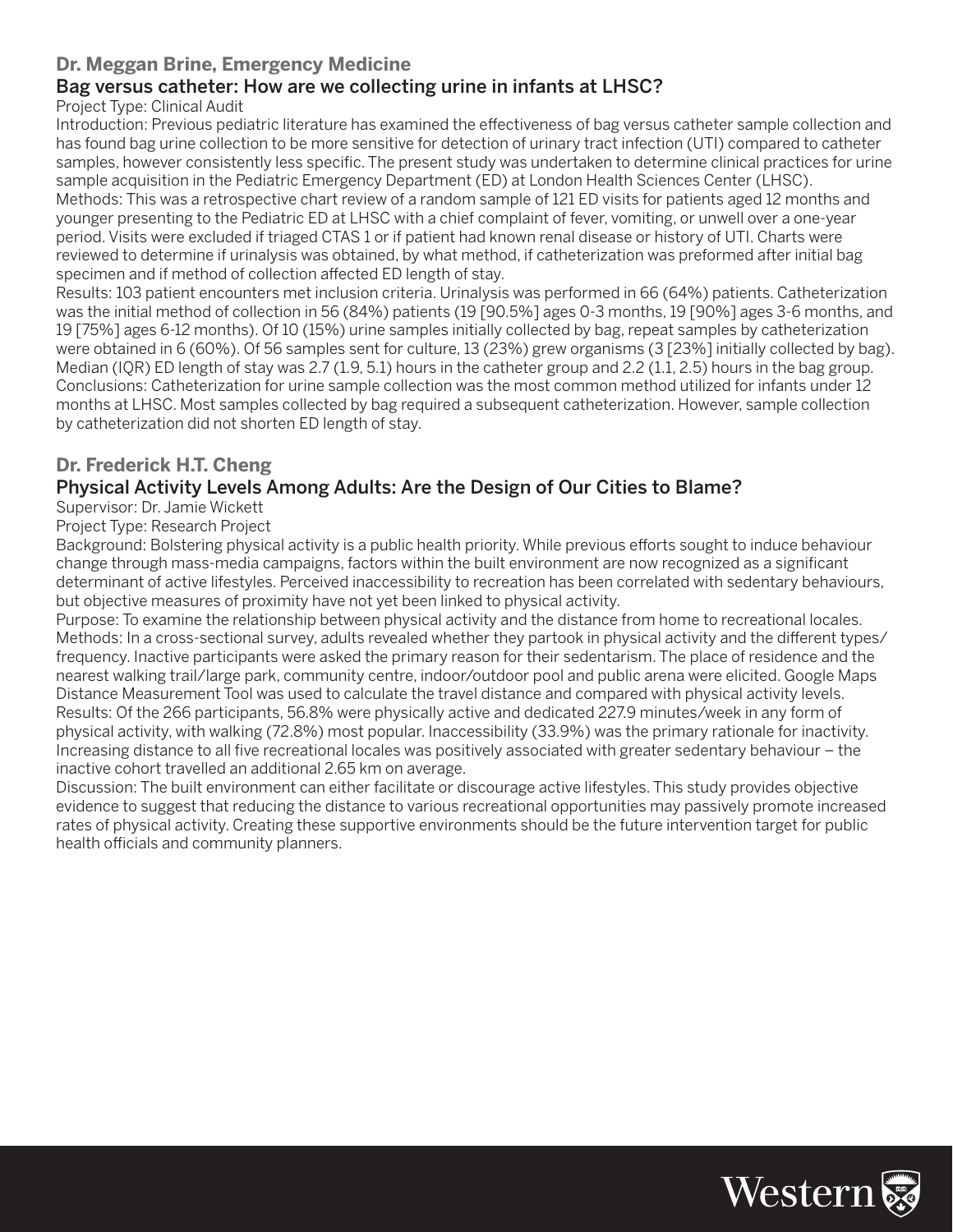#### **Dr. Caroline Cheung, Hospitalist** The "do-not-resuscitate order": a history of resuscitation and implications for family physicians

#### Project Type: Major Essay

As a resident in the Enhanced Skills program in Hospitalist medicine I have been exposed to a wide range of patients. I have participated in the care of a broader range of patients than most family medicine residents. One recurring theme I have seen in hospital is that everyone must have a DNR status. Whether being admitted into the ICU or on a family medicine service that piece of information is crucial to obtain as soon as possible. A patient being labelled a "full-code" would mean the patient would want cardiopulmonary resuscitation (CPR) and mechanical ventilation, i.e. all life-saving measures. Naturally, the majority of people want to live. Even people with terminal conditions such as cancer want to live despite the natural course of their illness. A desire for survival is a primitive instinct in all animals. What separates us from animals is an ability for logical reasoning. As physicians we must advocate for our patients and provide the logic and rationale to aid them in making the best decision while maintaining their autonomy. This is a report on the do-notresuscitate (DNR) order and, specifically, how it applies to family physicians, both office and hospital-based. I plan to discuss the history of life-saving measures such as CPR, the history of the DNR status, its evolution, barriers to effective implementation, and the consequences to providing patients with futile measures. Finally, I will discuss the role of family physicians and how it can become an important tool for patient advocacy.

#### **Dr. Tom Cheung**

#### Guidelines Online: A Clinical Practice Tool

Supervisor: Dr. Susan McNair

Medical Education Project

"Guidelines Online" is a clinical practice tool in the form of a website. It consolidates all of the information surrounding the most up to date guidelines for eight of the most common preventative health topics. Dyslipidemia, breast cancer, colon cancer, cervical cancer, hypertension, diabetes, and osteoporosis are all covered in depth. The goal of the website is to help primary care practitioners understand more about the guidelines we use, why we use them, their pitfalls, and their benefits. It has been designed for use in the office alongside the patient or at home as a study guide.

#### **Dr. Allison Crombeen**

#### Rural Family Medicine Procedural Skills: A reflection on how residents in rural training sites complete the procedural curriculum

Supervisor: Dr. John Butler

Project Type: Reflective Practice Audit

For rural family medicine residents, learning how to perform a broad number of procedures is a necessary component of their training to prepare for a future rural practice since rural family physicians tend to perform more procedures then their urban colleagues. Drawing on my experience as a rural resident in the Schulich Family Medicine program, I audited my completion of the program's resident procedure log to determine how much procedural experience I gained throughout my residency. I also reflected on the strategies that I found useful and the barriers I encountered while trying to complete my procedure log. After finishing 88 weeks of training, I had completed 76.6% of the procedures in the procedural log. In my audit, I reflect on the similarities and differences between my experience and the factors that have been reported in the literature as positively or negatively influencing procedural skill acquisition. The audit of my procedure log reveals that I was able to complete a large number of my skills in a rural or community hospital. The strategy that I found most helpful in gaining competence in procedures was to actively and repeatedly seek out feedback. Reflecting on this, it is an important strategy for all family medicine residents and physicians to have in order to maintain and expand their scope of procedural skills.

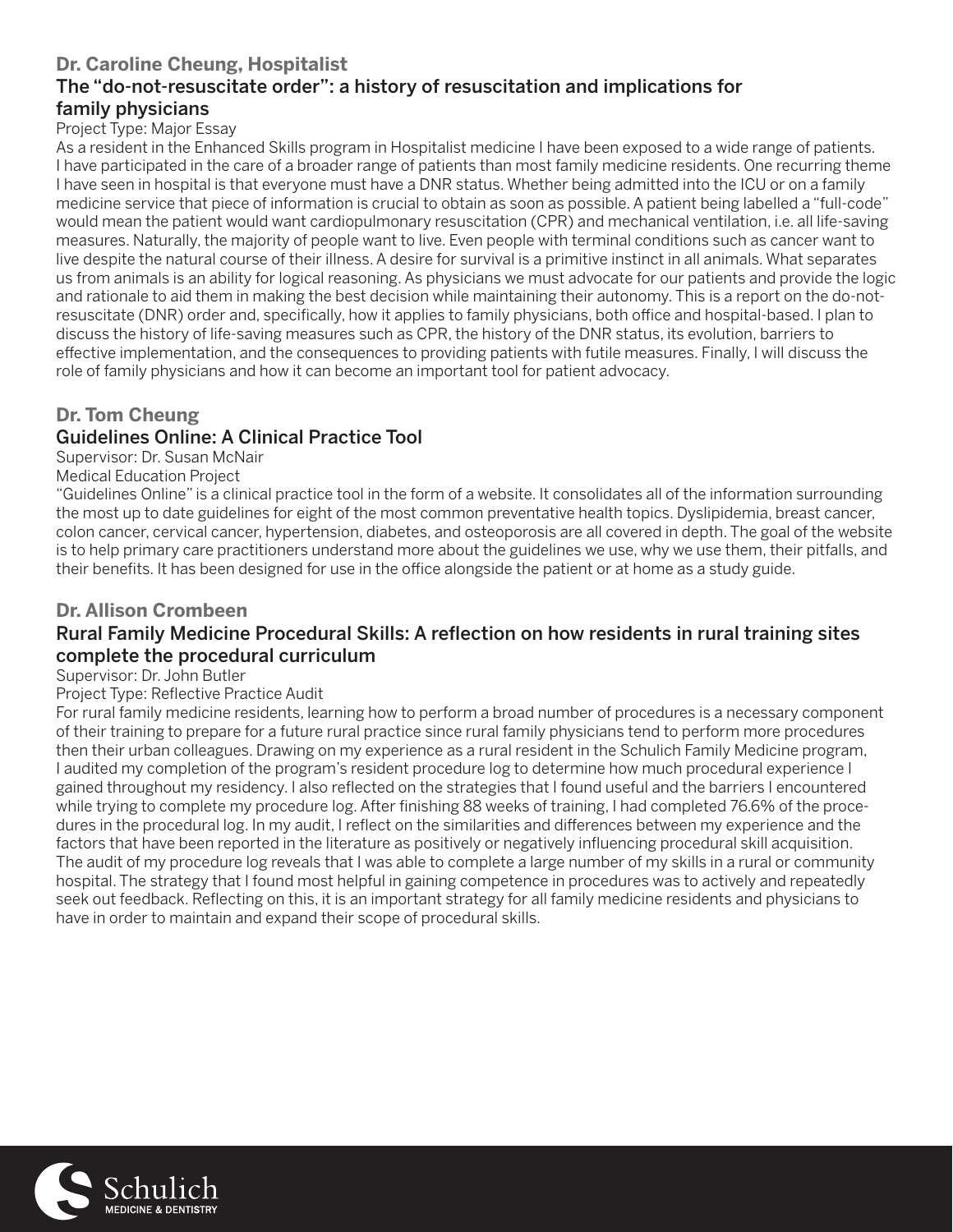#### **Dr. Jason James Essue** Referred Pelvic Pain: A Diagnostic Challenge

Supervisor: Dr. John Jordan

#### Project Type: Case Report

This case report reviews the presentation of right hip degenerative osteoarthritis secondary to developmental dysplasia of the hip that gradually manifested itself over the course of a 6 year period in a female patient in her 30's. Arriving at the diagnosis was challenging because the expected symptoms of hip pain and limited hip range of motion presented quite late in the disease course. In addition, the patient experienced referral of pain to adjacent regions of the body further complicating the diagnosis. The patient was referred for orthopaedics consultation and is currently on a wait list for hip arthroplasty.

#### **Dr. Marcus Gostelow**

#### Multi-Factorial Work Absence: A Case Report

#### Supervisor: Dr Nancy McKeough

#### Project Type: Case Report

This is a case report chronicling the illness experience of Mr F, a 62 year old computer salesman, during a prolonged work absence for both psychological and physical factors, which is a common clinical scenario encountered in primary care. Within this case, there is a rich narrative of the interplay between a patient's emotional and physical health. Disparate clinical entities such as caregiver burden, mood and anxiety symptoms, and chronic lower back pain all combine to form a unique clinical picture. Although significant gain was made in improving Mr F's mental health through a collaborative care model, it was ultimately a physical ailment which precluded him from returning to his job. This report also touches on difficulties and barriers physicians might encounter when dealing with third parties involved with short and long term disability.

#### **Dr. Dusanka Gvozdic**

#### Sub-acute abdominal pain caused by Entamoeba species

#### Supervisor: Dr. Julie Copeland

#### Project Type: Case Report

Abdominal pain is a very common presentation in primary care setting. In Canada, we usually do not think about parasitic infection as a possible cause for abdominal discomfort. With this case report, we would like to emphasize the importance of a good clinical history including a patient's travel history. A formal consent was obtained from the case patient in order to prepare and present this case report. A 54 year old male presented with a four week history of abdominal pain associated with nausea, changes in bowel movement and weight loss. Prior to presentation at our clinic he was seen in the Emergency Department. His investigations (CBC, abdominal/pelvic US and CT) were all within normal limits. He was advised to follow up with his family physician if the pain persisted. A careful history review at our clinic revealed that he had been vacationing in Mexico approximately a month before the start of the first symptoms. Examination of the stool for ova and parasites was positive for Entamoeba species infection. After an appropriate treatment with antibiotics, the patient was reviewed and found to be asymptomatic. When suspicion for possible parasitic infection exists, physician should prompt an appropriate investigation. Timely diagnosis and treatment could prevent serious complications associated with parasitic infection like Entamoeba Histolytica which is known as amoebiasis.

# **Dr. Nasreen Hossain**

#### A Case of Q Fever

Supervisor: W. E. Osmun Project Type: Case Report

We present a case of a 62 year old female with Q fever who had no animal or farm contact. This case demonstrates the difficulty in diagnosis, particularly if there are complicating and diversionary findings. The patient presented with non specific clinical findings, complicated by laboratory and incidental radiological findings leading to delay in diagnosis and surgical interventions. Serological findings later confirmed the diagnosis. This report reviews the clinical presentation and diagnosis of Q fever. It also emphasizes the non specific and insidious nature of the presentation and the use of serology for the diagnosis of Q fever.

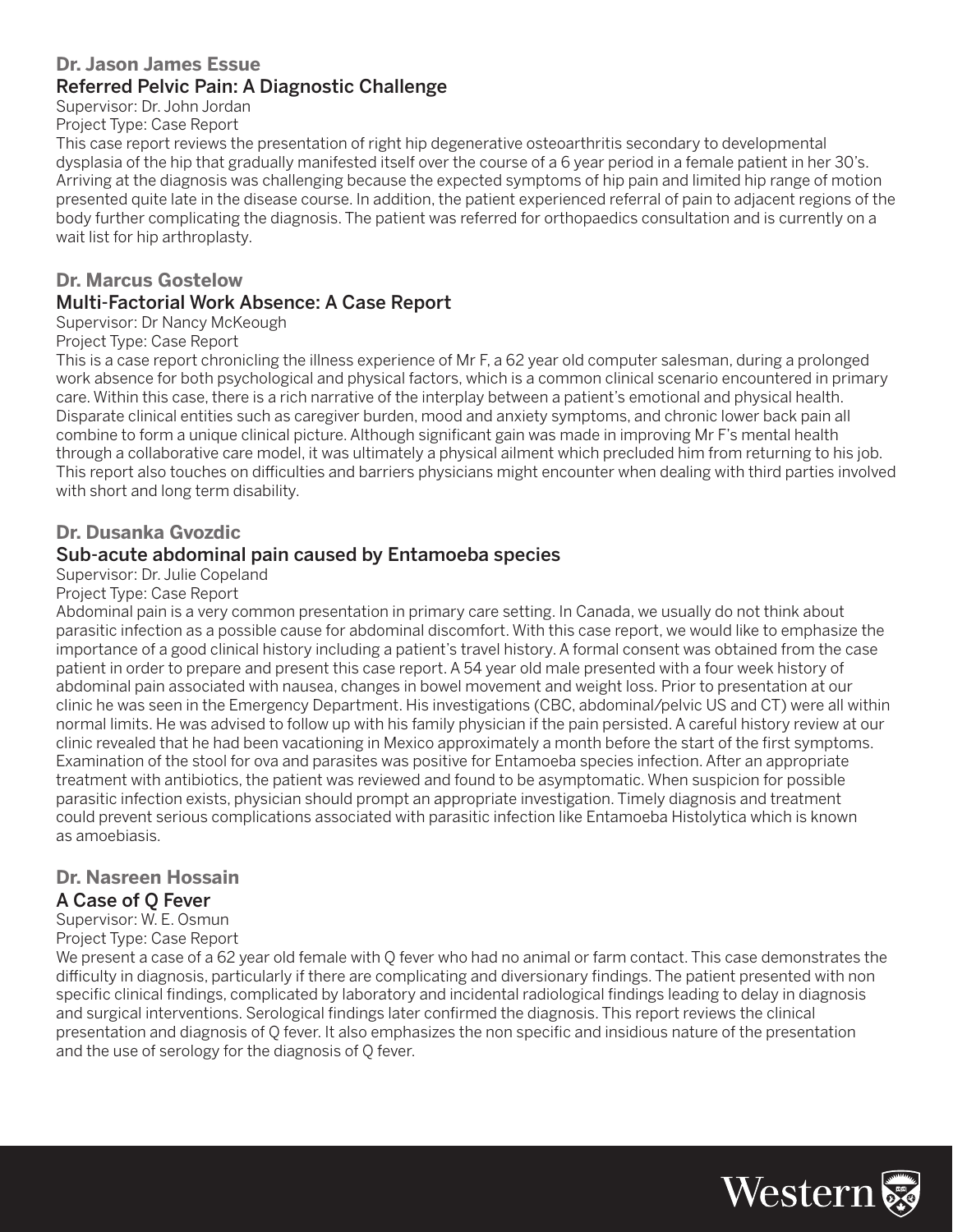## **Dr. Kapil Kohli**

# Osteoporosis and Men – Clinical Primer

Supervisor: Dr. Sonny Cejic

Project Type: Medical Education Project

Objective: Build a guideline primer report based on literature review that will include male baseline risk factor characteristics (i.e. secondary causes of osteoporosis, age, height, weight, bone mineral density, smoking status, corticosteroid use, low testosterone levels). Review males 10 year probability of fracture according to the FRAX WHO Fracture Risk Assessment Tool.

Results: The 2010 Canadian osteoporosis guidelines state all patients at high risk of suffering a major osteoporotic fracture should be offered pharmacologic therapy with an appropriate first line bisphosphonate or denosumab for the prevention of osteoporotic fractures. Treatment of those at moderate risk is to be guided by the preferences of the patient. Patients at low risk do not require treatment with a bisphosphonate or denosumab. It is recommended that all patients anticipated to be on prednisone at a dose of ≥7.5mg for ≥3 months receive treatment with a bisphosphonate. Regardless of risk category, all patients are to take calcium and vitamin D.

Conclusion: This pamphlet summarizes current osteoarthritis management recommendations as per the Canadian and American Osteoporosis Guidelines for men. The written document includes patient education, medications and rehabilitation options within the context of chronic disease management. The goal of this project is to raise awareness of the ongoing need for measures to prevention osteoporosis and fragility fractures.

#### **Dr. Cecilia Li**

# Justifications for Pacemaker Deactivation in Palliative Patients

Supervisors: Drs. A. Schumacher & G. Giddings

Project Type: Major Essay

Pacemakers have been introduced to the medical field since the late 1950s with more than 3 million devices implanted worldwide. Yet it is a relatively new device that has been raising concerns in the palliative setting. As patients approach the end of life, there is relatively little scientific data to guide clinicians in managing pacemakers. Often patients or their family members request for deactivation of cardiac implantable electrical devices as they believe the electrophysiology of the device may lead to harmful shocks, prolongation of death, or artificial sustainment of life in a brain-dead patient. In recent surveys, physicians are often found to be uncomfortable in deactivating pacemakers at end of life. Nonetheless, the legal perspective has been consistent in honoring the rights of individuals as the most important decision factor for withdrawal of treatment, and pacemakers are not given special exemption from other life-sustaining therapies. This major essay will focus on the ethical and legal justifications for pacemaker deactivation and a discussion in regard to the current theoretical controversies. It will form the basis in which the development of a new clinical protocol on the management of cardiac devices will be introduced at Windsor Regional Hospital. A patient information brochure would also be presented along with the essay. These brochures will be distributed to patients and their family members at Hospice, on the Palliative Medicine floor, and in the Oncology department at WRH when approval is granted.

#### **Dr. Yu Li**

#### Kawasaki Disease – Needle in a Haystack

Supervisor: Dr. Jennifer Parr

Project Type: Case Report

Kawasaki Disease is a small vessel vasculitis that mainly occurs in kids and has the long term sequelae of inciting the development of coronary artery aneurysms if left untreated. Many missed diagnosis of the disease can result in morbidity and mortality for the patient when they reach adulthood. It's primary presenting symptoms are fever and a generalized rash. In this case report, we review the story of a 19 months old baby girl whom presents to the pediatric emergency department with symptoms suggestive of Kawasaki Disease. Making the diagnosis of KD is often difficult as the symptoms can often fit a long list of differential diagnoses. Our discussion focuses on the diagnostic criteria for KD as outlined in the most recent guidelines jointly published by the American Heart Association and American Pediatric Society. There is also a focus on the concept of Incomplete KD and how it affects our decision making in the management of such an ubiquitous presentation. Although the patient was ultimately diagnosed with Scarlet Fever, her case illustrates the need to err on the side of caution when we think about pursuing KD as a diagnosis.

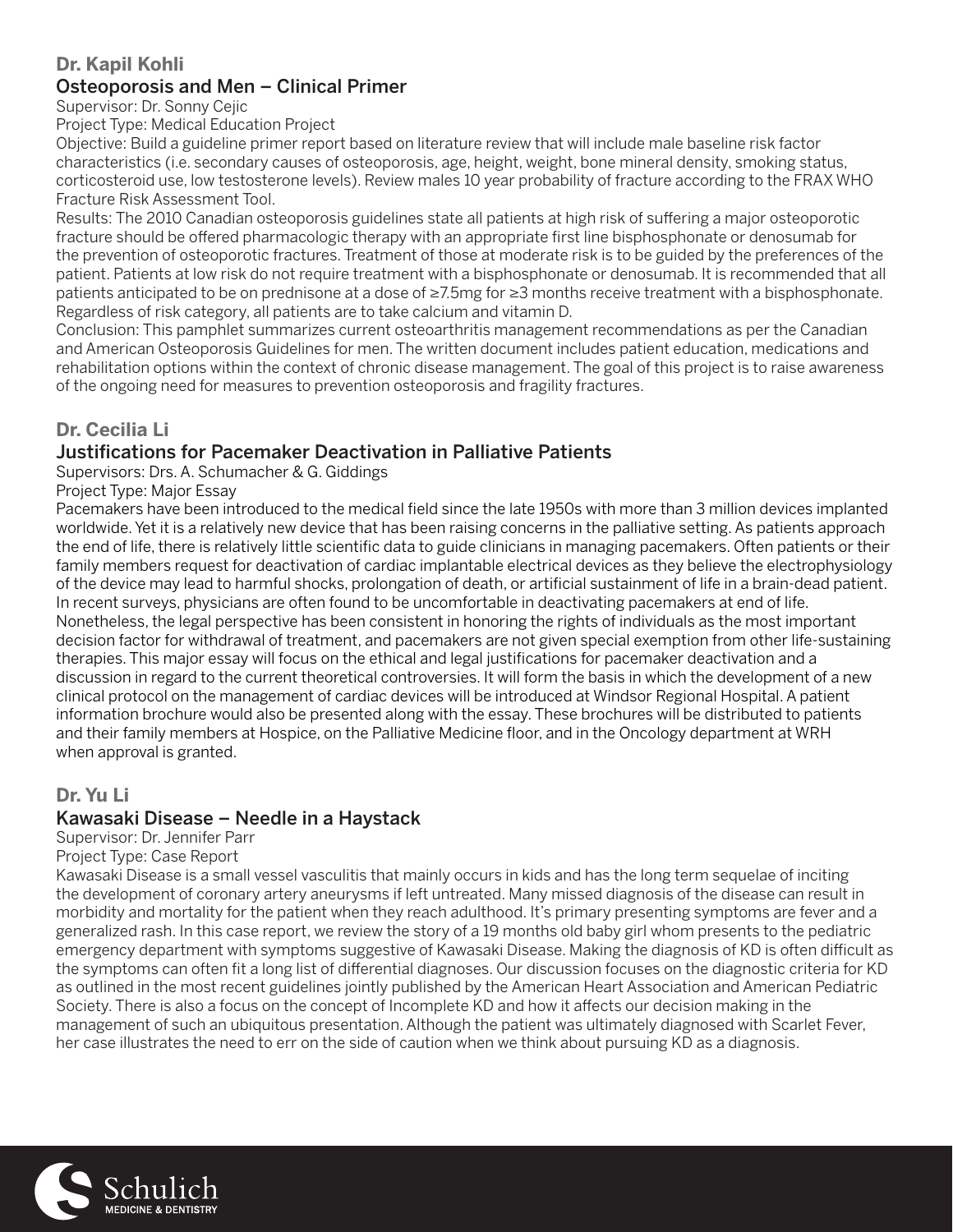#### **Dr. Emma Love** Developing an Educational Module for Family Medicine Residents on Pediatric and Adolescent Sport-Related Concussions

Supervisor: Dr. Julie Copeland

Project Type: Medical Education Project

Concussions, also known as mild traumatic brain injuries, are a common sports injury with significant public health implications. Our clinical understanding of these injuries has been growing rapidly, with increasing focus on proper diagnosis and management of concussions to prevent complications such as post-concussion syndrome and prolonged school and work absences. Management considerations are particularly important in child and adolescent athletes, as people under the age of 18 are most likely to experience concussions. Furthermore, due to their cognitive immaturity and rapid brain development, children and adolescents require more time to recover following an injury. New consensus guidelines emphasize the importance of physician participation in assessment and management of athletes with concussion; many of these athletes will be assessed by family physicians. However, studies have demonstrated a gap in knowledge translation between sports medicine experts and other health care professionals. This module reviews the current state of knowledge about pediatric sport-related concussions, including epidemiology, diagnosis, management, and complications. It aims to increase family medicine residents' comfort level with concussions, so that they may properly manage their own patients and assist in the dissemination of accurate information about concussions to their patients, members of the sporting community, and the public at large.

#### **Dr. Leanne McAuley**

#### Ethical Considerations of Opioid Prescribing in Primary Care

Supervisor: Dr. Sonny Cejic

#### Project Type: Case Report

Background: Prescription opioid addiction is a prominent health issue in Canadian society that has been described as a national public health crisis. Currently, a significant amount of publications suggest that physicians are contributing to the rising prevalence of opioid addiction due to their prescribing habits. Conversely, other opinion has suggested that the dramatic rise in opioid prescribing is in response to the epidemic of chronic non-cancer pain, suggesting that physicians are simply responding to their professional obligation to treat pain and relieve suffering.

Objective: Through a case report of a patient living with chronic non-cancer pain, the ethical challenges that family physicians face in balancing effective chronic pain management against opioid-related harms are highlighted. Method: Consent was obtained to review relevant information from the patient's electronic medical record detailing the clinical controversy of this case. A Pubmed search was conducted for recent literature pertaining to the topic. The case was discussed in relation to the current research.

Conclusion: With awareness of the ethical challenges of chronic pain management and the societal implications of prescription opioid misuse, family physicians play a pivotal role in managing the current opioid health crisis. As leaders in the forefront, they can advocate for the establishment of comprehensive pain clinics with multi-disciplinary team approaches, balancing the need for chronic pain treatment with the prevention of opioid-related harms.

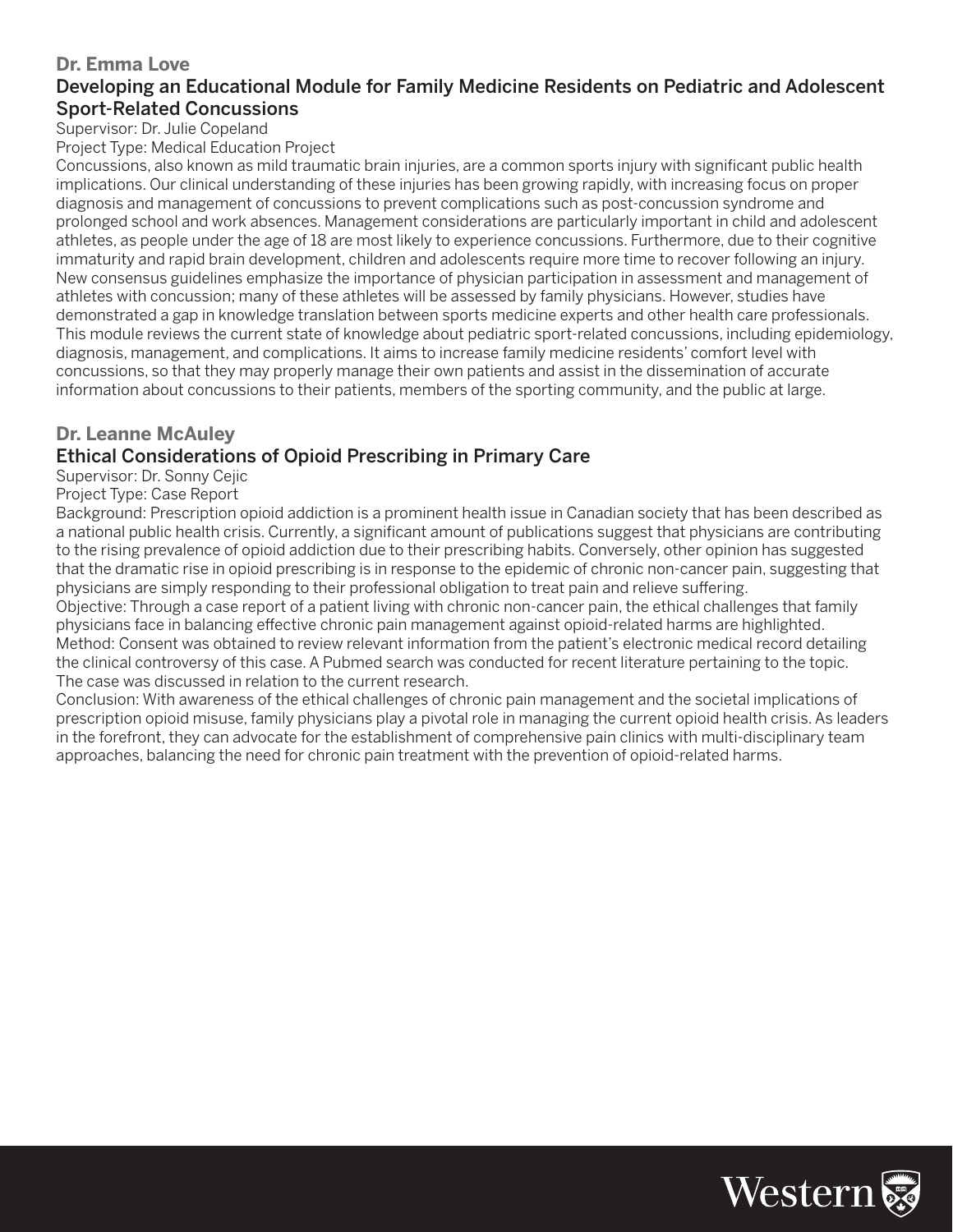#### **Dr. Lindsay McAuley** Screening for Subclinical Celiac Disease: A Primary Care Challenge

Supervisor: Dr. Laura Lyons

Project Type: Case Report

Background: Subclinical, adult-onset celiac disease has been recognized as one of the most under-diagnosed autoimmune diseases in North America, accounting for more than 50 percent of celiac cases. For family physicians, deciding which patients to screen can be very challenging, as vague symptom presentation makes this disease clinically indistinguishable from functional gastrointestinal disorders.

Objective: A case report was developed to highlight a complex clinical presentation in which a patient, previously labeled with irritable bowel syndrome based on non-specific GI symptoms, was later screened and eventually diagnosed with subclinical celiac disease. Prior to diagnosis, this patient was not known to have any risk factors for celiac disease and, therefore, had not been considered for screening.

Methods: Patient consent was obtained for chart review and a literature review was conducted to address the challenges of screening for celiac disease in the not-at-risk population.

Findings: As primary care continues to shift its focus and resources to health prevention, increased awareness of subclinical celiac disease is imperative for the physician. Recognition of the diversity of symptoms, as well as the consequential health outcomes of undiagnosed disease, such as osteoporosis or intestinal lymphoma, calls for an organized approach to screening. Consideration should be given for including patients with subclinical symptoms, who often fall outside of the at-risk group.

#### **Dr. Jessica McPherson**

# Infant Sleep Management: Helping Doctors See Through the Eyes of Parents

Supervisor: Dr. Anna Pawelec-Brzychczy

Project Type: Medical Education Project

Infant and toddler sleep is frequently disruptive to the family unit and poor sleep can have longstanding deleterious effects on the development of the child involved. Primary care physicians traditionally have little formal education with regard to this issue despite it's significant importance to their patients. This medical education project will provide a brief overview of normal sleep, popular sleep-training methods and related safety issues. It can be delivered to medical trainees via a one hour presentation. The project includes a broad sampling of relevant scientific evidence. Selected methods are those with which families involved would be most familiar and those who have the most evidence to support them.

# **Dr. Sienna McWilliams**

# A Healthier You: Physician tool and Patient Education Resource

Supervisor: Dr. G. Butler/Dr. J. Day

#### Project Type: Medical/Patient Education Project

Purpose: A large proportion of the patients seen in family medicine are overweight or obese. Unfortunately, physicians do not adequately diagnose and treat obesity due to a number of barriers. The purpose of this project was to review the current literature, guidelines and recommendations and condense the important information into a helpful resource for both patient and physician. This booklet will provide an easy means for physicians to approach weight loss and hopefully increase the percentage of patients that get weight loss counseling. In addition, this educational resource may improve success in patients making healthy lifestyle changes.

Methods: I started my search by finding relevant articles in current medical journals and using their cited references to find primary literature and review articles. I used UpToDate for summary articles and PubMed and Medline to find current guidelines. All full text documents were available through Western Libraries. The resource was developed in a way that follows the flow of current recommendations for the evaluation and management of obesity. Diet and exercise interventions are the mainstay of treatment, therefore the information and tools for the patients focused in those areas. Discussion: Despite our efforts, there continues to be an increase in the prevalence of overweight and obesity in Canada. With time constraints in the office, lifestyle is often sub-optimally addressed. This resource will provide valuable information and streamline the approach for the physicians, removing some of the barriers to care. Hopefully this preventative, healthy lifestyle approach will help to slow, and possibly reverse, this increasing prevalence of obesity.

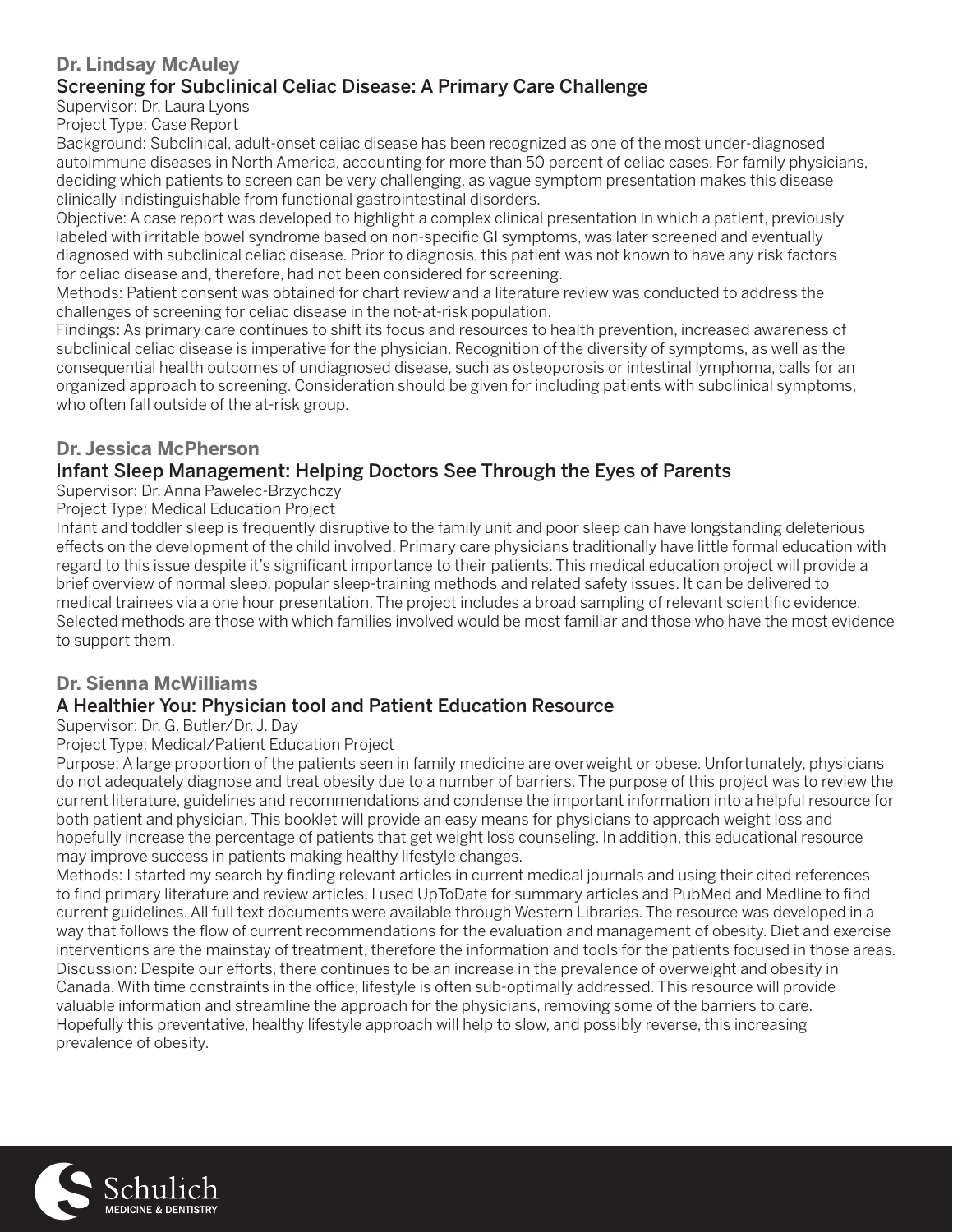#### **Dr. Brendan Peddle, Emergency Medicine**

#### Redundant imaging of mandibular fractures in the ED: Should we start with CT? A retrospective chart review.

#### Project Type: Clinical Audit

Introduction: Emergency department (ED) diagnosis of mandibular fracture is confirmed radiographically with either plain film X-ray or computed tomography (CT) scan. There is evidence that CT scans are more sensitive at detecting mandible fractures and that they are useful for pre-operative planning. The objective of this study was to assess imaging patterns for suspected mandible fracture and to determine if there are clinical criteria present which increase the likelihood of having a fracture.

Methods: This was a retrospective medical record review of adult (>17 years) patients who underwent an X-ray and/or CT scan for suspected mandibular fracture in one of two tertiary care EDs over a one year study period (Jan-Dec 2012). Patients with extensive facial trauma and suspected multiple injuries were excluded. A random sample of patients was examined for demographics, mode of imaging, clinical features on presentation, and diagnosis. Backwards stepwise multivariable logistic regression models determined predictor variables independently associated with having confirmed mandibular fracture.

Results: 92 patients were included in the analysis. Mean (SD) age was 32.2 (13.7) years and 70 (75.3%) were male. 31 (33.7%) patients were found to have a mandibular fracture and 61 (66.3%) were fracture negative. Of those who were fracture positive, 13 (41.9%) received an X-ray alone, 3 (9.7%) had CT alone, and 15 (48.4%) had both X-ray and CT scan. Of the patients that were confirmed fracture negative, 42 (68.9%) received an X-ray alone, 13 (21.3%) had CT alone, and 6 (9.8%) had both an X-ray and CT scan. Presenting with malocclusion (OR: 6.1, 95% CI: 1.6, 23.6) and presenting with gingival laceration congruent with the fracture location (OR: 24.3, 95% CI: 2.7-215.9) were independently associated with having a mandibular fracture.

Conclusions: A large proportion of patients with mandible fracture have both an X-ray and CT scan for diagnosis and/or prior to surgical management. Two clinical findings were independently associated with mandible fractures and may be useful in guiding emergency physicians towards CT initially, avoiding extra costs and unnecessary patient exposure to ionizing radiation.

#### **Dr. Kesang Pema**

#### Patient Information Pamphlet on Actinic Keratosis

Supervisor: Dr. Laura Lyons

#### Project Type: Patient Education Project

Actinic Keratosis is a common, precancerous skin condition often encountered in family practice. It is caused by chronic exposure to UV A&B radiation. If left untreated, they can develop into squamous cell carcinoma. Pubmed search was done using the key words 'actinic keratosis and treatment, ' 'cryotherapy for AK'. Other references were obtained from Uptodate, Canadian Dermatology Association, Skin Therapy Letter. Studies regarding treatment were chosen that compared the three most common treatment modalities used by a family physician- cryotherapy, 5-Flouracil and Imiquimod. Topical treatments are useful for eradicating clinically evident lesions and also the surrounding sub clinical lesions. This brochure provides patients with information on the topic of Actinic Keratosis related to risks factors, characteristic features, treatment options, side effects of treatment and prevention. It is also a comprehensive clinical resource for physicians that will help to initiate discussion with patients, and thus improve quality of health care.

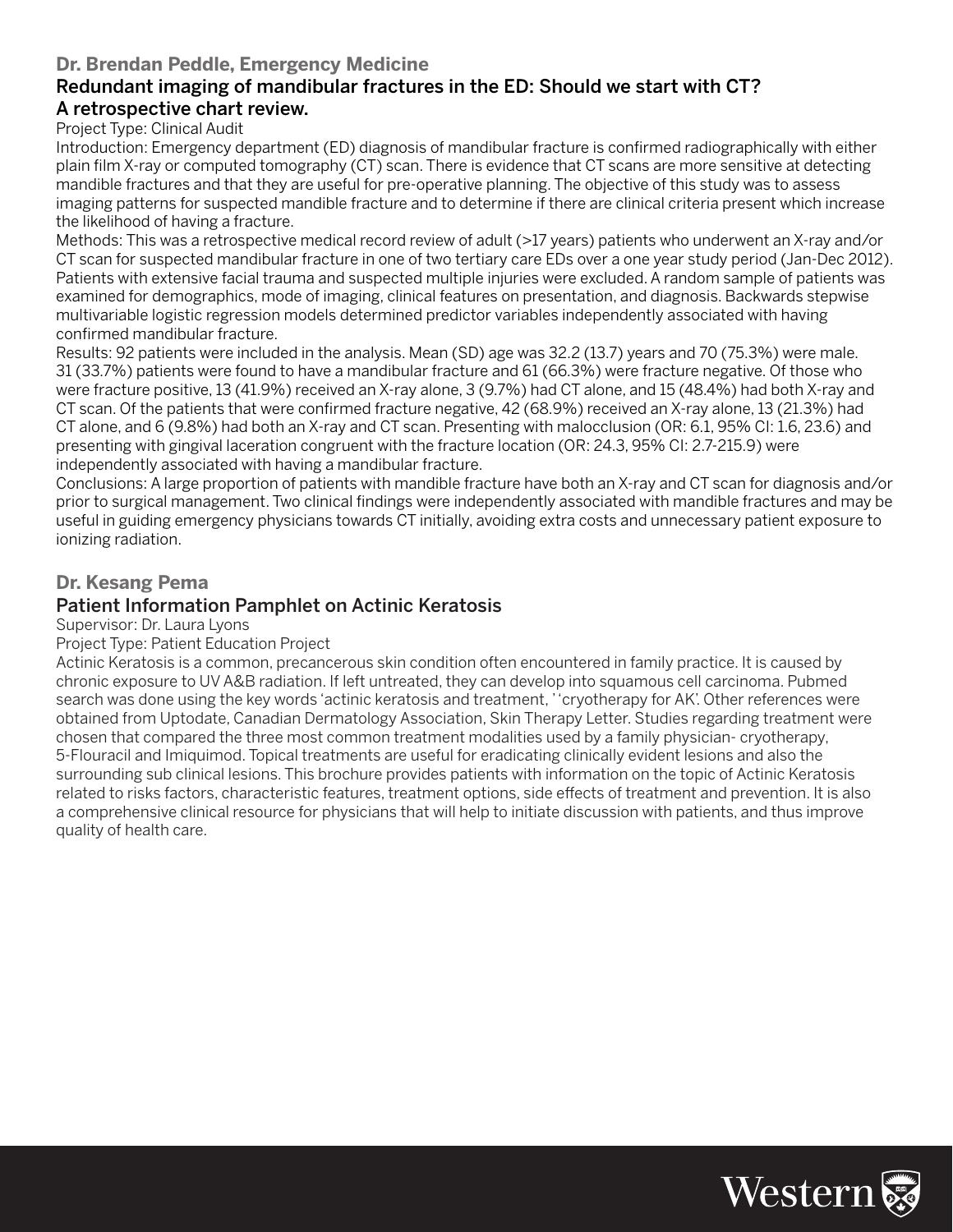#### **Dr. Sylvia Pillon, Emergency Medicine**

# The "Do Not Hospitalize" Patient: How often do they present to the ED?

Supervisor: Dr. Marcia Edmonds

Project Type: Prospective Cohort Study

Introduction: Nursing home residents use a significant amount of health care resources when seen in the emergency department (ED). These transfers are also onerous to patients who may not want aggressive medical management. To avoid unwanted hospital transfers, many nursing home patients have do not hospitalize (DNH) advance directives. Although not standardized, most nursing homes outline these advance directives into four levels of care. Level 1 involves comfort measures only while level 2 involves treatment of acute conditions in the nursing home. Levels 3 and 4 entail transfer to hospital for acute care without CPR, and transfer to hospital with full resuscitation, respectively. The first two levels are considered DNH orders. The objective of this study was to determine the proportion of nursing home patients transferred by emergency medical services (EMS) to the ED who had a DNH directive.

Methods: This was a prospective cohort study of nursing home patients transported by EMS to one of two EDs of a tertiary care centre (annual census 125,000) over a 6-week study period. Patients from a retirement home, patients who arrived vital signs absent, patients admitted directly to a service bypassing the ED, patients transferred from other hospitals or without the appropriate advanced directive form were excluded. ED length of stay (LOS), number of investigations, type of imaging, disposition, and hospital LOS were recorded.

Results: 167 patients were identified for enrollment, of which 95 met eligibility criteria. Mean (SD) age was 85.8 (9.2) years and 28 (29.5%) were male. 35 (36.8%) patients had an advanced directive form indicating they did not wish to be transported to hospital. Median (IQR) ED length of stay was 6.6 (4.7, 8.4) hours for patients who did not wish to be transported, compared to 7.0 (4.6, 9.7) hours for patients with advanced directives indicating they wanted transfer. Of the DNH patients, 12 (63.2%) patients had laboratory investigations done while in the ED and 17 (89.5%) patients had imaging. Of those with imaging, 8 patients had X-rays, 4 had CT scans, 4 had both X-rays and CT scans, and 1 patient had an ultrasound. Of the DNH patients, 5 (26.3%) were admitted to hospital with a median (IQR) hospital LOS of 38.2 (28.3, 122.0) hours.

Conclusion: Transferring nursing home patients to the ED contrary to a DNH advance directive places a significant burden on both the patient and the health care system. Future studies could be done to assess factors that precipitate transfer to the ED despite DNH orders.

#### **Dr. Giancarlo Pizzuti**

#### Adolescent Sports-Related Concussion: An Education Session

#### Supervisor Name: Dr. John Day

#### Project Type: Patient Education Project

Recent media exposure of high profile athletes suffering the serious and possibly career-ending effects of sports-related concussion has brought to the forefront a subject that merely two decades ago was not being publicly discussed. Evidence suggests that sports-related concussion in the adolescent population is occurring at an alarming rate and furthermore proper education and return to activity guidelines are not being followed. While injury to professional sports athletes is not without consequence, adolescent athletes appear to be at significant risk for concussion injury and also at risk for catastrophic consequences such as second impact syndrome. While positive steps have been taken by most major league sports to curtail the epidemic of sports-related concussion, it is questionable whether enough is being done at the high school level. The Canadian Medical Association, in addition to many other high profile medical bodies, have released policy statements highlighting the importance of adolescent concussion education, appropriate management, preventative strategies and short and long term complications of concussions. The expanding and comprehensive role physicians should assume in aspects of adolescent sports-related concussion, from initial diagnosis and management to education of players, coaches and parents, should not be ignored. This project attempts to create an educational platform, through lecture, presentation and a brochure, by which adolescent athletes, coaches and parents can enhance their knowledge of sports-related concussion.

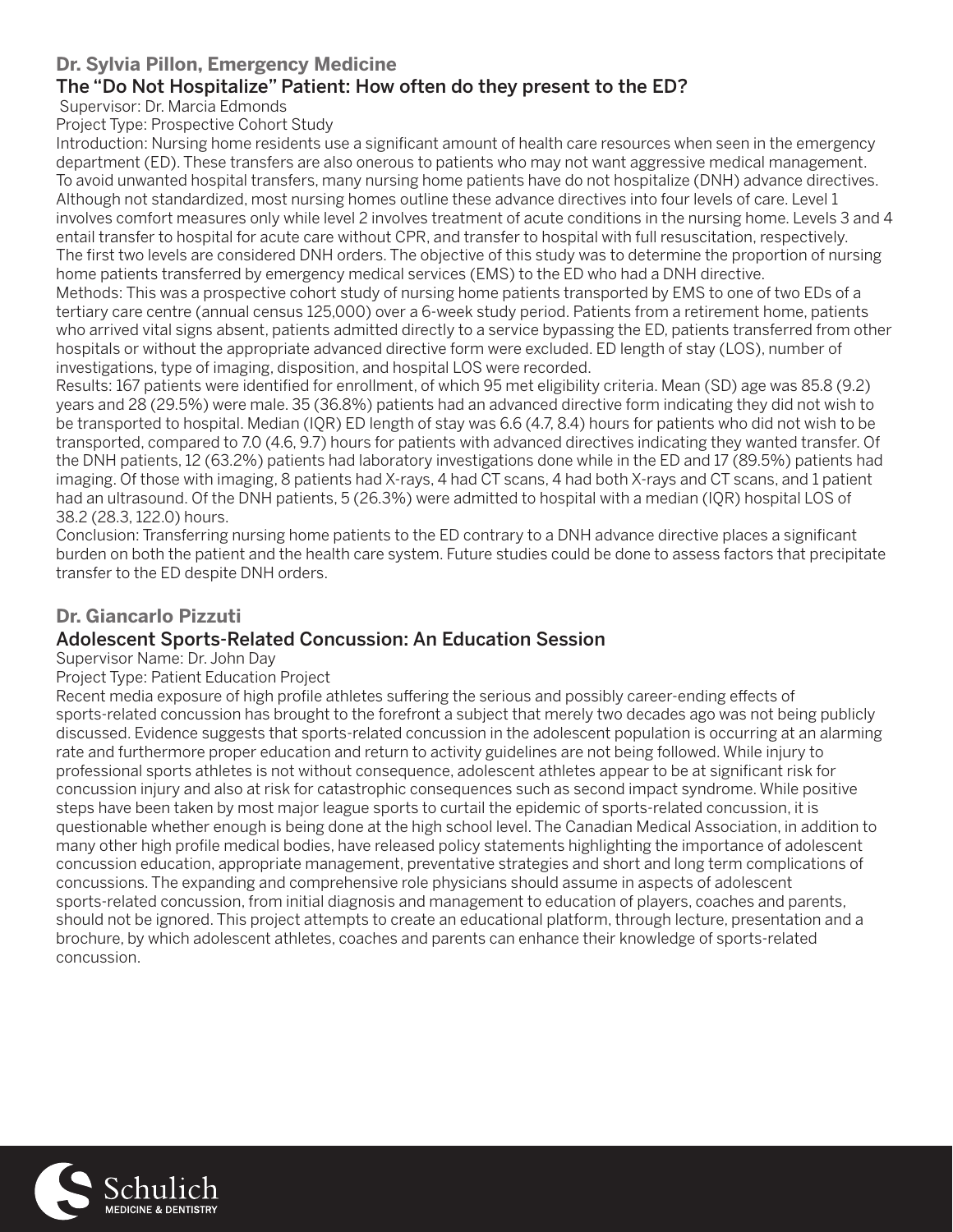#### **Dr. Candice Rivest, Emergency Medicine**

#### Does the unscheduled return emergency department visit rate differ between patients treated by a resident versus a consultant?

Supervisor: Dr. Wanda Millard

Project Type: Retrospective Chart Review

Introduction: Resident supervision in the emergency department (ED) varies based on experience, program and practice of the supervising consultant. Unscheduled return visits to the ED may represent an evolution of the presenting complaint; or may reflect inadequacies in patient care at the initial visit. If the rate of unscheduled return visits is significantly different for patients treated primarily by a resident, it could suggest enhanced supervision is necessary to ensure patient safety. The objective of this study was to determine the difference in the proportion of unscheduled return visits between patients treated primarily by a resident versus a consultant.

Methods: A retrospective chart review was conducted for a random sample of adult (≥ 18 years) patients presenting to an academic tertiary care centre with two EDs (annual census 125,000) with an unscheduled return visit for a similar complaint within 7 days. Patients were excluded if they left against medical advice or before being seen and if the return visit was for an unrelated problem, direct referral, imaging or if the patient was a frequent user of the ED (>6 visits per year).

Results: Of 232 charts reviewed, 97 were included. Residents primarily treated 35 (36%) patients and consultants treated 62 (64%) patients. On an average day, 27% of total discharged patients are treated by a resident and 73% by a consultant. There was no significant difference in the rate of unscheduled return visits (fi 9%; 95% CI: -3.8%, 21.9%). Consultant notes were documented on 51% of the resident charts. Regarding the disposition of the unscheduled return visit between those treated by a resident versus a consultant, 40% versus 24% were discharged home with no change in treatment (fj 16%; 95% CI: -3.0%, 34.5%); 17% versus 18% were admitted (fj -1%; 95% CI: -15.1%, 16.7%); and 34% versus 37% were discharged home with medications changed or added (fj -3%; 95% CI: -21.1%, 17.0%). The time between the index visit and unscheduled return visit was not different between residents (2.7 days) and consultants (2.8 days).

Conclusion: Resident independence in the ED is important for developing competence and confidence. This data suggests there is no significant difference in the unscheduled return visits between patients treated by residents and consultants, suggesting current supervision respects patient safety.

#### **Dr. Scott Seadon**

#### Post Partum Thyroiditis: A Case Study

Supervisor: Dr. Frank DeMarco

Project Type: Case Report

Objectives: While thyroid disease is common, it is often overlooked in an acute setting. This case report discusses the presentation, workup, diagnosis, and treatment of a young woman with postpartum thyroiditis. The patient's obstetrical history was somewhat remote; however it was crucial in the final diagnosis. This case stresses the importance of keeping a broad differential diagnosis in any patient. Concurrently, we will delve into the patient's experience, thoughts, and feeling associated with the diagnosis and the disease itself.

Methods: Following informed consent, data was collected from conversations and interviews with the patient, as well as other staff present within the Family Medicine team.

Key Findings: This case demonstrated that what could have been dismissed as a typical gastroenteritis was in fact a case of post-partum thyroiditis which had long lasting and significant effects on the patient both physically and psychosocially. The course and potential sequelae of this condition can be severe and long lasting, so it is important to pick up early and continue close follow up with the patient. As these patients typically have the stresses associated with caring for a new child, close psychosocial follow-up is needed as well.

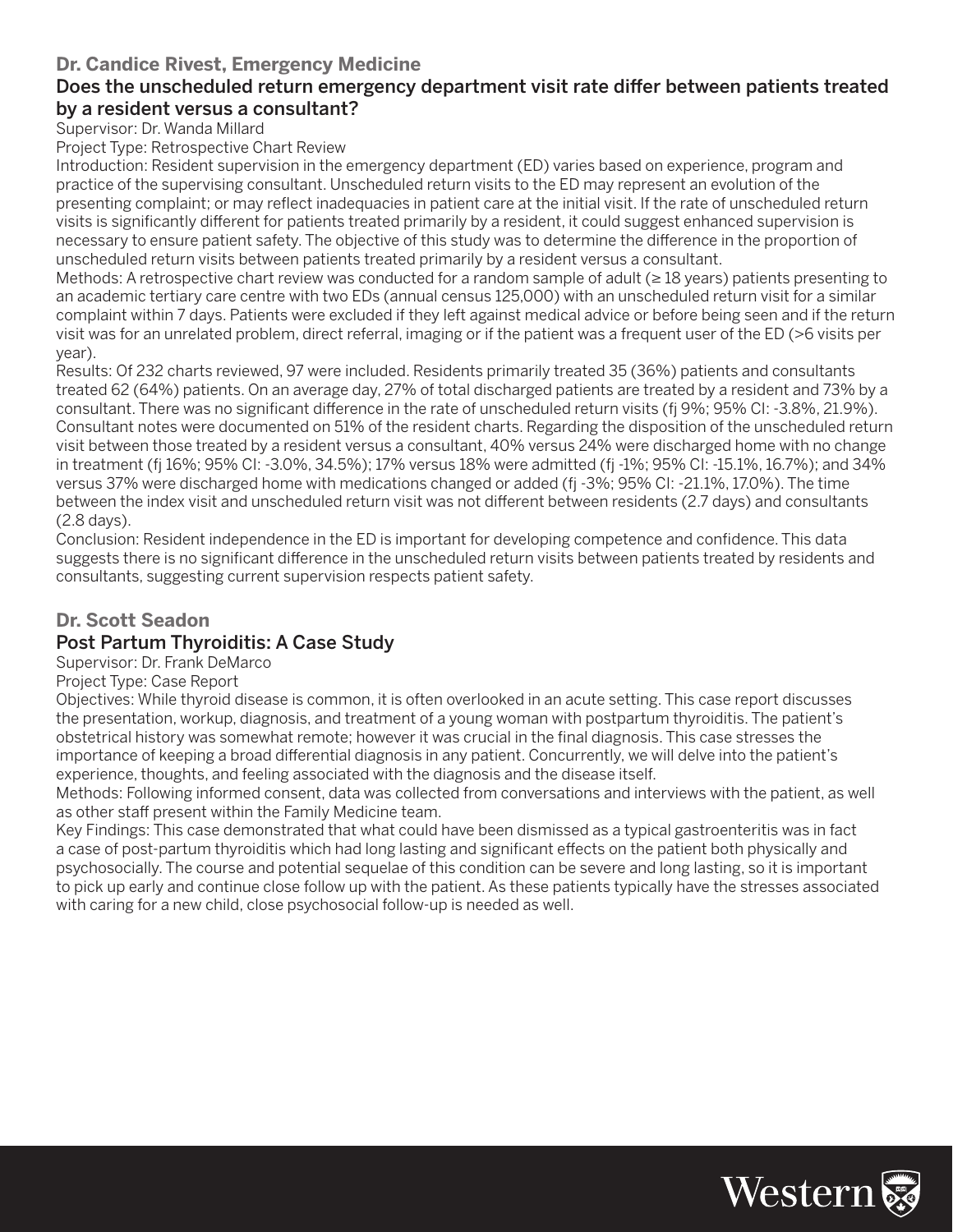#### **Dr. Paula Su#oletta**

#### Newcomers in the Family Physician's office: A Practice Tool for Refugee Health Supervisor: Dr. Bhayana

Project Type: Medical Education Project

Refugees can be a challenging population for family physicians due to language barriers, complex migration and vaccination history, and different exposures to disease than the average Canadian. In September 2011, new evidence-based guidelines on refugee and immigrant screening were published in the CMAJ (1). These guidelines can be a valuable resource for physicians faced with clinic visits from a newcomer to Canada in terms of directing investigations, screening, and management. These guidelines were the inspiration to develop a practice tool for physicians in the London area who may have this unique population in their patient roster. This tool is a user-friendly adaptation from the guidelines and can be used in the office or added to an EMR to give the family physician more guidance and ease when confronted with a complex patient. The tool is divided into an intake form, which includes a history and physical exam that is similar in format to an annual health exam, with special considerations for this population, as well as a section on management and screening decisions. Also included is a list of resources in the community and some general information on refugees. A brief section was added regarding the Bhutanese population, as this is a growing demographic in London of whom practitioners may not be aware. Newly arrived Bhutanese refugees pose all the challenges mentioned above and more. This practice tool was developed with practitioners and refugees in mind to help improve the quality of healthcare delivered to our new Canadians.

# **Dr. Aurelia Ona Valiulis**

# Family Medicine Handbook for Obstetrics Rotations

Supervisor Name: Dr. L. Kopechanski/Dr. J. Parr

Project Type: Medical Education Project

Purpose: All practicing family physicians will be exposed to obstetrics to varying degrees, thus it is important for them to have a basic knowledge of common obstetrical issues. The purpose of this project was to create a comprehensive handbook specifically for family medicine residents on obstetrics rotations, describing the approach to common antenatal/triage, labour, delivery, and postpartum scenarios. The goal was to improve resident confidence, and thus, enhance the learning experience by promoting the acquisition of knowledge and honing of technical skills. Methods: A list of important topics was compiled based upon the experiences of family medicine residents on obstetrics rotations, as well as common knowledge gaps observed by staff physicians. Topics were researched and the most updated approaches were described in a concise, yet thorough manner. The handbook was reviewed by physicians and nurses experienced in obstetrics, and appropriate modifications made. The final booklet was distributed to residents on an obstetrical rotation at Kitchener site. Their feedback was collected via anonymous online survey. Results: Resident feedback has thus far been very positive. Residents used the handbook frequently as a reference while on the ward and in clinic, and found the section on fetal monitoring particularly useful.

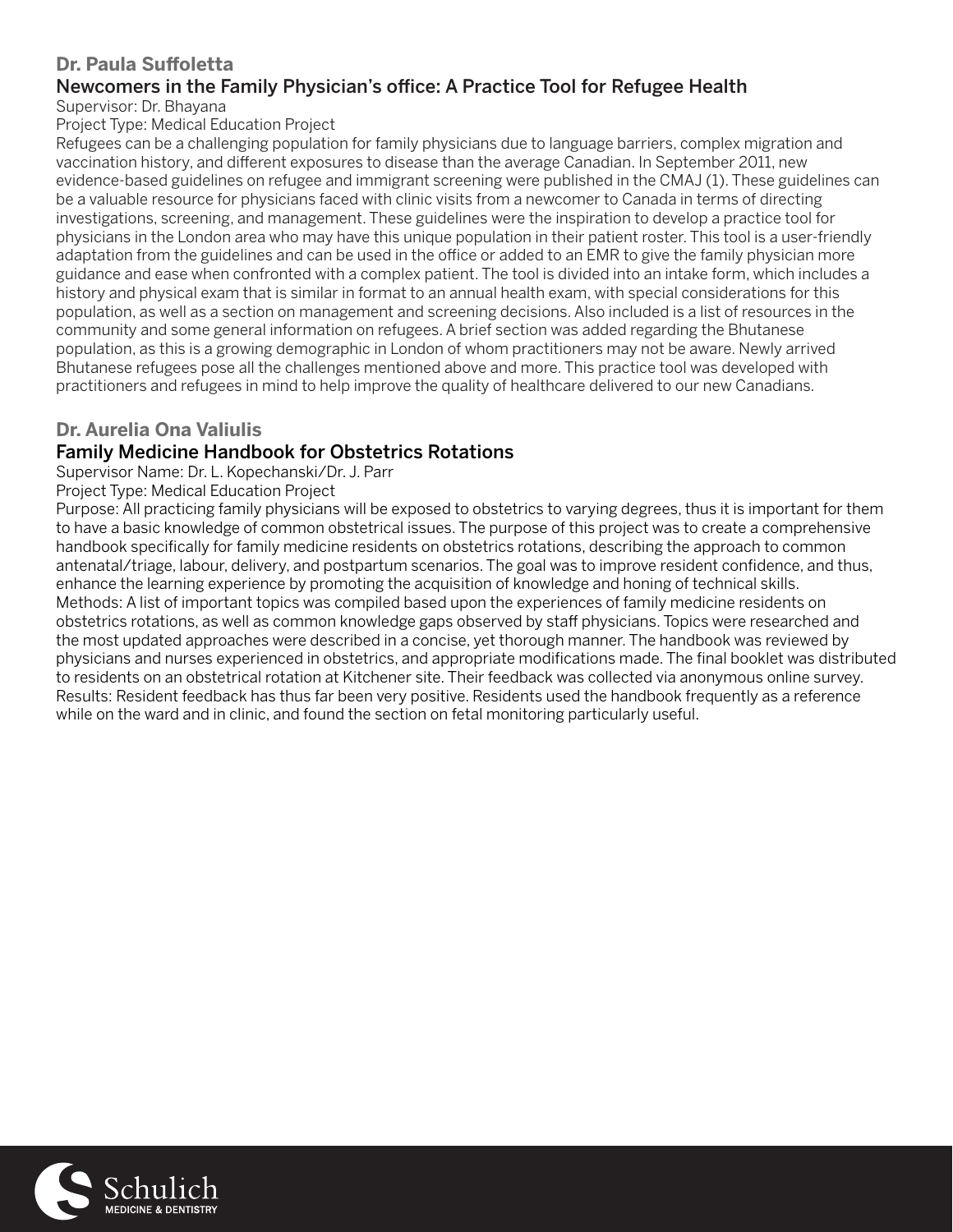#### **Dr. Tristan Walker, Emergency Medicine**

#### Factors that predict pre-hospital paramedic IV cannulation success: a retrospective analysis Project Type: Clinical Audit

Introduction: Intravenous (IV) cannulation is an enhanced paramedic skill required for the administration of IV medications and fluids in the pre-hospital setting. Despite this, IV proficiency is variable amongst providers and the factors contributing to IV success have yet to be defined. The objective of this study was to determine paramedic factors associated with successful IV cannulation in the pre-hospital environment.

Methods: This was a retrospective review of data gathered from 6 emergency medical services (Bruce, Essex, Grey, Middlesex-London, Lambton, and Perth Counties) from the Southwest Ontario Regional Base Hospital Program from April 2011 to March 2012. Paramedics not certified in IV cannulation and those who attempted less than 3 IV cannulations were excluded. IV success was defined as successfully catheterizing a patient's vein in 75% of the attempts made over the study period. Backwards stepwise multivariable logistic regression models determined predictor variables independently associated with successful IV cannulation in the pre-hospital setting. Results: 353 paramedics performed a total of 12,728 IV attempts over the 1-year study period. 85 (24.1%) were advanced care paramedics (ACPs) and 268 (75.9%) were primary care paramedics. 271 (76.8%) were full time employees. Paramedic training level, years since IV certification, call volume, error rate, number of IV attempts, proportion of high acuity calls, proportion of older patient (≥ 75 years) calls, and the proportion of calls in an urban setting were variables included in the adjusted model. ACP certification (OR: 3.1, 95% CI: 1.7, 5.5) and IV attempts  $\geq 40$ the (OR: 2.0, 95% CI: 1.1, 3.4) were independently associated with IV success.

Conclusions: Two paramedic factors were independently associated with successful IV placement. These factors should be considered when developing training benchmarks for skill development and maintenance.